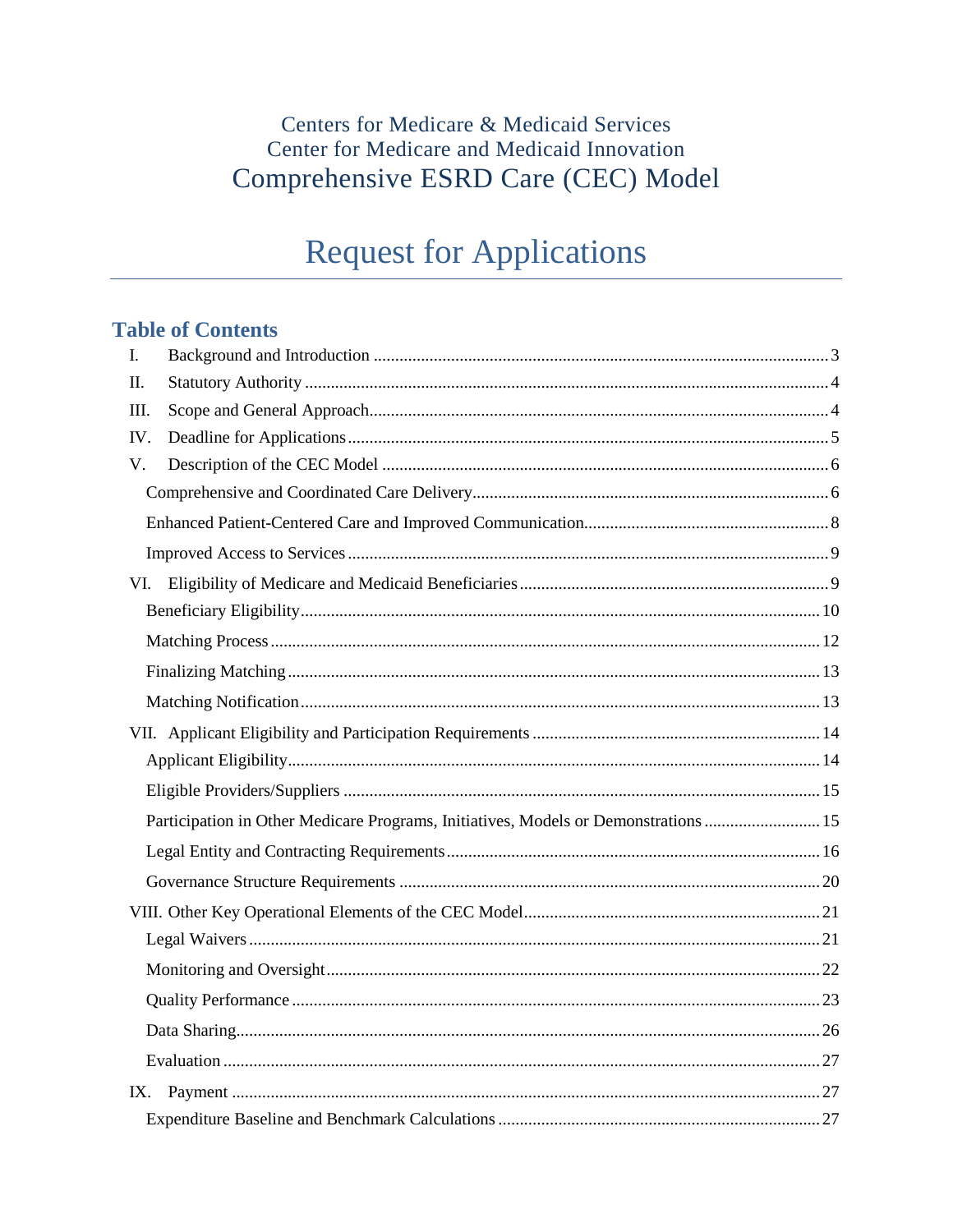| X. |  |
|----|--|
|    |  |
|    |  |
|    |  |
|    |  |
|    |  |
|    |  |
|    |  |
|    |  |
|    |  |
|    |  |
|    |  |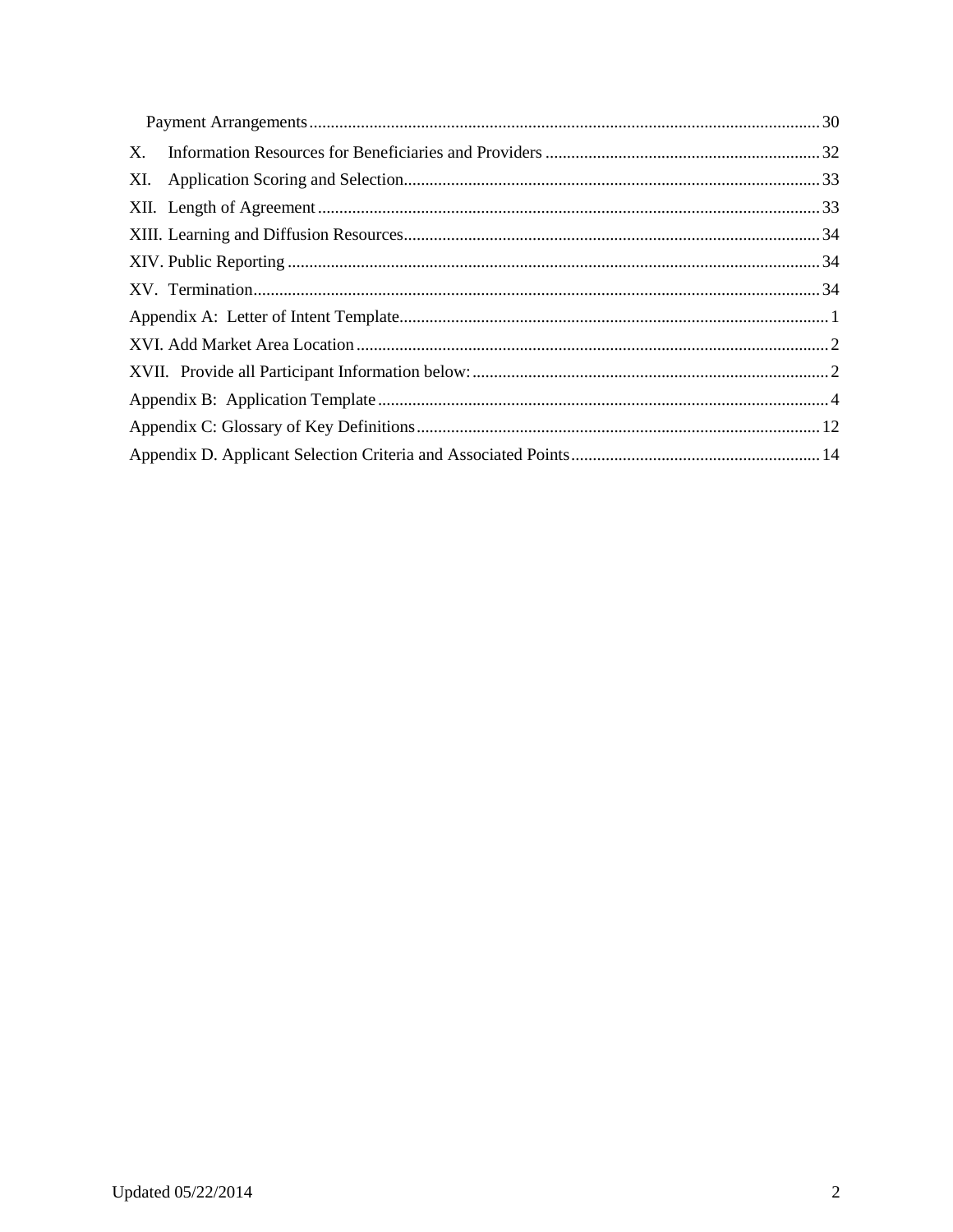# <span id="page-2-0"></span>**I. Background and Introduction**

The Centers for Medicare & Medicaid Services (CMS) is committed to achieving better care for individuals, better health for populations, and reduced expenditures for Medicare, Medicaid, and Children's Health Insurance Program (CHIP) beneficiaries. One potential mechanism for achieving this goal is for CMS to partner with groups of health care providers and suppliers to accept joint responsibility for the cost and quality of care outcomes for a specified group of beneficiaries. CMS is currently pursuing such partnerships through several broad initiatives, including the Medicare Shared Savings Program (SSP), Pioneer Accountable Care Organization (ACO) Model, and other initiatives undertaken by the Center for Medicare & Medicaid Innovation (CMS Innovation Center) within CMS.

Several objectives underlie CMS's overall approach to testing accountable care models, including:

- Promoting changes in the delivery of care from fragmented care to coordinated care systems as part of broader efforts to improve care integration, such as initiatives on medical homes and bundled payments;
- Promoting effective engagement with, and protections for, beneficiaries;
- Protecting the Medicare Trust Funds while finding new ways of delivering care that will decrease expenditures over time;
- Learning what it takes for providers to most effectively deliver better care for individuals, better health for populations, and lower growth in expenditures for the Medicare fee-for-service population; and
- Developing close working partnerships with providers.

The purpose of the Comprehensive ESRD Care (CEC) Model is to improve outcomes for Medicare beneficiaries with end-stage renal disease (ESRD) and reduce total per capita expenditures by creating financial incentives for dialysis facilities, nephrologists, and other Medicare providers of services and suppliers to collaboratively and comprehensively address the extensive needs of the complex ESRD beneficiary population. Specifically, CMS will test whether financial risk arrangements with guaranteed discounts to the Medicare program will improve:

- Improve key care processes such as chronic disease management;
- Improve clinical outcomes, such as transplantation rates, mortality rates, and disease complications;
- Improve beneficiary experiences of care, quality of life, and functional status;
- Improve management of care transitions;
- Reduce utilization of key services such as emergency department visits, hospitalizations, and readmissions; and,
- Reduce total Medicare Parts A and B per capita expenditures.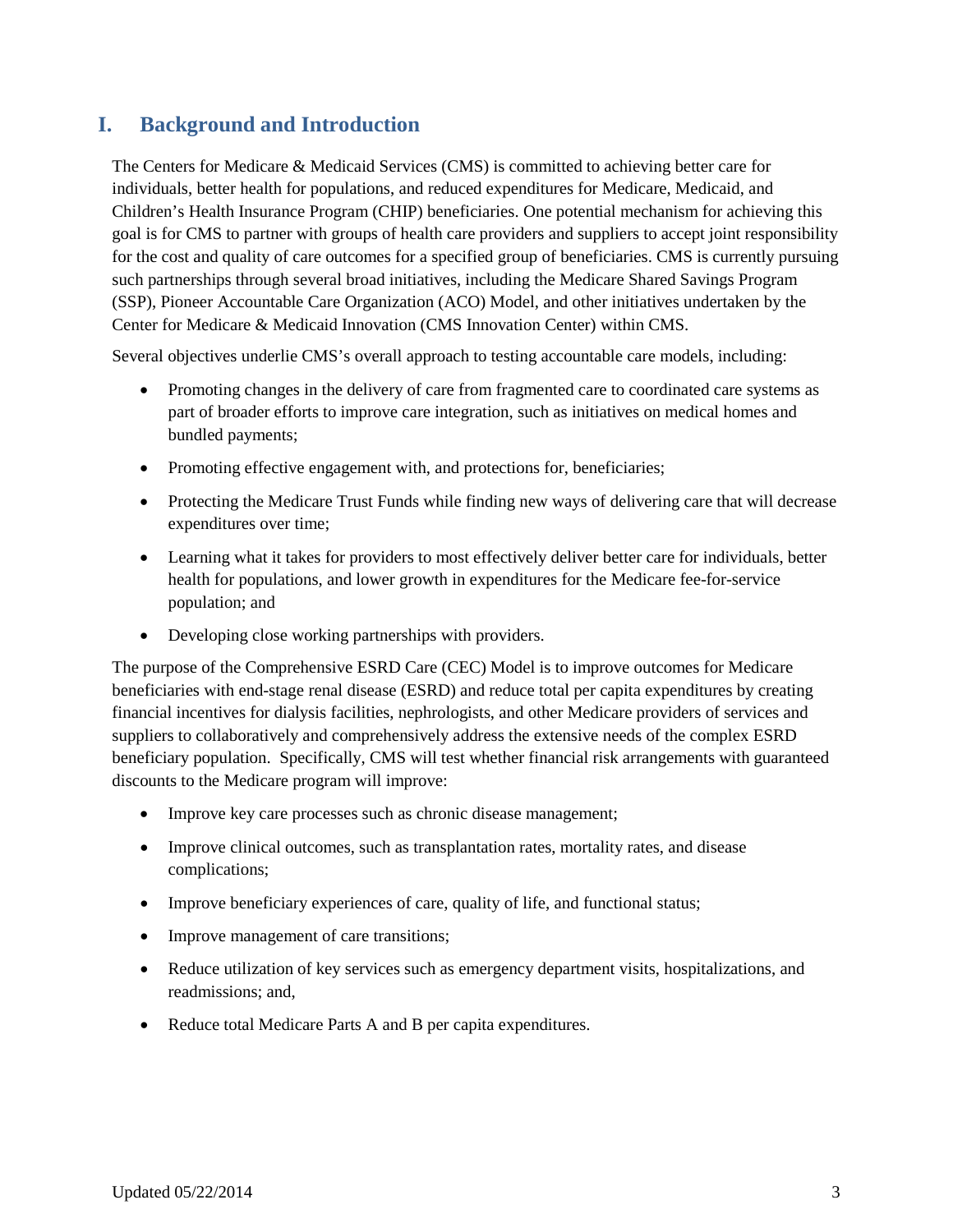# <span id="page-3-0"></span>**II. Statutory Authority**

Section 1115A of the Social Security Act (added by section 3021 of the Affordable Care Act) (42 U.S.C. 1315a) authorizes the CMS Innovation Center to test innovative health care payment and service delivery models that have the potential to lower Medicare, Medicaid, and CHIP spending while maintaining or improving the quality of beneficiaries' care. Under the law, preference is to be given to models that improve coordination, efficiency and quality. Section 1899 of the Social Security Act authorizes CMS to share Medicare savings and losses with accountable care organizations under certain circumstances.

The CEC Model, described in this Request for Applications (RFA), will use the CMS Innovation Center's authority to test a new model of care delivery and payment for Medicare and Medicaid beneficiaries with ESRD that is based on section 1899 authority. The Model will test whether financial risk arrangements with guaranteed discounts to the Medicare program will improve ESRD beneficiary outcomes and reduce Medicare costs.

### <span id="page-3-1"></span>**III. Scope and General Approach**

CMS expects between 10 and 15 unique ESRD seamless care organizations (ESCOs) to participate in this Model with representation from all dialysis provider organizations/facility types and geographic areas. CMS may make more than 15 awards if resources are available and a compelling reason exists to do so.

The goal of the CEC Model is to test a new model of care delivery and payment for the segment of the Medicare fee-for-service (FFS) beneficiary population with ESRD. Core operational elements of the Model are summarized below:

- Respect for Medicare FFS beneficiaries' freedom to continue to seek the services and providers of their choice;
- Selection of a diverse group of ESCOs willing to commit to transformation of their business and care delivery models;
- Payment arrangements that, over time, escalate the degree of the ESCO's financial accountability;
- Standardized quality performance metrics and other parameters across ESCOs to allow for rigorous evaluation;
- Provision of monthly and quarterly data reports to ESCOs for purposes of supporting care improvement;
- Strong beneficiary protections and comprehensive and frequent monitoring;
- Formative and summative evaluation; and,
- Shared learning that is continuous and data-driven.

While CMS is committed to improving care for beneficiaries with ESRD, the Agency reserves the right to decide not to move forward with the CEC Model for any reason, as is true for all models pursued under Section 1115A authority. Similarly, as implementation of the Model ensues, CMS reserves the right to terminate the Model if it is deemed that it is not achieving the goals and aims of the initiative.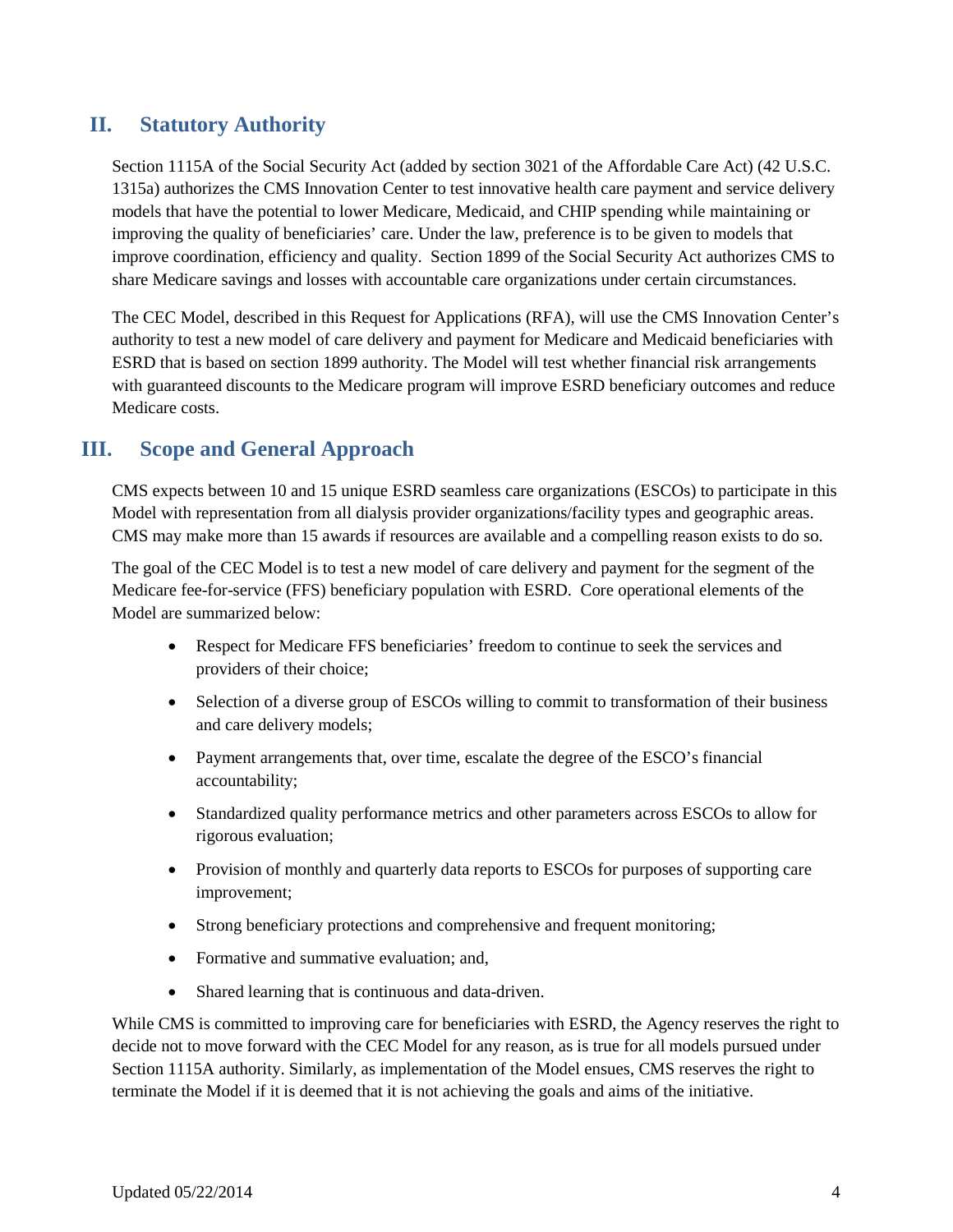# <span id="page-4-0"></span>**IV. Deadline for Applications**

Interested ESCOs including Large Dialysis Organization (LDO) applicants must submit a letter of intent (LOI) and Application no later than June 23, 2014. Interested ESCOs including non-LDO applicants must submit a LOI and Application no later than September 15, 2014. Letters of intent will be used only for planning purposes and the content of the LOI will not be binding. An LOI template is provided in *Appendix A*. To file an LOI, applicants may access an electronic portal at <http://innovationgov.force.com/cec>

#### *CMS will not consider applications from organizations that do not submit a Letter of Intent.*

Applications from LDO applicants must be submitted electronically no later than 11:59 p.m. EDT June 23, 2014. Applications from non-LDO applicants must be submitted electronically no later than 11:59 p.m. EDT on September 15, 2014. An application template is provided in *Appendix B* so that applicants can begin preparing their responses. Applicants may access the application portal at <https://innovationgov.force.com/rfa>

To submit an application, applicants must first visit<http://innovationgov.force.com/rfa/rfaRequestLogin> to receive a username and password. Applicants will be unable to access the application page without first submitting an LOI.

#### *CMS reserves the right to request additional information from applicants in order to assess their applications.*

Applicants seeking to withdraw their application must submit an electronic withdrawal request to CMS via the following mailbox: [ESRD-CMMI@cms.hhs.gov.](mailto:ESRD-CMMI@cms.hhs.gov) The request must be submitted as a PDF on the organization's letterhead and signed by an authorized corporate official. It should include: the applicant organization's legal name; the organization's primary point of contact; the full and correct address of the organization; and a description of the nature of the withdrawal. Applicants seeking to withdraw only specific CMS Certification Numbers (CCNs) and/or National Provider Identifier (NPI) numbers from a pending application must follow the same process outlined above. Note that withdrawal of CCNs and/or NPIs from an application will require CMS to reassess the applicant's eligibility in terms of its number of beneficiaries eligible for matching.

*Of important note, and described in the Legal Entity and Contracting Requirements section below, applicants to the CEC Model will not be expected to have their legal entity formed until after application selection and prior to the finalization of the CEC Model Participation Agreement. ESCO applicants should include 100% of their proposed ESCO participant owners in the application. ESCO participant owners will not be able to be added after application submission. Prior to the signing of the CEC Model Participation Agreement, selected applicants must have 100% of their participants (owner and nonowner) identified and CMS-vetted.*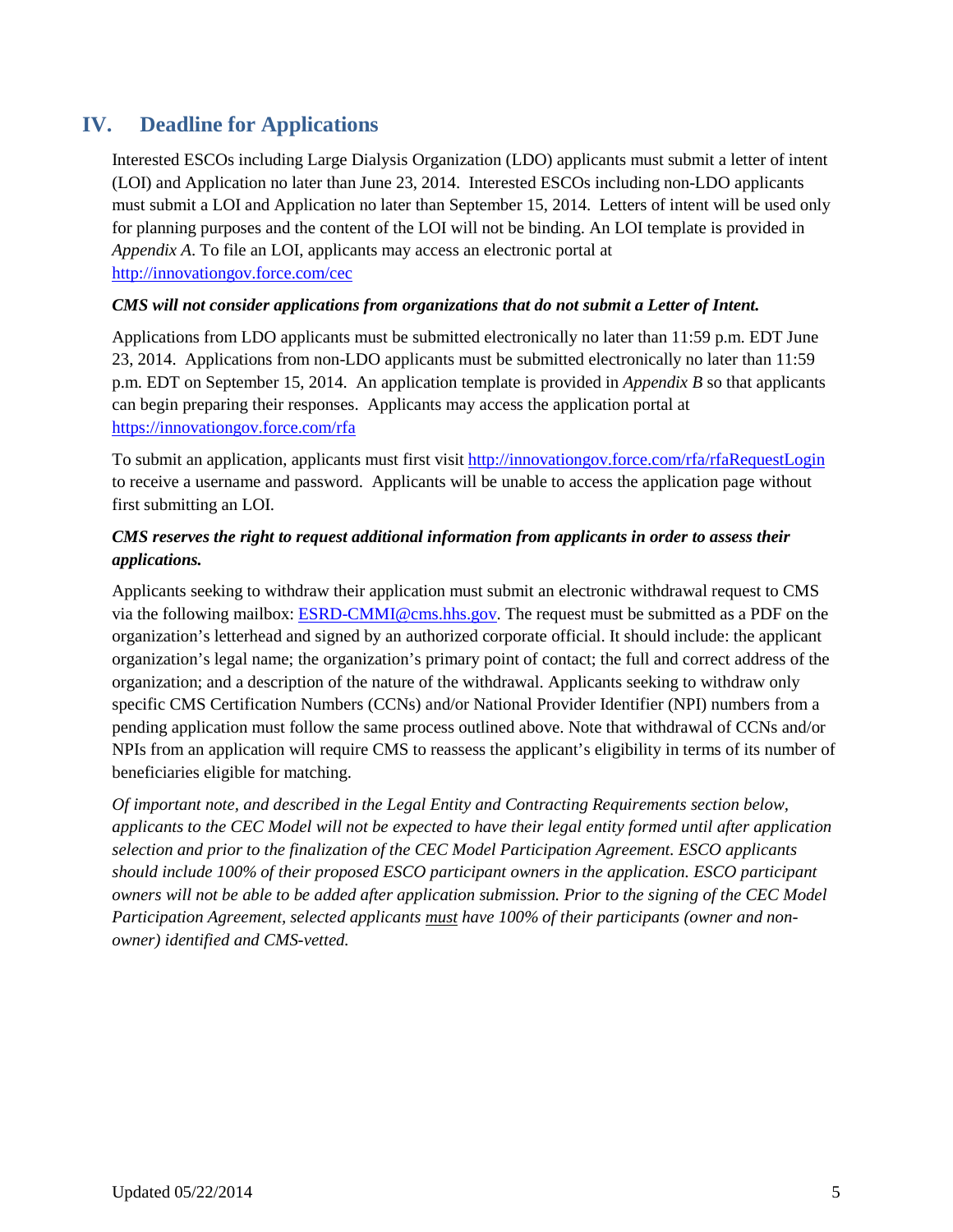# <span id="page-5-0"></span>**V. Description of the CEC Model**

A clinical care model for the ESRD beneficiary population should promote patient-centered, high-quality care that seamlessly addresses these beneficiaries' complex clinical needs. The following sub-sections highlight, more specifically, the core clinical elements of the Model. In essence, CMS hypothesizes that comprehensive medical management of, and better care coordination for, ESRD beneficiaries will result in improved outcomes and expenditure savings by producing:

- Fewer unnecessary visits to the emergency department;
- Reduced hospitalizations and avoidable re-hospitalizations;
- Reduced lengths of stay;
- Reductions in hospital- and treatment-acquired conditions;
- Wider adoption of improved clinical practices resulting in improved beneficiary outcomes and reduced risk of adverse events;
- Additional referrals to transplant centers, with subsequent reductions in morbidity, mortality, and cost, if transplant occurs;
- Reductions in catheter delivered hemodialysis and consequent infections and other complications;
- Increased use of home dialysis modalities as appropriate; and,
- Improved quality of life and functional status among ESRD beneficiaries.

*It is important to note that CMS will not prescribe how ESCOs should address the three high-level clinical elements described below. While CMS has listed some potential strategies and/or clinical intervention for addressing the high-level clinical elements, applicants are strongly encouraged to propose alternative innovative strategies/interventions. Applications will be scored and selected based on the ESCO's proposed approach to addressing the high-level clinical elements (see Appendix D for the application selection criteria).* 

*Additionally, CMS does not intend to reimburse ESCOs for non-Medicare covered services. ESCOs are expected to pay for additional services that they believe will help them address the high-level clinical elements outlined below—and ultimately, improve clinical and financial outcomes for their matched beneficiary population. Any non-Medicare covered interventions employed by the ESCO must comply with all applicable laws and regulations, except as explicitly provided in any waiver that may be granted pursuant to section 1115A(d)(1) specifically for the CEC Model. As a large portion of the ESRD beneficiary population is dually eligible for both Medicare and Medicaid, CMS expects that some of the elements of the model may interact with services provided by Medicaid. Where this occurs, CMS will look for the ESCO's proposed coordination across both programs.* 

#### <span id="page-5-1"></span>**Comprehensive and Coordinated Care Delivery**

The care needs of beneficiaries with ESRD are typically complex due to multiple co-morbidities and polypharmacy, requiring care coordination services that many do not routinely receive today. In order to promote seamless and integrated care, a comprehensive care delivery model must emphasize coordination across a full-range of clinical and non-clinical support services, as well as across providers and settings.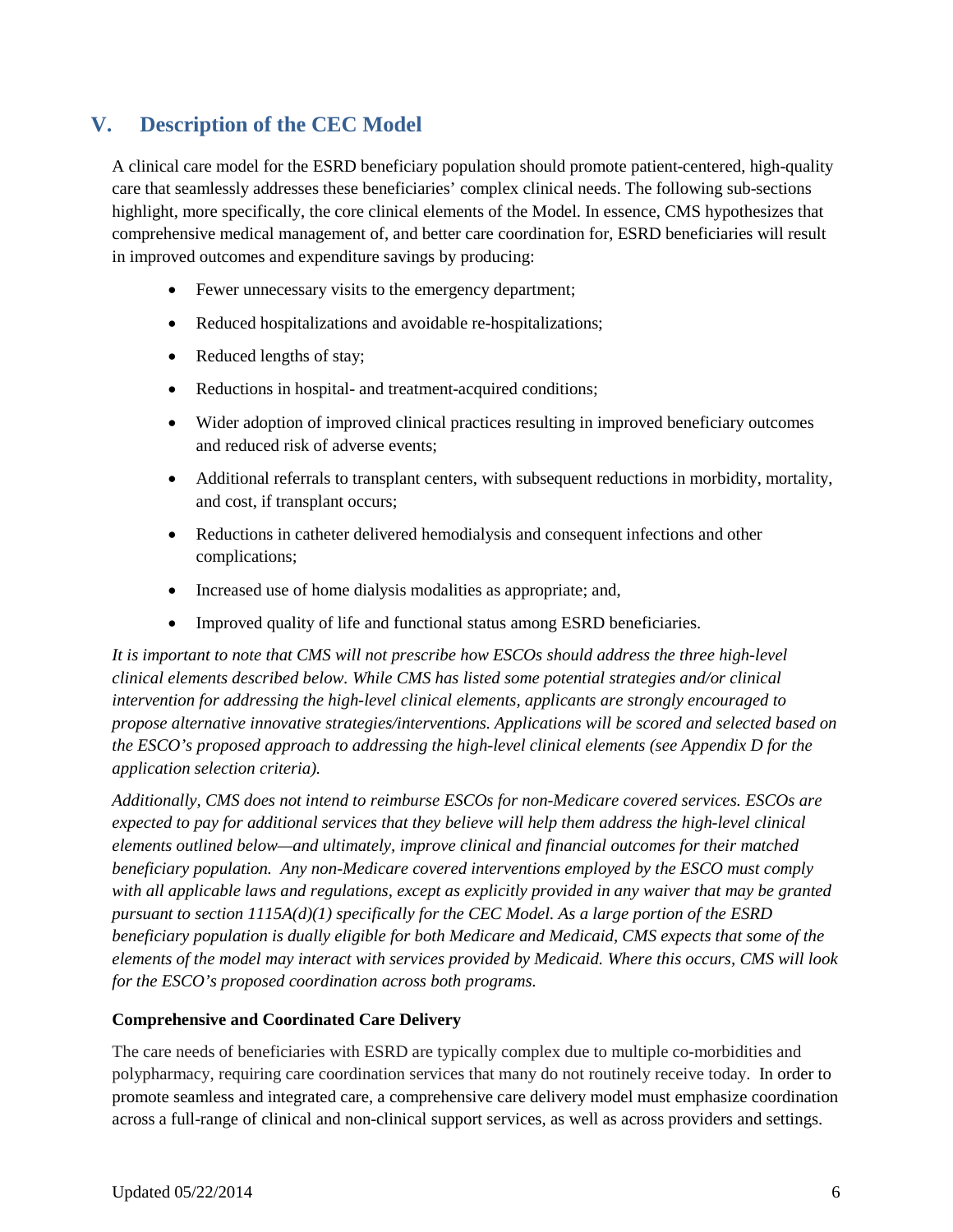This may be best achieved through the establishment of an interdisciplinary care team—led by a nephrologist.

CMS anticipates that an extended team of skilled clinical and non-clinical providers and practitioners would support the care of ESRD patients beyond the dialysis and related services covered in the ESRD Prospective Payment System (PPS) bundle. In such a model of appropriate, high quality integrated care, the coordination of a full range of clinical and supportive services may include:

- Primary care and other preventative services;
- Specialty care for co-morbidities or non-renal acute conditions (e.g. podiatry, cardiology, orthopedics, etc.);
- Vascular access:
- Laboratory testing and diagnostic imaging;
- Pharmacy care management;
- Patient/family/caregiver education; and,
- Psychiatric, behavioral therapy and counseling services.

Examples of providers (physicians and non-physician practitioners) that may be appropriately involved in an interdisciplinary team include, but are not limited to: non-nephrology physicians such as general internists, endocrinologists, cardiologists, vascular surgeons, podiatrists, and psychiatrists; nurse practitioners and physician assistants; registered nurses/licensed practical nurses; licensed clinical social workers; nurse case managers; dieticians/nutritionists; health educators; pharmacists; behavioral health specialists; and, community health workers/patient navigators.

Social barriers often contribute to avoidable high costs of care in this vulnerable patient population. In certain circumstances, timely access to, and availability of, non-clinical support services may improve clinical outcomes and reduce unnecessary health care utilization. Such support services may include assistance arranging transportation to and from service providers and assistance coordinating community resources such as housing and nutritional services. As mentioned above, CMS will not provide additional payment for non-covered support services. The expectation is that ESCOs cover any additional services they believe to be important in the furtherance of the Model's clinical goals—in compliance with all applicable laws and regulations, except as explicitly provided in any waiver that may be granted pursuant to section 1115A(d)(1) specifically for the CEC Model.

Finally, CMS anticipates that the CEC Model will promote policies, procedures, and practices by ESCOs to create, execute, and update patient assessments and plans of care—inclusive of clinical needs beyond renal disease care management<sup>[1](#page-6-0)</sup>. CMS expects that comprehensive plans of care should be jointly created and managed by the patient, their caregiver, and the interdisciplinary team working to coordinate the patient's care. Care plans should ensure that patient needs and preferences for health services and information sharing across providers and sites are met. CMS would expect that comprehensive care plans address the following:

i,

<span id="page-6-0"></span> $1$  The plan must incorporate the ESRD-specific assessment and plan required by the ESRD Facilities Conditions for Coverage at 42 CFR 494.80-90.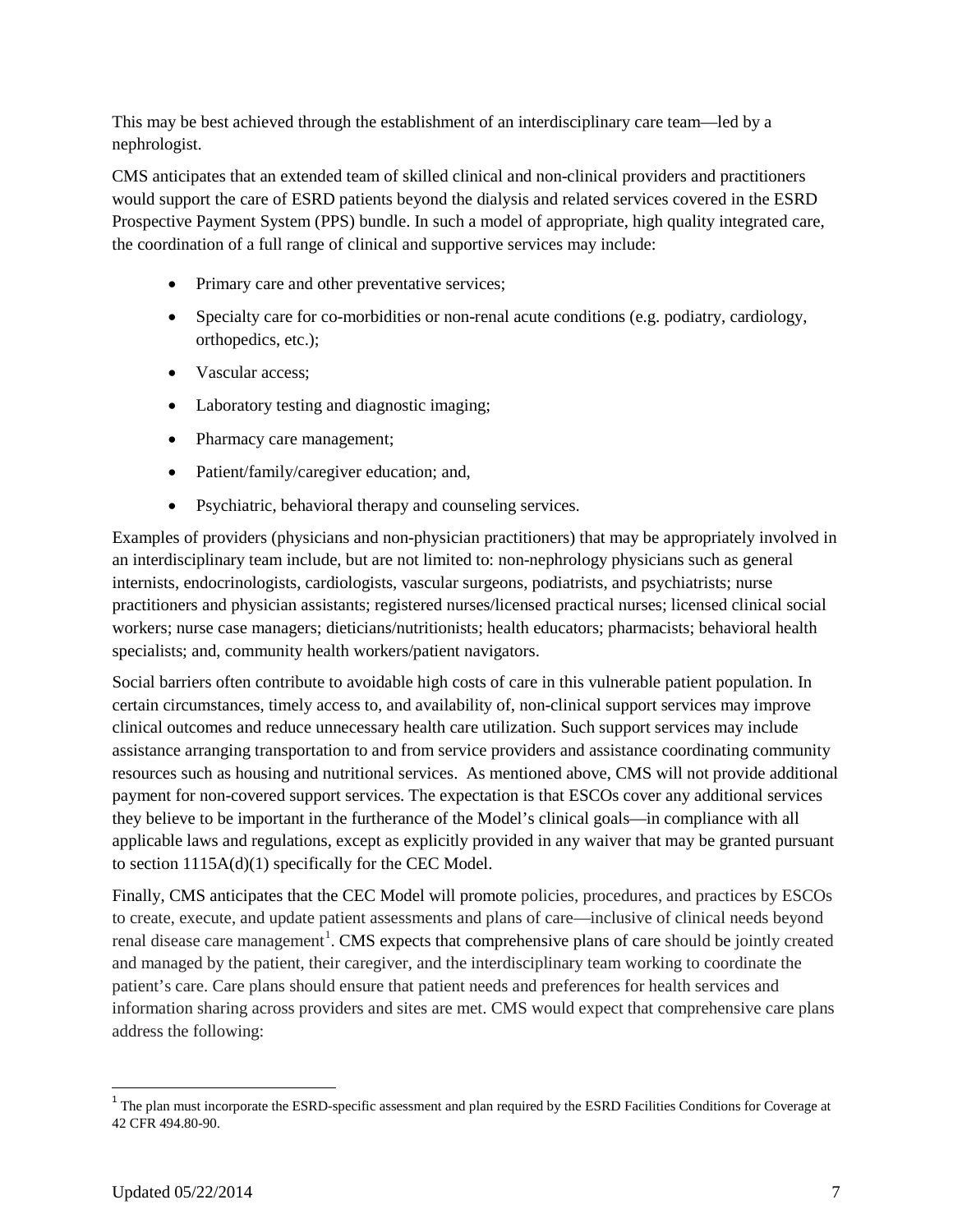- Comprehensive clinical assessment
- Determination and documentation of patient's goals
- Development and regular updating of care management plans
- Patient's knowledge about conditions, treatments, and medications
- Documentation of patient's preferences
- Medication management
- Process for monitoring clinical progress and follow-up
- Systematic process of care transition planning and follow-up
- Promotion of self-care skills
- Availability of care plan among interdisciplinary team members

*As mentioned above, applicants are strongly encouraged to propose alternative innovative strategies/interventions that would allow them to best address the comprehensive and coordinated care delivery clinical element of this Model.*

#### <span id="page-7-0"></span>**Enhanced Patient-Centered Care and Improved Communication**

Patient-centered care is a central feature of the CEC Model. CMS anticipates that patient and caregiver engagement and shared-decision making that accounts for the patient's goals and preferences will be critical to the success of the Model. CMS expects providers to engage patients and their caregivers often and provide them with education/information that enables timely, informed decision making about various care options—especially renal transplantation and choices about the setting and modality of dialysis, such as the option for home dialysis or peritoneal dialysis.

Providing opportunities for developing self-management and self-care skills will also enable patients and their caregivers to be more involved in their care, improving overall outcomes. Patients who participate in individual and group educational sessions will increase knowledge about their disease and overall health. Fostering linkages with community-based partners will provide access and assistance to patients in need of support to overcome barriers such as lack of housing, social supports, and risky health behaviors.

Finally, CMS envisions that this Model will enhance communication across providers, facilities, patients, and their caregivers through the dynamic electronic exchange of key clinical and other health-related information. ESCOs will need to establish an effective mechanism that allows for open communication of key care management processes among patients, their caregivers, and the interdisciplinary ESCO participant team—to allow timely identification and management of care management issues. CMS expects that enhanced communication through HIT will allow for:

- Reliable exchange of key clinical information
- Ongoing monitoring of clinical parameters
- Development of registry capacity
- Systematic proactive reminders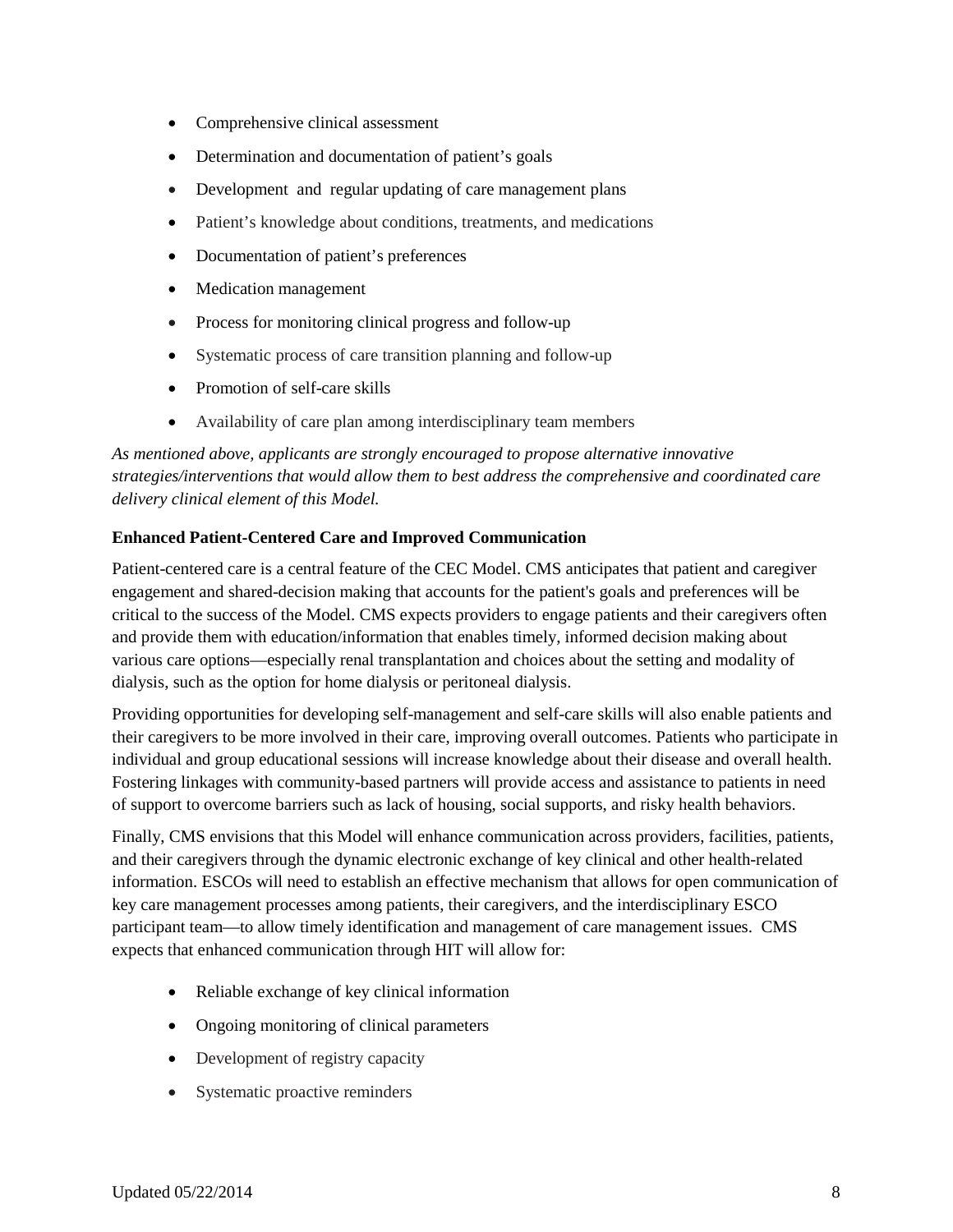- Continuous quality improvement
- Population-based care management

*As mentioned above, applicants are strongly encouraged to propose alternative innovative strategies/interventions that would allow them to best address the enhanced patient-centered care and improved communication clinical element of this Model.*

#### <span id="page-8-0"></span>**Improved Access to Services**

Often, patients with ESRD experience a multitude of clinical and social challenges that are barriers to receiving appropriate, comprehensive care. These challenges (e.g. lack of transportation, lack of caregiver support, etc.) may prevent full beneficiary engagement in care, resulting in poor health and quality of life outcomes. Beneficiaries and their caregivers report that they are often unable to access their care providers when they need them. Furthermore, stakeholders report that in-center dialysis facility hours often do not reflect patient preferences and negatively affect quality of life (e.g., mid-day appointments interrupt employment). Thus, the CEC Model also prioritizes timely and flexible access to services and members of the care team.

The CEC Model is also patient-centered in its promotion of customized dialysis care—meaning the flexibility to offer more or less dialysis as appropriate given a beneficiary's clinical needs. There is clinical evidence that more dialysis, at least in some patients, may decrease complications such as fluid overload and electrolyte imbalances.

Potential strategies that ESCOs might employ to improve patient access to services may include:

- Providing on-site co-location of different providers and/or rounding services by non-dialysis providers at dialysis facilities;
- Assisting beneficiaries in scheduling non-dialysis related medical appointments;
- Assisting beneficiaries in obtaining appropriate transportation services;
- Providing in-home visits and/or arranging for longer or more frequent dialysis when clinically appropriate; and,
- Ensuring flexible access to dialysis care during normal and extended business hours (e.g. different appointment times, nurse call lines, etc.).

*As mentioned above, applicants are strongly encouraged to propose alternative innovative strategies/interventions that would allow them to best address the improved access to services clinical element of this Model.*

# <span id="page-8-1"></span>**VI. Eligibility of Medicare and Medicaid Beneficiaries**

ESCOs will not enroll beneficiaries in the Model, nor will beneficiaries be permitted to seek out a participating ESCO to enroll in. Beneficiaries will be matched to an ESCO if they meet the eligibility requirements outlined below and receive dialysis services from a dialysis facility participating in an ESCO.

The CMS Innovation Center will prospectively "match" eligible beneficiaries through a claims-based process. The beneficiary matching process (described in detail in the *Matching Process* section below)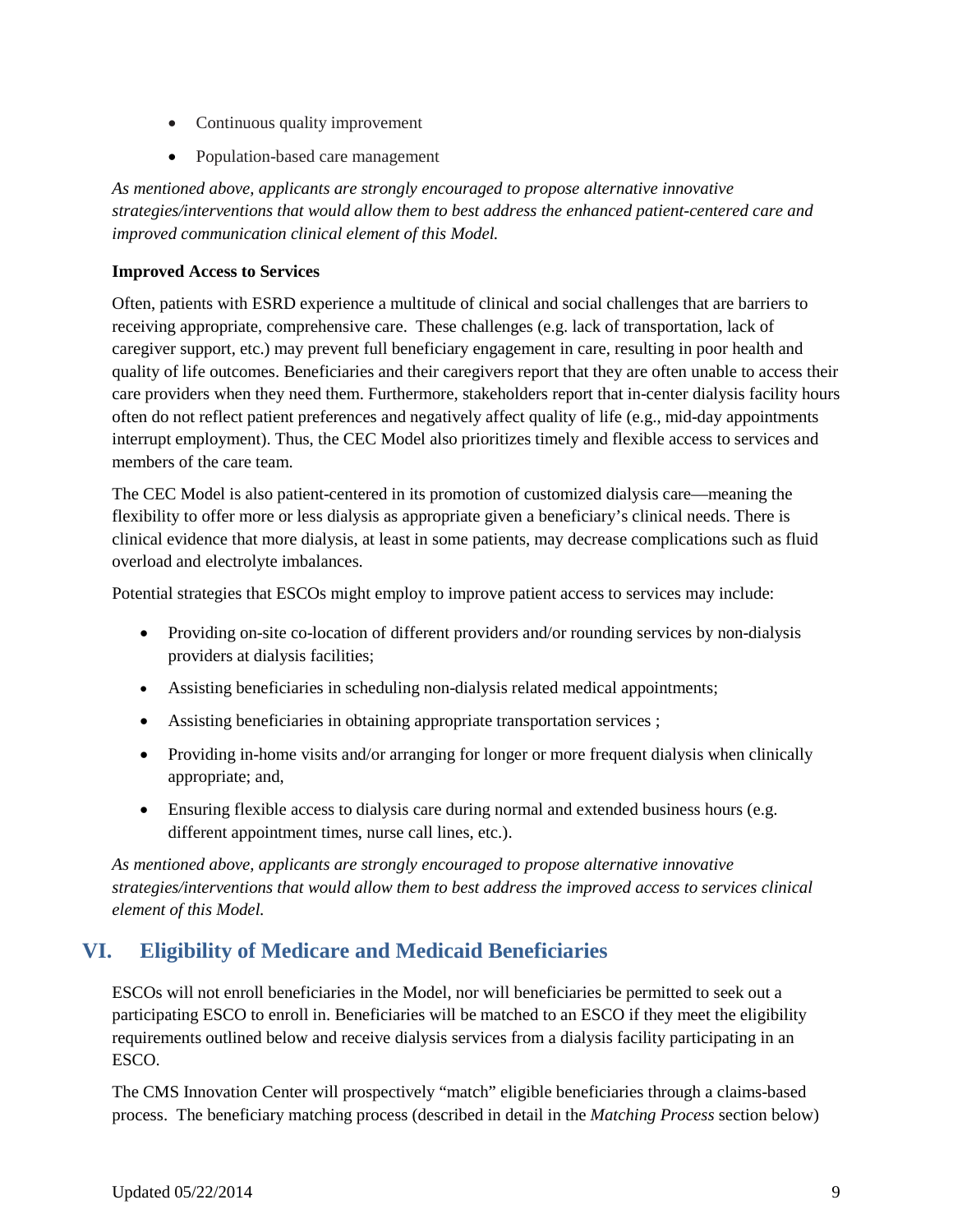identifies the Medicare beneficiaries with ESRD for whom CMS will hold an ESCO clinically and financially accountable.

*It is important to note that the prospective beneficiary matching approach will be used to assess ESCO quality and financial performance. It will not inhibit beneficiary choice of provider—and does not include any restrictions on, or changes to, Medicare FFS benefits. Medicare FFS beneficiaries will continue to maintain freedom of choice of provider under this Model.*

#### <span id="page-9-0"></span>**Beneficiary Eligibility**

To be eligible for matching to an ESCO, beneficiaries must meet the following criteria:

- Must be enrolled in Medicare parts A and B
- Must NOT be enrolled in a Medicare Advantage plan, cost plan, or other non-Medicare Advantage Medicare managed care plan
- Must be receiving dialysis services
- Must reside in the United States and within the market area<sup>[2](#page-9-1)</sup> of the ESCO and receive at least 50% of his/her annual dialysis services (measured by expenditures) in the ESCO's geographic area
- Must be aged 18 or above<sup>[3](#page-9-2)</sup>
- Must NOT have already been matched to a Medicare ACO or another Medicare program/demonstration/model involving shared savings at the date of initial matching for the CEC Model (please refer to the *Participation in Other Medicare Programs, Initiatives, Models, or Demonstrations*section below for additional information)
- Must NOT have a functioning transplant
- Must NOT have Medicare as a secondary payer

An ESCO is required to have a minimum of 350 matched beneficiaries based on a defined look-back period prior to the start of the Model. The ESCO must maintain at least 350 matched beneficiaries throughout the life of the Model to continue with participation. If at any point during a performance year an ESCO drops below the minimum threshold, the ESCO will be placed on a CAP until the minimum threshold is met. This will allow the ESCO the opportunity to add a dialysis facility for purposes of increasing its number of matched beneficiaries. The ESCO can still share in savings during the CAP period, but if the ESCO does not meet the minimum threshold as of the first quarterly matching of the next performance year, CMS may terminate its CEC Model Participation Agreement.

Important to note is that ESCOs are prohibited from adding providers and suppliers (either participant owners or non-owners) during a performance year. The ESCO is able to add providers and suppliers (either participant owners or non-owners) at the start of a performance year.

t

<span id="page-9-1"></span> $2^{2}$  Markets are defined as no more than two contiguous Medicare CBSAs with permissible inclusion of contiguous rural counties that are not included in a Medicare CBSA. The only exception to this requirement would be in the case of rural-based applicants not included in any Medicare CBSA. For rural applicants not included in any Medicare CBSA, the market area of the ESCO will be defined based on a geographic unit no larger than a state.

<span id="page-9-2"></span><sup>&</sup>lt;sup>3</sup> Pediatric beneficiaries (age 17 and under) are excluded from matching due to different needs of this small population  $\langle$ <1% of total ESRD beneficiaries).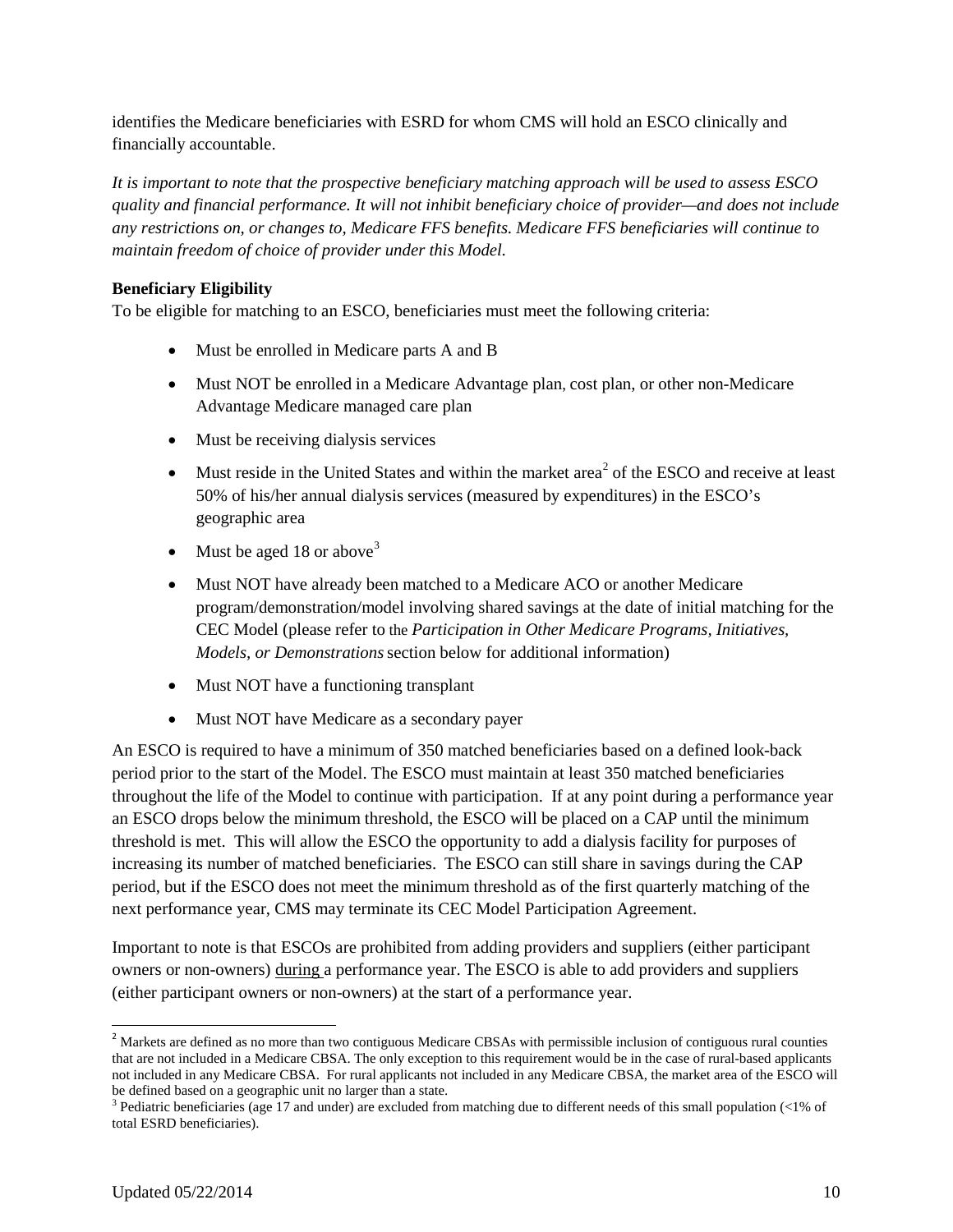At the end of each performance year, CMS will retrospectively remove months of experience for beneficiaries who have lost eligibility. For example, if a prospectively matched beneficiary received a transplant during the performance year, the months after transplant would be removed for financial reconciliation purposes.

In some cases, CMS will remove a matched beneficiary from financial reconciliation for the entire performance year. For example, a beneficiary who did not receive at least 50% of his/her annual dialysis services (measured by expenditures) in the ESCO's geographic area would be removed from an ESCO's beneficiary match list for financial reconciliation purposes.

CMS' review of claims patterns suggests that many non-LDO ESCOs may have difficulty meeting the 350 matched beneficiary minimum on their own. In addition, a number of potential non-LDO applicants have indicated that the high minimum savings rate is a deterrent to participation. Therefore, for purposes of satisfying the matched beneficiary minimum and for financial benchmarking and distribution of shared savings, we will offer each non-LDO applicant an opportunity to aggregate the beneficiaries it serves with those served by other non-LDO applicants. Non-LDO ESCOs that aggregate matched beneficiaries with one another would form an "aggregation pool." Individual ESCO applicants in a given aggregation pool will remain independent legal entities and treated as such for purposes of meeting all other program requirements such as governance or ownership structure.

If non-LDO applicants have preferences regarding which other organizations they should be aggregated with for purposes of financial calculations, they should send an email to ESRD-CMMI@cms.hhs.gov with a list of potential non-LDO aggregation partners before the close of the application period. The email should include the full legal name of each ESCO organization in the proposed aggregation pool and its address (including zip code), contact information for an executive at the applicant organization with the authority to represent the organization, and the applicant's Letter of Intent (LOI) identification number. *The information provided in this email is non-binding and will be used for CMS informational and planning purposes only.*

CMS will take into account the applicant's preferences for aggregation partners when making final decisions regarding the composition of aggregation pools, while also considering other factors including the location and size of specific applicants. After CMS selects finalists for the initiative, we will provide information on the matched population size, location, and organizational composition of all non-LDO finalists. All non-LDO finalists will be given the option to enter the model through a default aggregation pool that includes all non-LDO finalists. CMS will also consider requests by multiple subsets of such finalists to form a smaller aggregation pool if that smaller pool would still meet the 350 beneficiary minimum.

If, during the life of the model, an ESCO is terminated for any reason (voluntary or not) and thereby affects the ability of an aggregated pool to collectively meet the minimum threshold, CMS may disqualify and terminate the participation of remaining ESCOs in the pool unless those ESCOs can add sufficient clinical partners to meet the minimum threshold.

*CMS may add additional requirements as it further develops the Model design, evaluates applications for participation in the Model, and finalizes the CEC Model Participation Agreement.*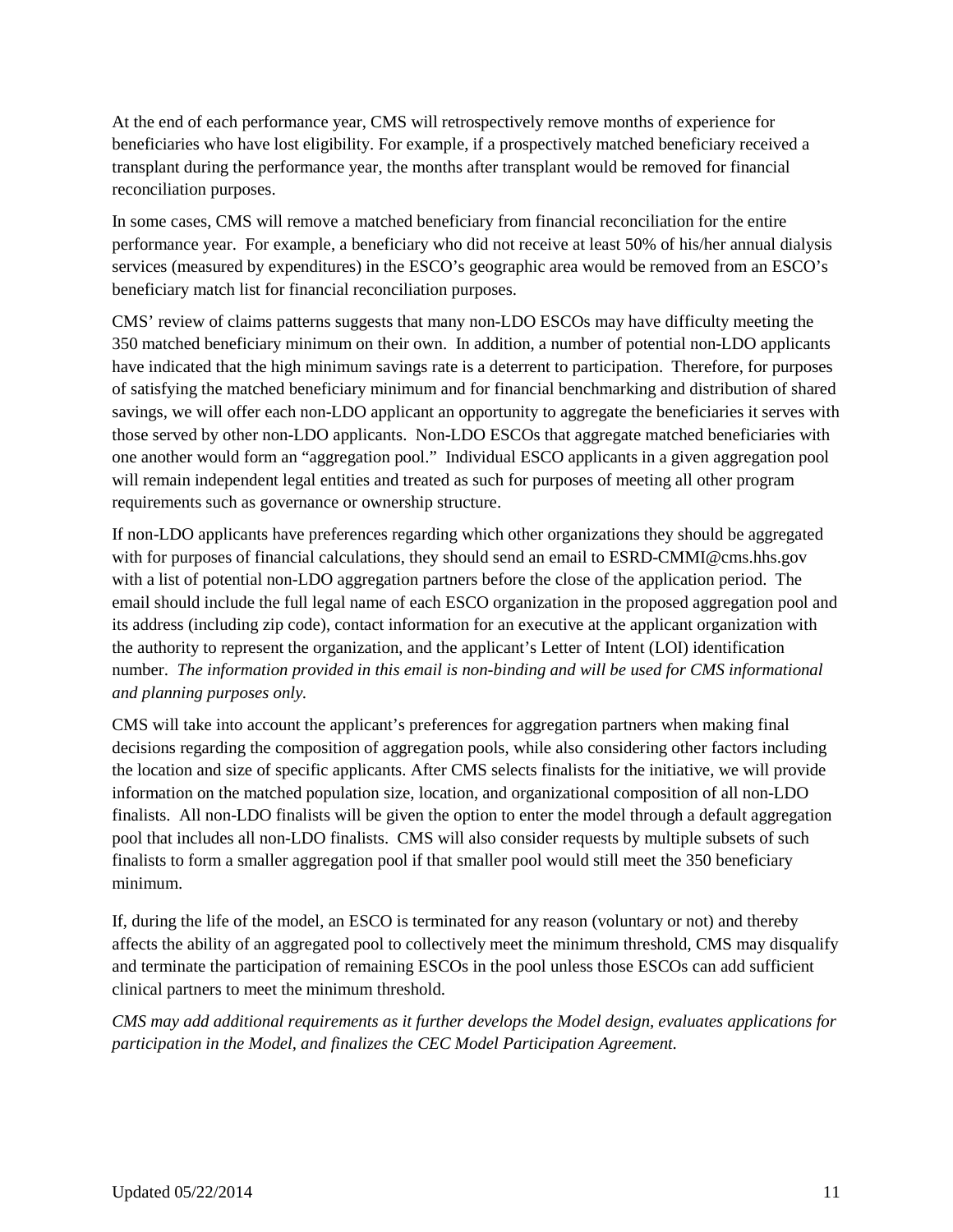#### <span id="page-11-0"></span>**Matching Process**

CMS will match beneficiaries to an ESCO based on dialysis utilization using a "first touch" approach meaning that a beneficiary's first visit to a given dialysis facility during a particular period will prospectively match that beneficiary to the dialysis facility, and by extension the ESCO, for the upcoming performance year. This is in contrast to other approaches used in the Shared Savings Program or the Pioneer ACO Model that generally rely on a plurality of primary care services over an extended period of time.

Given that ESRD beneficiaries are a particularly vulnerable population requiring regular dialysis for survival, CMS also considers the prospective "first touch" matching approach to be a patient-centered strategy that will give ESCOs incentives to better serve and feel accountable for the broad spectrum of their beneficiaries. However, if a beneficiary is matched with an ESCO and receives no dialysis services from that ESCO in the performance year, the beneficiary will not be matched with that ESCO in the subsequent performance year. CMS will remove any beneficiaries from an ESCO's subsequent performance year match list if they received more than 50% of their dialysis services from another facility outside of the geographic area of the ESCO during the current performance year. ESRD beneficiaries tend to be extremely consistent in their use of dialysis facilities. Utilization data show that 95% of ESRD beneficiaries continue seeking services at the same dialysis facility in the subsequent year (assuming the beneficiary does not receive a transplant).

Prospective matching would consist of beneficiaries identified prior to the first performance period, and beneficiaries added as each performance period ensues. Therefore, there will also be both a historical and dynamic pathway for matching. The multiple pathways are listed below:

- 1. **Prior to the first performance period**: CMS will prospectively match all beneficiaries who meet eligibility requirements by identifying the dialysis facility that billed Medicare for the earliest dialysis starting on January 1, 2014 up until matching is performed for the first performance year.
- 2. **Prior to the start of the second and third performance periods:** For performance years two and three, we will use a historical matching process under which all beneficiaries that were matched to the ESCO as of the end of the preceding performance year will again be matched to that ESCO, assuming eligibility requirements continue to be met, except that CMS will exclude those beneficiaries who did not receive any dialysis care from the ESCO during the previous performance year or who received more than 50% of their dialysis services from a facility outside the geographic area of the ESCO during the performance year.
- 3. **During each performance period**: On a quarterly basis, CMS will dynamically add eligible beneficiaries starting dialysis to the prospectively matched population for an ESCO. This will occur when a beneficiary first receives dialysis services from the dialysis facility participating in the ESCO and the beneficiary's first claim is submitted for dialysis services via form 72x. A dialysis facility will not be offered the choice to match a newly-eligible beneficiary since matching is the result of actual dialysis utilization. Beneficiaries may also be dynamically excluded for a loss in eligibility (e.g., ceasing dialysis treatment, joining Medicare Advantage, receiving a functioning transplant, etc.).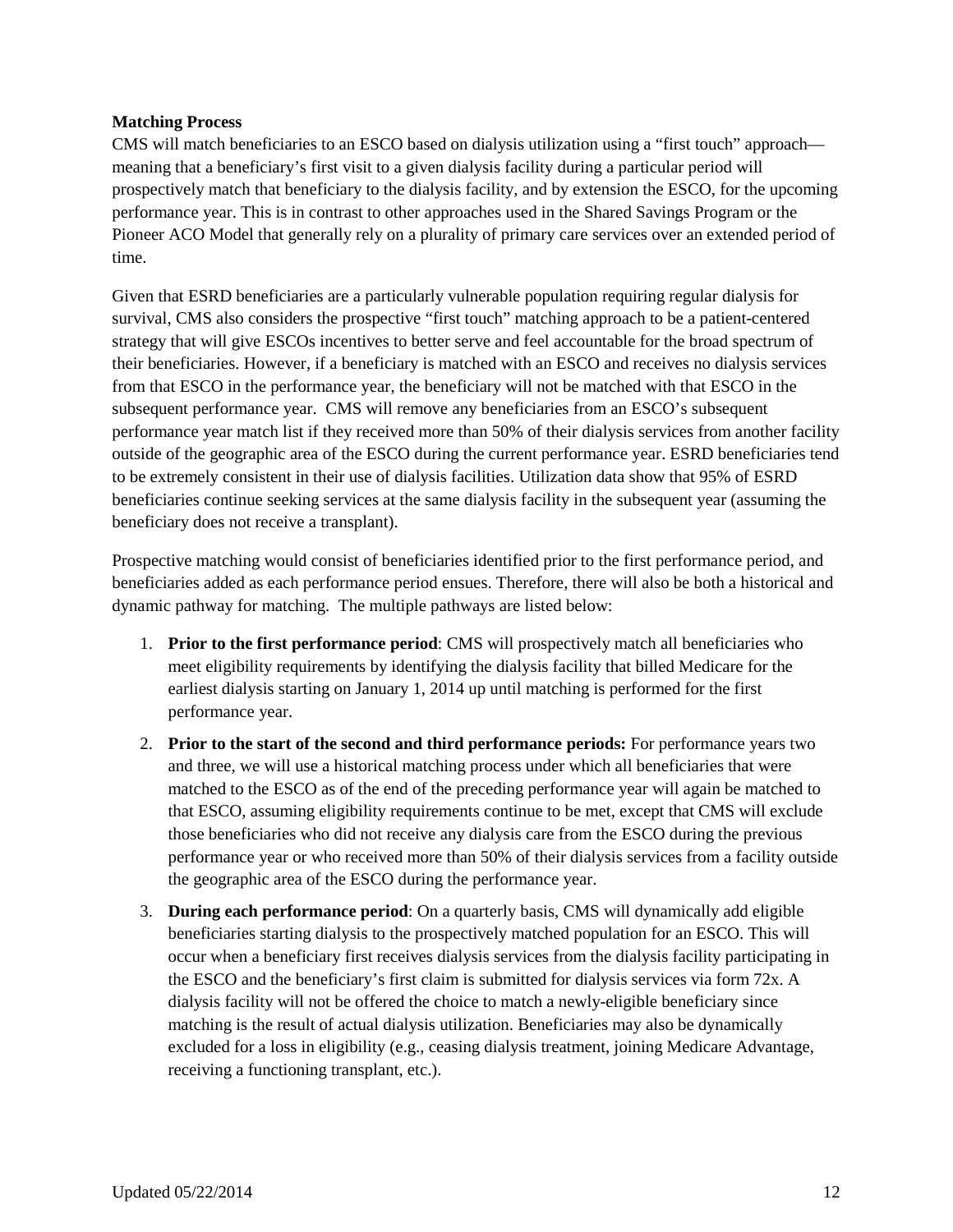ESCOs will be informed of their historically matched prospective beneficiary population (i.e., the beneficiaries for whom they will be accountable at the start of the first performance period). Additional beneficiaries entering dialysis for the first time will be matched to the ESCO as the performance periods progress. Additionally, quarterly updates will be provided to each ESCO's matched beneficiary list to reflect any changes in eligibility status.

#### <span id="page-12-0"></span>**Finalizing Matching**

Matching will be retrospectively finalized as part of a reconciliation process after each performance year. CMS will identify the final matched population for the ESCO, including each beneficiary's months of service within the performance period, as incurred through the end of the performance year and allowing for a minimum of three months claims run-out. In certain cases, a beneficiary may be removed from the ESCO match list for the entire performance period at reconciliation (e.g., if they received the majority of dialysis expenditures in a non-adjacent market) or select beneficiary months may be removed from settlement (e.g., months of and after transplant). Additional adjustments may be made to the match list to discourage facilities from gaming (e.g., the removal of a month where a given dialysis facility intentionally scheduled beneficiaries' first dialysis treatments at the end of a month).

#### <span id="page-12-1"></span>**Matching Notification**

ESCOs will be required to send letters to their newly matched beneficiary population prior to the start of each performance year informing them of the initiative and their matched status. ESCOs will also be required to send notification letters to newly matched beneficiaries during a given performance year if they are dynamically added to the match list after first receiving dialysis services from the dialysis facility participating in the ESCO.

CMS will provide each ESCO with their list of matched beneficiaries. The ESCO will then be required to send all matched beneficiaries a notification letter.

All notification letters will include CMS approved language with the following elements:

- A short description of the initiative;
- An explanation that the beneficiary retains full Medicare FFS benefits and the freedom to choose his or her providers<sup>[4](#page-12-2)</sup>;
- Data sharing options; and,
- Contact information for the ESCO and 1-800-Medicare for questions and/or concerns.

Notification letters sent (prior to the start of each performance year) to beneficiaries matched to the ESCO will emulate those used in the Shared Savings Program and the Pioneer ACO Model.

Notifications specific to data sharing are described in more detail in the *Data Sharing* section below.

i,

<span id="page-12-2"></span><sup>&</sup>lt;sup>4</sup> The beneficiary maintains the right to see any Medicare participating healthcare provider at any time under the traditional Medicare FFS benefit structure. Example language may read "You still have the right to visit any dialysis facility, doctor, hospital, or healthcare provider that accepts Medicare" and/or "This is not a Medicare Advantage Plan or any kind of managed care plan".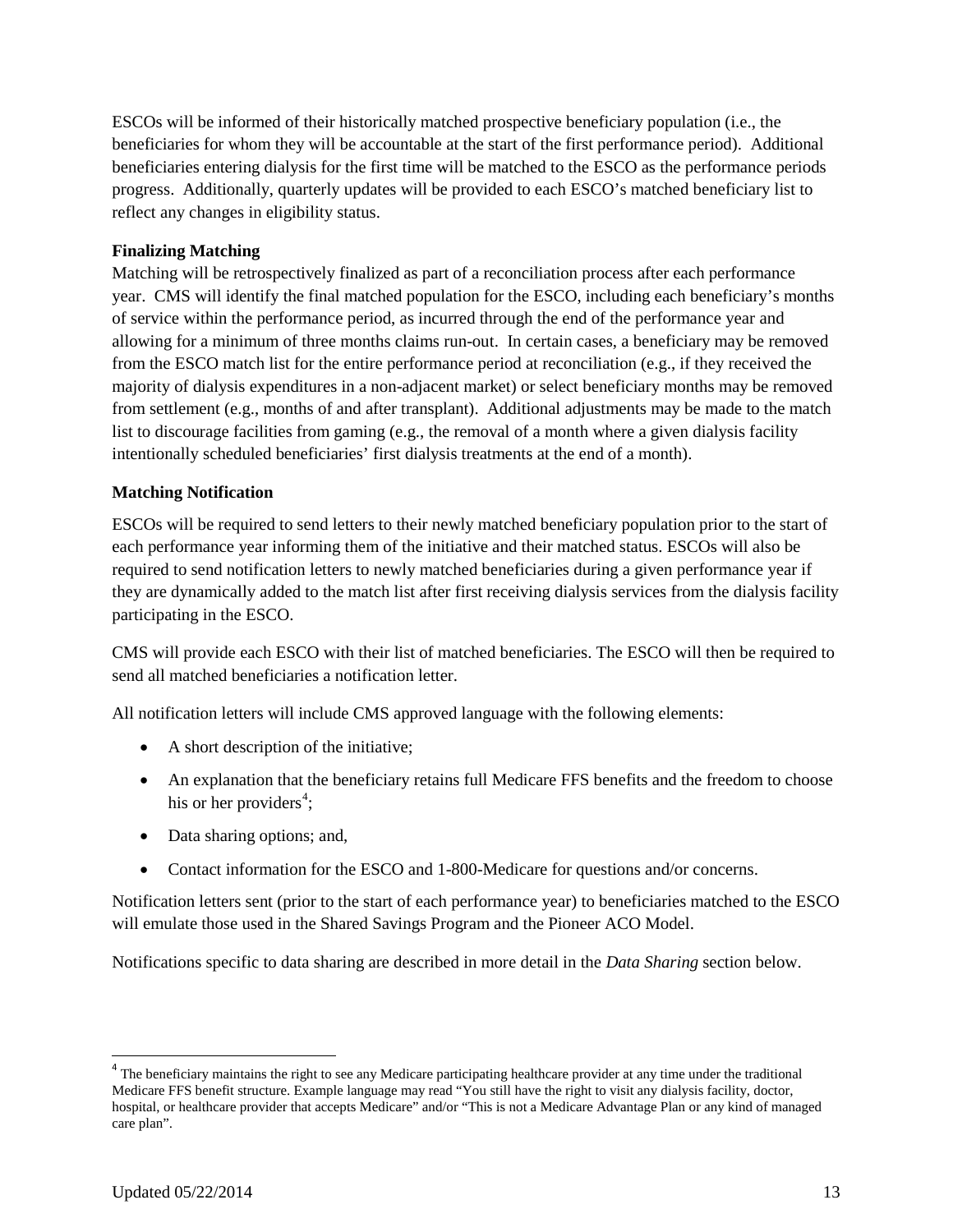# <span id="page-13-0"></span>**VII. Applicant Eligibility and Participation Requirements**

#### <span id="page-13-1"></span>**Applicant Eligibility**

Together, the following providers are eligible to form an ESCO that may apply to participate in the Model:

- Medicare Certified dialysis facilities, including facilities owned by large dialysis organizations (LDOs), facilities owned by small dialysis organizations (SDOs), hospitalbased facilities, and independently-owned dialysis facilities;
- Nephrologists and/or nephrology practices; and
- Other Medicare enrolled providers and suppliers (described in more detail below).

Organizations will not be able to submit a single application for multiple facilities located across different markets. Markets are defined as no more than two contiguous Medicare core-based statistical areas (CBSA), with permissible inclusion of contiguous rural counties that are not included in a Medicare CBSA. The only exception to this requirement would be in the case of rural-based applicants not included in any Medicare CBSA. For rural applicants not included in any Medicare CBSA, the market area of the ESCO will be defined based on a geographic unit no larger than a state.

ESCO applicants must include the TINs, CMS Certification Numbers (CCNs) (facilities only), NPIs (organization) for their proposed ESCO participants. Where appropriate, ESCO applicants must also include the NPIs (individual or organizational) for all of their proposed ESCO providers/suppliers. Recognizing that the process of forging the relationships necessary to apply to the CEC Model may extend into and beyond the application period, the final ESCO participant list (owner and non-owner) must be finalized before the signing of the CEC Model Participation Agreement. Applicants should include 100% of the proposed ESCO participant owners in the application. The proposed ESCO participant owners submitted in the application will be used to conduct historical beneficiary matching. ESCO participant owners will not be able to be added after application submission.

While various combinations of eligible providers and suppliers are permissible, CMS has established several application-related safeguards against further consolidation of the dialysis market. First, dialysis facilities owned by different LDOs are prohibited from applying as part of the same ESCO. Second, dialysis facilities owned by LDOs are prohibited from partnering with dialysis facilities owned by non-LDOs. There are no restrictions on non-LDO organizations/facilities from partnering in the submission of a single ESCO application.

In addition to these safeguards, normal anti-trust rules will apply and ESCO applicants should consider the potential impact of those requirements when structuring their organizations. In particular, approval of an applicant to participate in the CEC Model does not constitute a determination by the Federal Trade Commission and Department of Justice that an ESCO is clinically or financially integrated. Of important note, all ESCO organizational and provider/supplier arrangements must fall within the confines of the legal entity and contracting requirements described in detail below.

Definitions for terms used in this section, and subsequent sections, can be found in the glossary provided in *Appendix C*.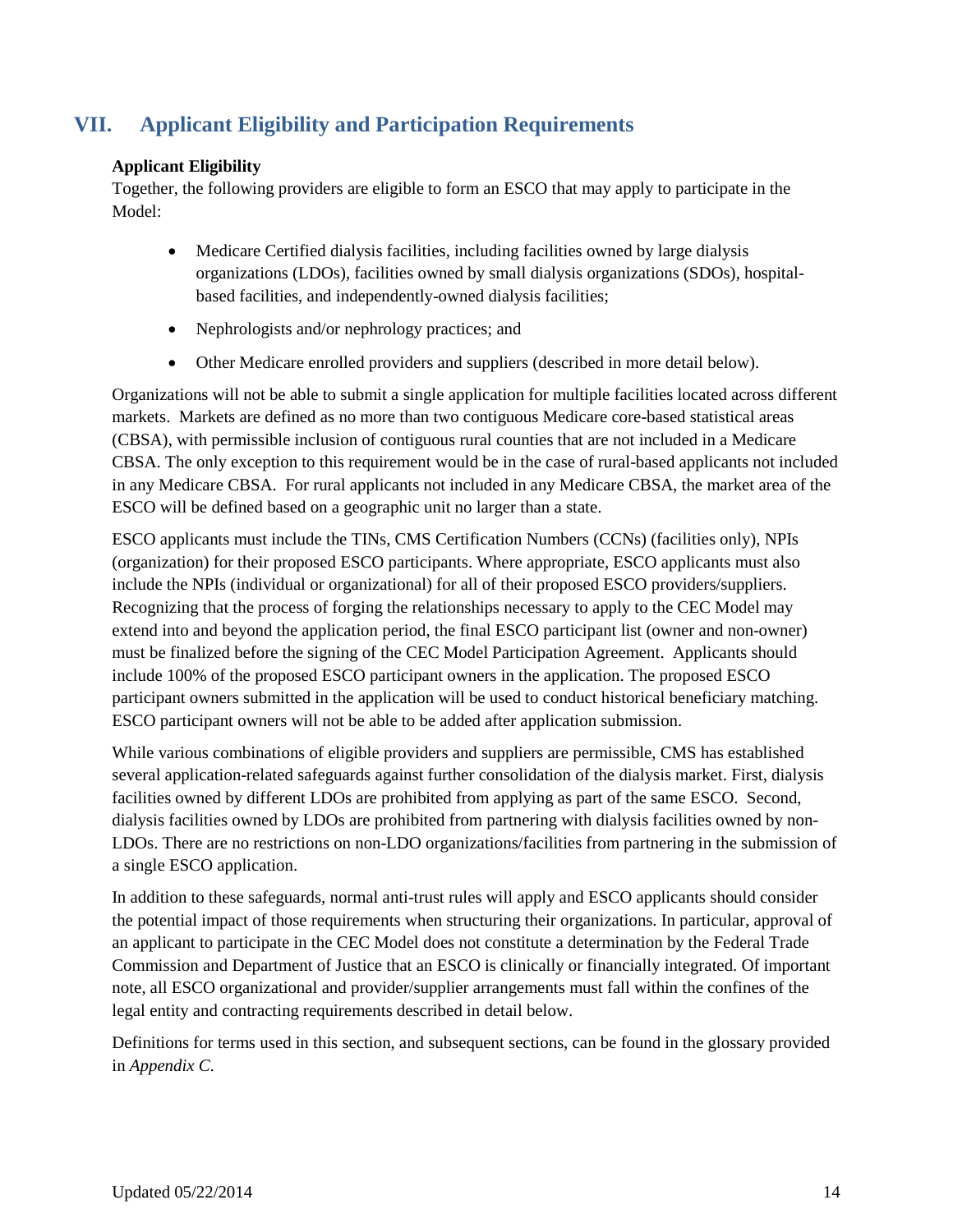#### <span id="page-14-0"></span>**Eligible Providers/Suppliers**

Medicare-enrolled providers of services and suppliers are eligible to participate in the CEC Model. This includes physicians, non-physician practitioners, and other health care suppliers that are not (1) Durable Medical Equipment, Prosthetics, Orthotics, and Supplies (DMEPOS) suppliers, (2) ambulance suppliers, and (3) drug and/or device manufacturers. Of note, Medicare-enrolled providers of services that are also DMEPOS suppliers are eligible to participate in the Model, but must meet the additional eligibility requirements set forth in this document.

CMS reserves the right to (1) prohibit additional categories of providers/suppliers from participating in the Model where CMS determines that the participation of such categories of providers/suppliers in the Model would pose an elevated program integrity risk to the Medicare program, and (2) not select otherwise qualified applicants on the basis of information found during a program integrity review.

CMS will require the ESCO applicant to provide a list of all the proposed ESCO providers/suppliers prior to the start of each performance year. The ESCO will not be able to add ESCO providers/suppliers during the course of a performance year.

The CEC Model application will request information about the applicants' proposed ESCO participants and ESCO providers/suppliers so that the CMS Innovation Center can conduct Medicare provider/supplier vetting. This will involve collecting the following for each proposed ESCO participant and ESCO provider/supplier:

- Full name and address (including zip code);
- CCN (facilities only);
- Tax Identification Number (TIN); and,
- NPI (individual or organizational).

Applications will also require applicants to disclose any sanctions, investigations, probations or corrective action plans that the applicant and its proposed ESCO participants and ESCO providers/suppliers are currently undergoing or have undergone in the last three years.

#### <span id="page-14-1"></span>**Participation in Other Medicare Programs, Initiatives, Models or Demonstrations**

The Affordable Care Act presented many opportunities for reforming the delivery and financing of health care. The interventions supported through this Model must complement and support other health reform efforts, while still maintaining sufficient independence to isolate the effects of this initiative. CMS is not seeking to fund interventions that compete or interfere with existing demonstrations, models, initiatives or programs. However, CMS may fund complementary demonstrations, models, initiatives and programs to further test innovative care models under section 1115A of the Social Security Act authority. To the extent that multiple new models are viable options for the same providers and/or beneficiaries, CMS will take appropriate steps to minimize beneficiary overlap and prohibit duplicate payments for savings generated based on the same beneficiary.

The most substantial provider and beneficiary overlaps may arise between this Model and the Shared Savings Program, the Pioneer ACO Model, the Financial Alignment Demonstration, and the Comprehensive Primary Care (CPC) Initiative.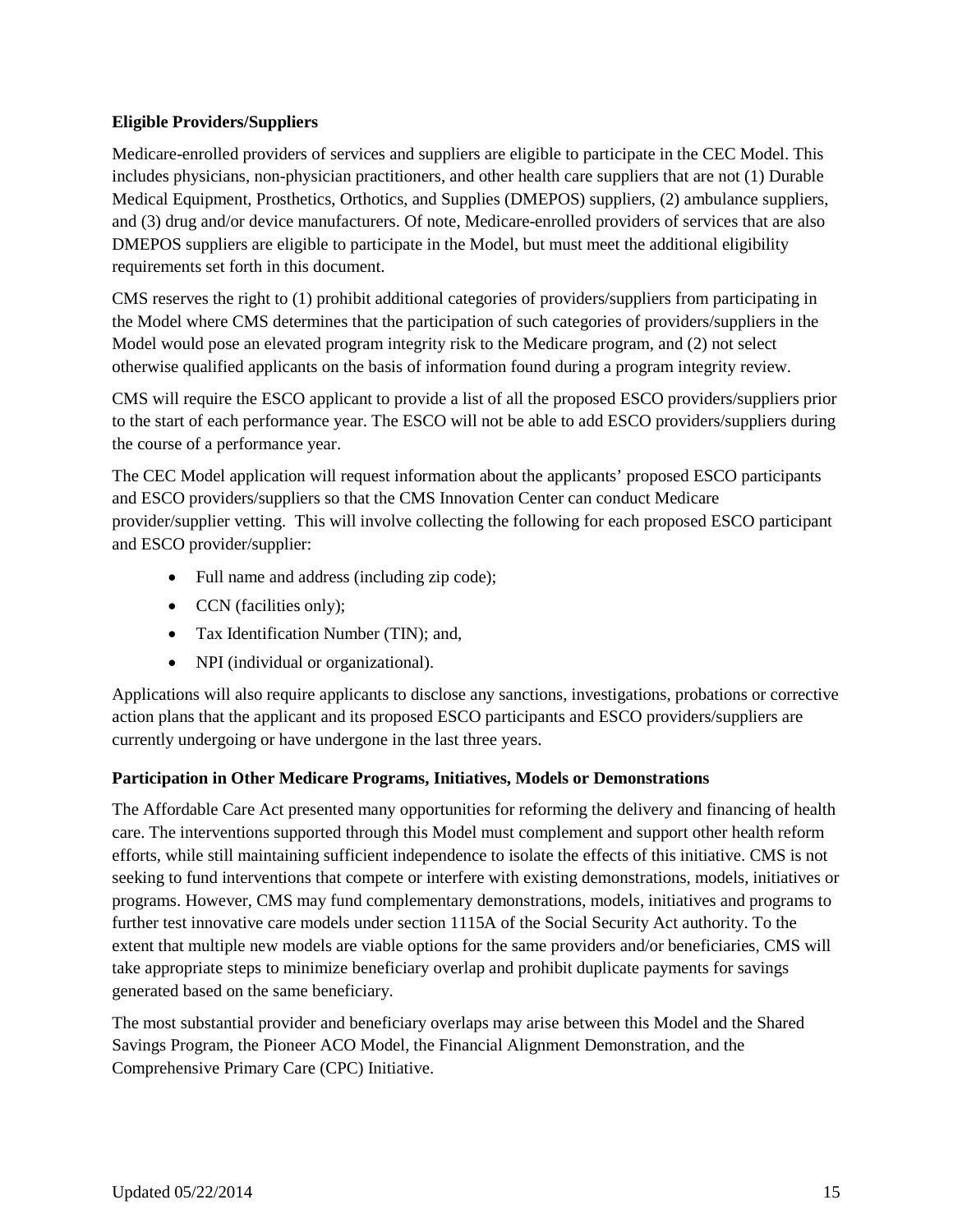Provider eligibility for participation will adhere to existing policies in other CMS initiatives. Specifically, a TIN already participating in or applying to the Shared Savings Program will not be eligible for the CEC Model. Individual providers (defined by a TIN/NPI combination) participating in a Pioneer ACO may participate in the CEC Model with the exception of primary care providers.

Where a beneficiary may meet eligibility criteria and be matched to more than one initiative, the agency applies a hierarchical set of rules to determine which initiative will include that beneficiary. Medicare beneficiaries will not be matched to more than one shared savings program.

#### <span id="page-15-0"></span>**Legal Entity and Contracting Requirements**

*Applicants to the CEC Model will not be expected to have the ESCO legal entity formed until after application selection and prior to the execution of the CEC Model Participation Agreement. ESCO applicants should include 100% of their proposed ESCO participant owners in the application.* ESCO participant owners will not be able to be added after application submission*. Prior to the signing of the CEC Model Participation Agreement, selected applicants must have 100% of their participants (owner and non-owner) identified and CMS-vetted.*

Each ESCO must have a TIN and be a separate and unique legal entity that is recognized and authorized to conduct business under applicable state law. The ESCO may be an existing legal entity if it conforms to all of the requirements set forth in the RFA. To be eligible for Model participation, the ESCO must be capable of:

- Receiving and distributing shared savings payments;
- Repaying shared losses, if applicable; and,
- Establishing reporting mechanisms and ensuring ESCO participant compliance with program requirements, including but not limited to quality performance standards.

Each ESCO must be a legal entity that is recognized and authorized under applicable State, Federal, or Tribal law; identified by a TIN; and formed by ESCO participant owners. An ESCO participant, defined as an individual or a group of ESCO providers/suppliers that, together with other ESCO participants, agrees to become accountable for the quality, cost, and overall care of the ESCO beneficiaries and to comply with the terms and conditions of the CEC Model Participation Agreement. Each ESCO participant must have a Medicare-enrolled TIN through which its participating ESCO providers/ suppliers bill. Important to note is that not all of the providers/ suppliers that bill under the ESCO participant's TIN are required to participate in the Model as ESCO providers/suppliers. However, for program integrity reasons, CMS will give strong preference to applications where the ESCO participants and ESCO participant owners include their entire TIN in the Model.

ESCO participants may be ESCO participant owners or ESCO participant non-owners. All dialysis facilities and nephrologists/nephrology group practices must apply to this model as participant owners. ESCO participant owners have an increased level of accountability to CMS in that they must (1) be signatories to the CEC Model Participation Agreement with CMS, (2) have an ownership stake in the ESCO, and (3) assume liability for shared losses ("downside risk") for ESCO including LDO participants. CMS intends to recoup such shared losses from participant owners and is currently investigating the mechanism by which to do so. One mechanism under consideration is retaining, in whole or in part, Medicare payments otherwise due and owing for any services rendered by the ESCO participant owner, including amounts payable for such services to any entity to which the ESCO participant owner has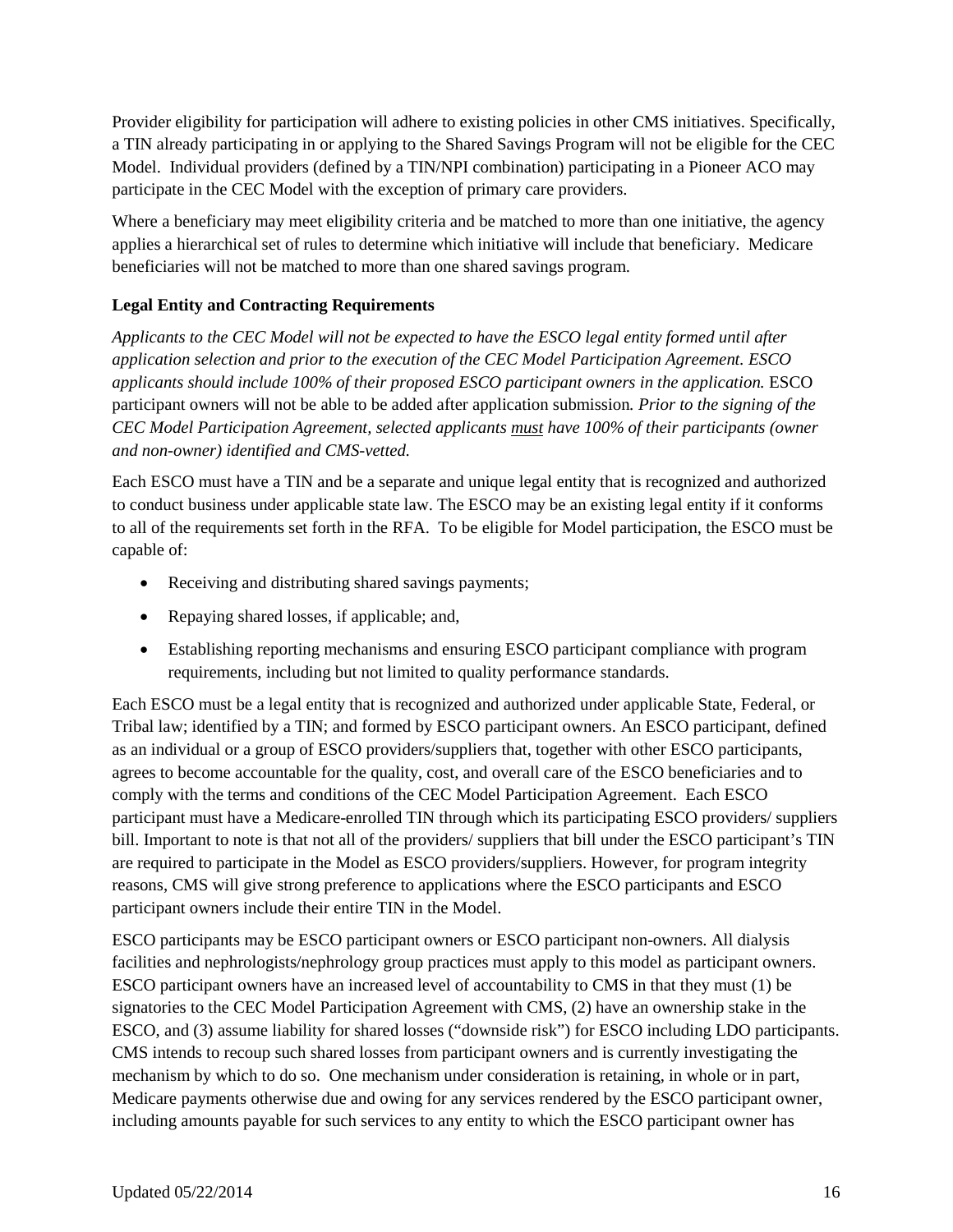reassigned Medicare payments. Participant owners must assume downside risk at a level that is equivalent to a minimum of [5](#page-16-0)0% of their portion of the ESCO's total expenditures<sup>5</sup> multiplied by the ESCO's total shared losses. The following example illustrates this requirement<sup>[6](#page-16-1)</sup>:

• An ESCO's total expenditures for matched beneficiaries are \$1,000,000, with a single ESCO participant owner contributing \$100,000 to the total expenditures. Assuming a target benchmark of \$800,000, the ESCO would be responsible for shared losses of \$200,000—with the single ESCO participant owner responsible for paying back at least \$10,000 of the losses [.5  $*$  $(100,000/1,000,000)*(200,000) = $10,000].$ 

Subject to the requirements detailed below, each ESCO must have at least one of each of the following included as participant owners:

- A dialysis facility; and
- A nephrologist and/or nephrology practice.

CMS no longer requires that at least one nephrologist and/or nephrology practice be an independent entity, i.e., not be employed by, have an ownership interest in, or be owned in whole or in part by, an ESCO participant owner dialysis facility).

Other Medicare enrolled providers and suppliers (except DMEPOS suppliers, ambulance suppliers and drug/device manufacturers) are able to join the ESCO as participant owners, but are not mandatory participants required for eligibility.

ESCO participant non-owners do not have to sign the CEC Model Participant Agreement or take an ownership stake in the ESCO. They must, however, have a contractual relationship with the ESCO that requires them to comply with the terms and conditions of the CEC Model Participation Agreement. ESCO participant non-owners are not required to assume downside risk, but are not prohibited from doing so.

The ESCO may also contract with other community-based organizations (e.g., care management organization, quality improvement organization, etc.) that are not ESCO participants (e.g., because they do not have a Medicare-enrolled TIN and/or have not contracted with the ESCO to be bound by the CEC Model Participation Agreement). These organizations (herein referred to as ESCO partners) are not considered ESCO participants, but will likely be necessary to the ESCO as it works to address the clinical elements outlined above.

Figure 1 illustrates the compositional structure of the ESCO, depicting the mandatory participant owners of the ESCO and the contractual arrangements between the ESCO and other participant non-owners in the ESCO, as well as ESCO partners.

l

<span id="page-16-1"></span><span id="page-16-0"></span><sup>&</sup>lt;sup>5</sup> An ESCO's total revenue is defined as the total of all Medicare Part A and Part B claims paid to all ESCO providers/suppliers for the care of matched ESCO beneficiaries. A participant's portion of the total revenue is calculated by the total of all Medicare Part A and Part B claims paid to the participant's TIN for matched ESCO beneficiaries divided by the ESCO's total revenue. <sup>6</sup> In circumstances where an ESCO participant owner is defined by a partial TIN only the claims of the participating ESCO providers/suppliers under the TIN will be used to calculate the minimum shared loss contribution.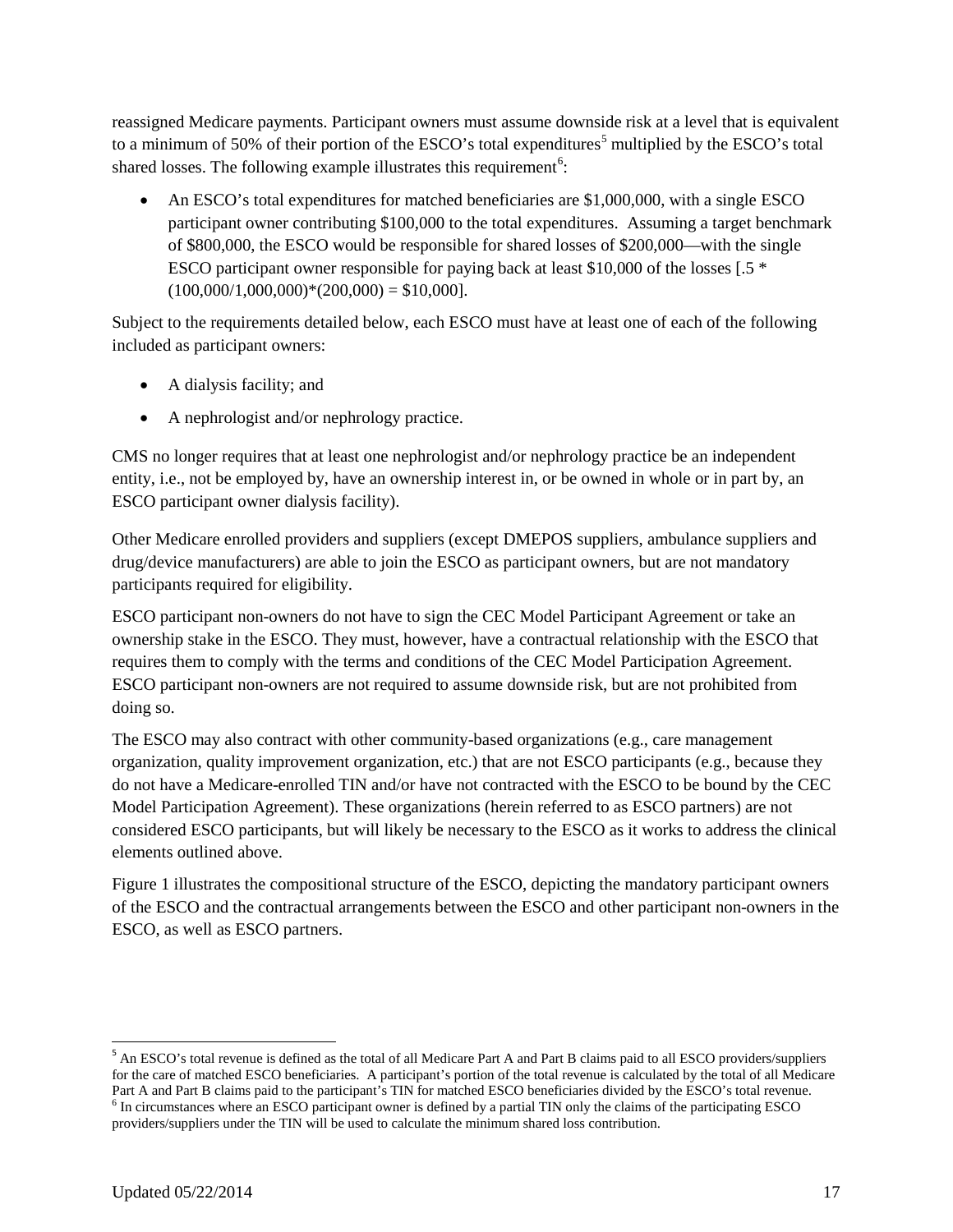**Figure 1: ESCO Compositional Structure**

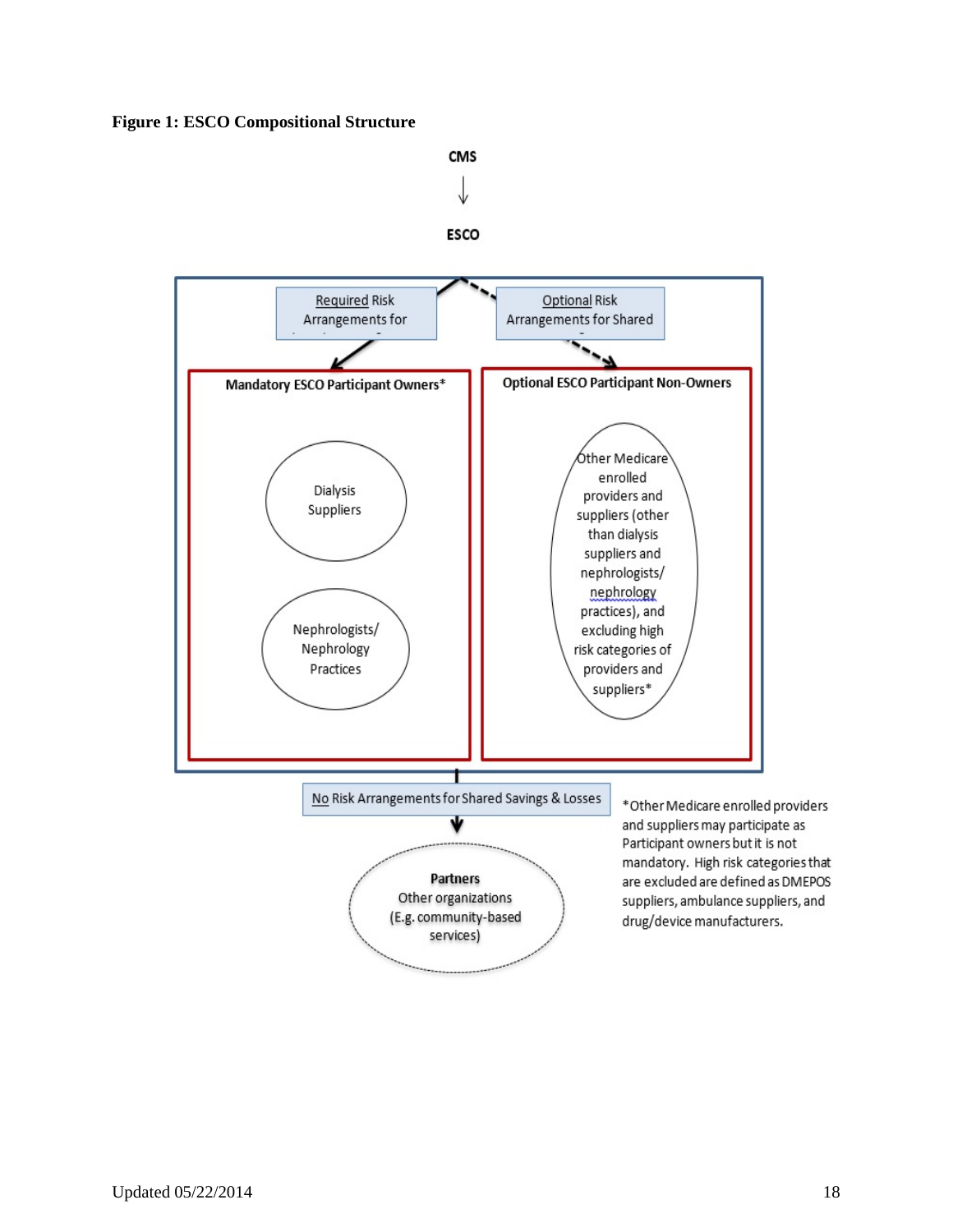CMS will share in savings and losses with the ESCO. All participant owners in the ESCO are eligible to receive shared savings payments, but they must also take on risk for the total cost of care for the matched beneficiary population in any performance period in which the ESCO assumes financial risk.

 Only ESCO participants (owner and non-owner) will be permitted to receive any distribution of shared savings—partners of the ESCO will not be able to receive any distribution of the shared savings.

While all eligible ESCO participants can receive a portion of shared savings, only ESCO participant owners are required to take on down-side risk. The minimum amount of risk that each participant owner must assume is a function of the owner's respective contribution to the ESCO's total Medicare FFS revenue for the matched beneficiary population. Other than a minimum percentage risk, CMS will not dictate how the ESCO distributes shared savings or losses; however, the ESCO's distribution of shared savings or losses must comply with all applicable laws and regulations, except as explicitly provided in any written waiver that may be issued pursuant to section 1115A(d)(1) specifically for the CEC Model*.*  ESCO participant non-owners may contract with the ESCO to take on down-side risk, but there is no requirement to do so. Neither the ESCO nor any ESCO participant may indemnify, finance, or guarantee the losses of another ESCO participant.

As mentioned above, all participant owners in the ESCO must be signatories on the CEC Model Participation Agreement between CMS and the ESCO. ESCO participant non-owners must execute a contract with the ESCO that requires them to comply with the applicable terms of the CEC Model Participation Agreement. Thus, participant owners and participant non-owners will both be required to comply with the CEC Model Participation Agreement.

Table 1 summarizes the key design features of the ESCO legal structure.

|                                      | Composition                                                                                                                                                                                                                                                                                                                                                                                                  | <b>Signatory on</b><br>Participation<br><b>Agreement</b> | <b>Assume</b><br>Down-Side<br><b>Risk</b> | Able to<br><b>Share in</b><br><b>Savings</b> |
|--------------------------------------|--------------------------------------------------------------------------------------------------------------------------------------------------------------------------------------------------------------------------------------------------------------------------------------------------------------------------------------------------------------------------------------------------------------|----------------------------------------------------------|-------------------------------------------|----------------------------------------------|
| <b>ESCO</b>                          | Legal entity                                                                                                                                                                                                                                                                                                                                                                                                 | X                                                        | X                                         | X                                            |
| <b>ESCO</b><br>Participant<br>Owners | Mandatory ESCO participant owners include:<br>At least one dialysis facility;<br>$\bullet$<br>At least one nephrologist/nephrology<br>$\bullet$<br>practice; and,<br>Optional ESCO participant owners include:<br>Other Medicare providers or suppliers<br>$\bullet$<br>(other than a dialysis facility,<br>nephrologist/nephrology practice,<br>DMEPOS, ambulance supplier, or<br>drug/device manufacturer) | X                                                        | X                                         | X                                            |

**Table 1. Key Design Features of the ESCO Legal Structure**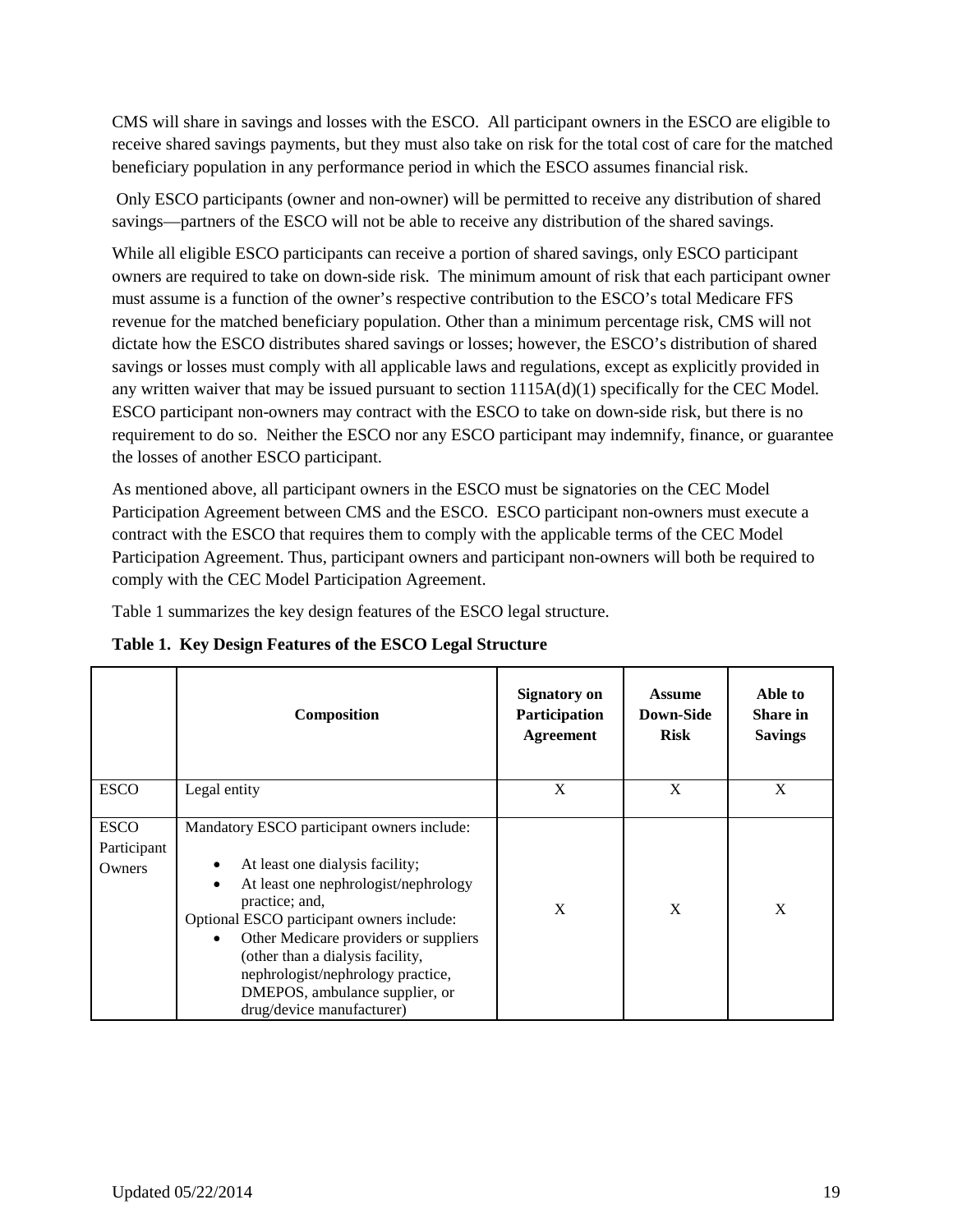|                                    | <b>Composition</b>                                                                                                                    | <b>Signatory on</b><br>Participation<br>Agreement | <b>Assume</b><br>Down-Side<br><b>Risk</b> | Able to<br>Share in<br><b>Savings</b> |
|------------------------------------|---------------------------------------------------------------------------------------------------------------------------------------|---------------------------------------------------|-------------------------------------------|---------------------------------------|
| <b>ESCO</b><br>Participant<br>Non- | ESCO participant non-owners may include:<br>Other Medicare providers or suppliers<br>$\bullet$                                        |                                                   | X                                         |                                       |
| Owners                             | (other than a dialysis facility,<br>nephrologist/nephrology practice,<br>DMEPOS, ambulance supplier, or<br>drug/device manufacturer). |                                                   | (not required,<br>but allowed)            | X                                     |
| <b>ESCO</b>                        | ESCO partners may include:                                                                                                            |                                                   |                                           |                                       |
| Partners                           |                                                                                                                                       |                                                   |                                           |                                       |
|                                    | Community-based organizations<br>$\bullet$                                                                                            |                                                   |                                           |                                       |
|                                    | Other Medicare providers or suppliers                                                                                                 |                                                   |                                           |                                       |

To ensure beneficiary freedom of choice ESCO participants must not be prohibited from referring their Medicare beneficiaries to any dialysis facility or other Medicare enrolled provider or supplier. In addition, ESCOs may not prohibit ESCO participants (including all ESCO participant owners and participant non-owners) from contracting with other payers independently or through other entities outside of the ESCO.

Because beneficiaries are matched to a given ESCO based on their care relationship with the participating dialysis facility, dialysis facilities participating in the CEC Model are prohibited from participating in multiple ESCOs. This prohibition does not affect the dialysis facility's ability to contract with providers/suppliers and payers outside of the ESCO.

#### <span id="page-19-0"></span>**Governance Structure Requirements**

*CMS does not expect applicants to the CEC Model to have their complete and final governance structure formed until after they have been selected. Applicants must include a proposed governance membership and structure in their application. However, the governance structure must be fully formed and must comply with all the CEC Model's governance structure requirements prior to the signing of the CEC Model Participation Agreement.* 

An ESCO must maintain an identifiable governing body. The governing body may be a board of directors, board of managers or any other governing body that provides a mechanism for shared governance and decision making.

The ESCO governing body must have:

- Authority to execute the functions of the ESCO including defining the processes to promote evidence-based medicine and patient engagement, reporting on quality and cost measures and coordination of care, and the appointment and removal of an executive officer.
- Authority for final decision-making for the ESCO.
- A conflict of interest policy that applies to members of the governing body, requires disclosure of all relevant financial interests and other conflicts of interest, identifies processes for resolution of conflicts of interest, and sets forth remedial processes for non-compliance.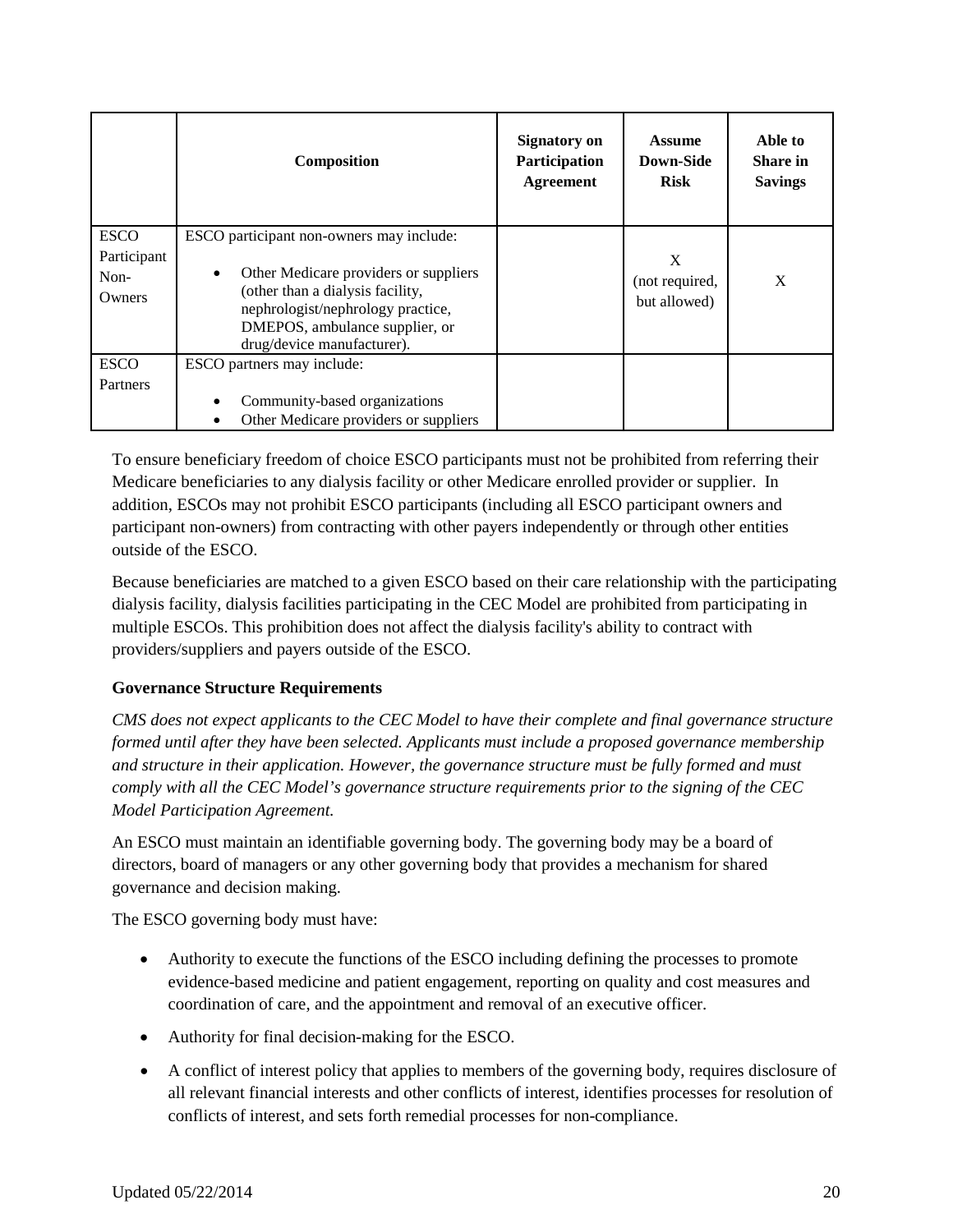• A transparent governing process to ensure CMS ability to monitor and audit as appropriate.

The composition of the ESCO governing body must be structured as follows:

- Decision-making must be provider-driven, as evidenced by ESCO participants (owners and nonowners) having at least 75% control of the ESCO's governing body.
- No one participant in the ESCO can represent more than 50% of the membership on the governing body.
- Members must place their fiduciary duty to the ESCO before the interests of any ESCO participant or ESCO provider/supplier or other individual or entity and act consistent with that fiduciary duty.
- The governing body must ensure representation of patient interests through inclusion of an independent ESRD Medicare beneficiary representative or a trained and/or experienced non-affiliated, independent consumer advocate on the governing body<sup>[7](#page-20-2)</sup>.

# <span id="page-20-0"></span>**VIII. Other Key Operational Elements of the CEC Model**

#### <span id="page-20-1"></span>**Legal Waivers**

Under section 1115A(d)(1) of Title XI of the Social Security Act (SSA), as added by section 3021 of the Patient Protection and Affordable Care Act, the Secretary of Health and Human Services may waive such requirements of Titles XI and XVIII and of sections  $1902(a)(1)$ ,  $1902(a)(13)$ , and  $1903(m)(2)(A)(iii)$  as may be necessary solely for purposes of carrying out section 1115A with respect to testing models described in section 1115A(b). With respect to certain provisions in sections 1128A, 1128B and 1877 of the SSA, the Secretary will consider issuing waivers that are consistent with this standard in separately issued documentation. Notwithstanding any other provision of this RFA, individuals and entities participating in the CEC Model must comply with all applicable laws and regulations, except as explicitly provided in any waiver that may be granted pursuant to section 1115A(d)(1) specifically for the CEC Model. Any such waiver will apply solely to the CEC Model and could differ in scope or design from waivers granted for other programs or models.

Approval of an applicant to participate in the CEC Model is not intended and shall not be construed as a waiver by the United States Department of Justice, the Internal Revenue Service, the Federal Trade Commission, HHS Office of the Inspector General, or CMS of any right to institute any proceeding or action against an ESCO or any of its participants for violations of any statutes, rules or regulations administered by the Government, or to prevent or limit the rights of the Government to obtain relief under any other federal statutes or regulations, or on account of any violation of the Participation Agreement or any other provision of law. The CEC Model Participation Agreement shall not be construed to bind any Government agency except CMS and binds CMS only to the extent provided herein.

For guidance related to financial or clinical integration, please refer to the Department of Justice and Federal Trade Commission Statements of Antitrust Enforcement Policy in Health Care (Statements 8 and 9), available at [http://www.ftc.gov/sites/default/files/attachments/competition-policy](http://www.ftc.gov/sites/default/files/attachments/competition-policy-guidance/statements_of_antitrust_enforcement_policy_in_health_care_august_1996.pdf)[guidance/statements\\_of\\_antitrust\\_enforcement\\_policy\\_in\\_health\\_care\\_august\\_1996.pdf](http://www.ftc.gov/sites/default/files/attachments/competition-policy-guidance/statements_of_antitrust_enforcement_policy_in_health_care_august_1996.pdf)

<span id="page-20-2"></span>l  $<sup>7</sup>$  An independent or non-affiliated consumer advocate is defined as an individual that does not have a formal relationship with the</sup> dialysis facility/facilities or any other participant in the CEC Model.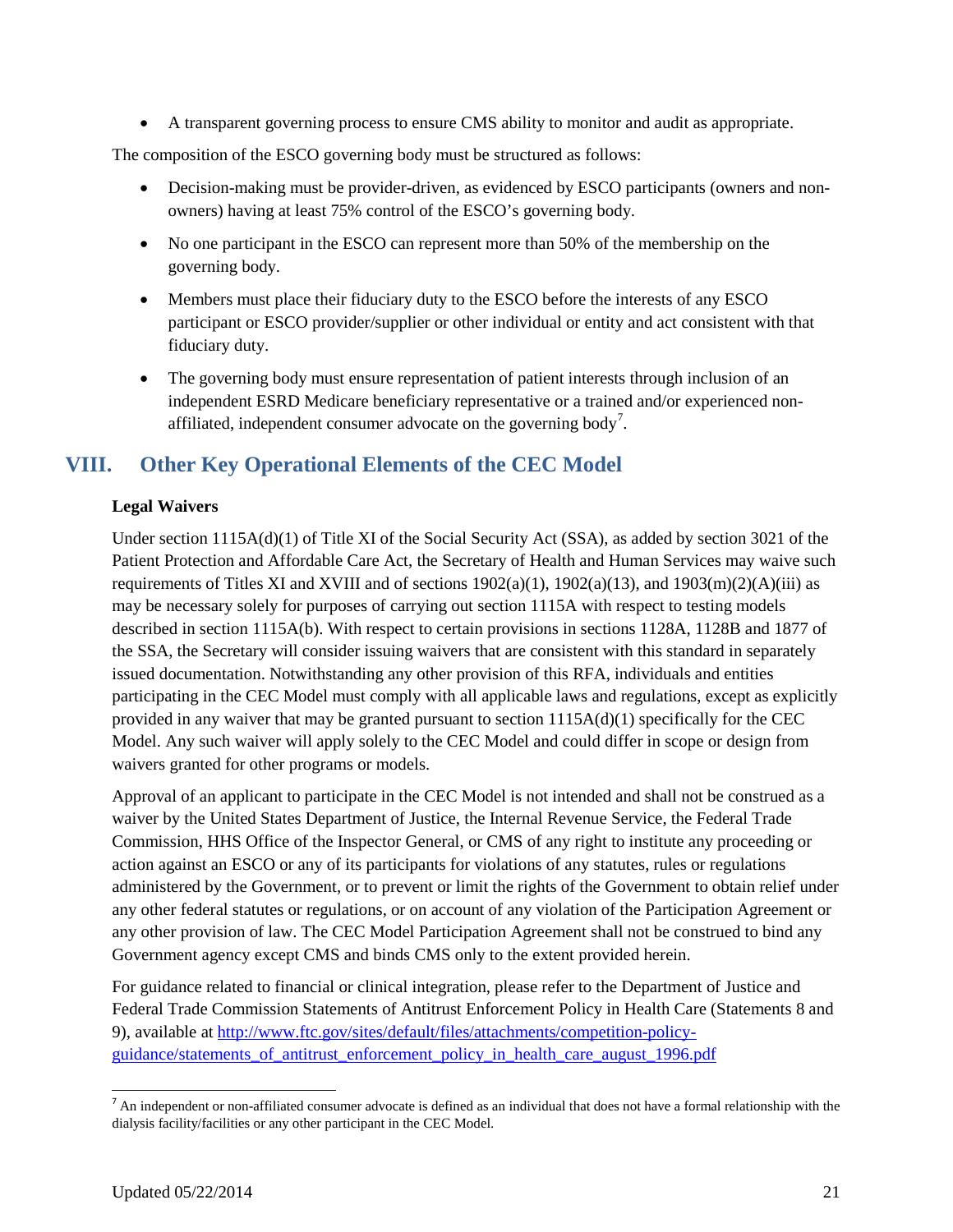#### <span id="page-21-0"></span>**Monitoring and Oversight**

CMS has prescribed CEC Model participant requirements aimed at protecting beneficiaries and preventing program integrity issues from arising (e.g., eligibility criteria, legal entity and contracting requirements, and governance body requirements). For example, no one participant in the ESCO may have more than 50% representation on the governing body. The purpose of this requirement is to prevent one participant from having excessive decision making authority. Another pertinent example is that ESCOs will be required to include an independent Medicare ESRD beneficiary representative and nonaffiliated consumer advocate actively on their governing body.

In addition to these requirements, each ESCO must designate a compliance officer—who is not legal counsel to the ESCO and who reports directly to the ESCO's governing body—to ensure that providers are complying with the Model's participation requirements. The compliance officers must create and maintain a documented compliance plan and escalate provider non-compliance issues to the governing body for action. ESCOs will be required to include at least the following in their compliance plans:

- A quality assurance strategy that, at the very least, includes a peer review process to investigate cases of potentially suboptimal care;
- Descriptions of the remedial processes that apply when participants fail to comply with the CEC Model Participation Agreement, Medicare regulations, and/or internal procedures and performance standards including correction action plans (CAPs) and circumstances for expulsion; and,
- Descriptions of antitrust compliance efforts, including appropriate firewalls or other safeguards against improper exchanges of prices or other competitively sensitive information among competing participants that could facilitate collusion and reduce competition in the provision of services outside the ESCO.

ESCOs are prohibited from restricting beneficiary access to necessary care. CMS will routinely analyze data on service utilization and investigate aberrant utilization patterns. Program integrity domains that CMS will focus on during the course of this Model include, but are not limited to: provider recruitment; beneficiary experience and infringement on choice; under-utilization, over-utilization and/or cost-shifting to either the Medicaid or commercial population; and compliance with the CEC Model Participation Agreement.

The CMS Innovation Center will employ a range of methods to monitor and assess ESCO performance (including the performance of its owner and non-owner participants) including, but not limited to:

- Analysis of specific financial and quality performance data reported by the ESCO;
- Analysis of beneficiary and provider complaints including, but not limited to, those submitted through 1-800 Medicare, the ESRD Networks, and internal processes established and supported by the ESCO;
- Audits (including, but not limited to, claims data mining, medical chart review, beneficiary survey data, coding audits, on-site compliance reviews, and review of financial transactions involving the ESCO and/or ESCO participants.

When program monitoring efforts reveal potential non-compliance, CMS will employ a variety of different response tactics based on the level and type of issue identified, including: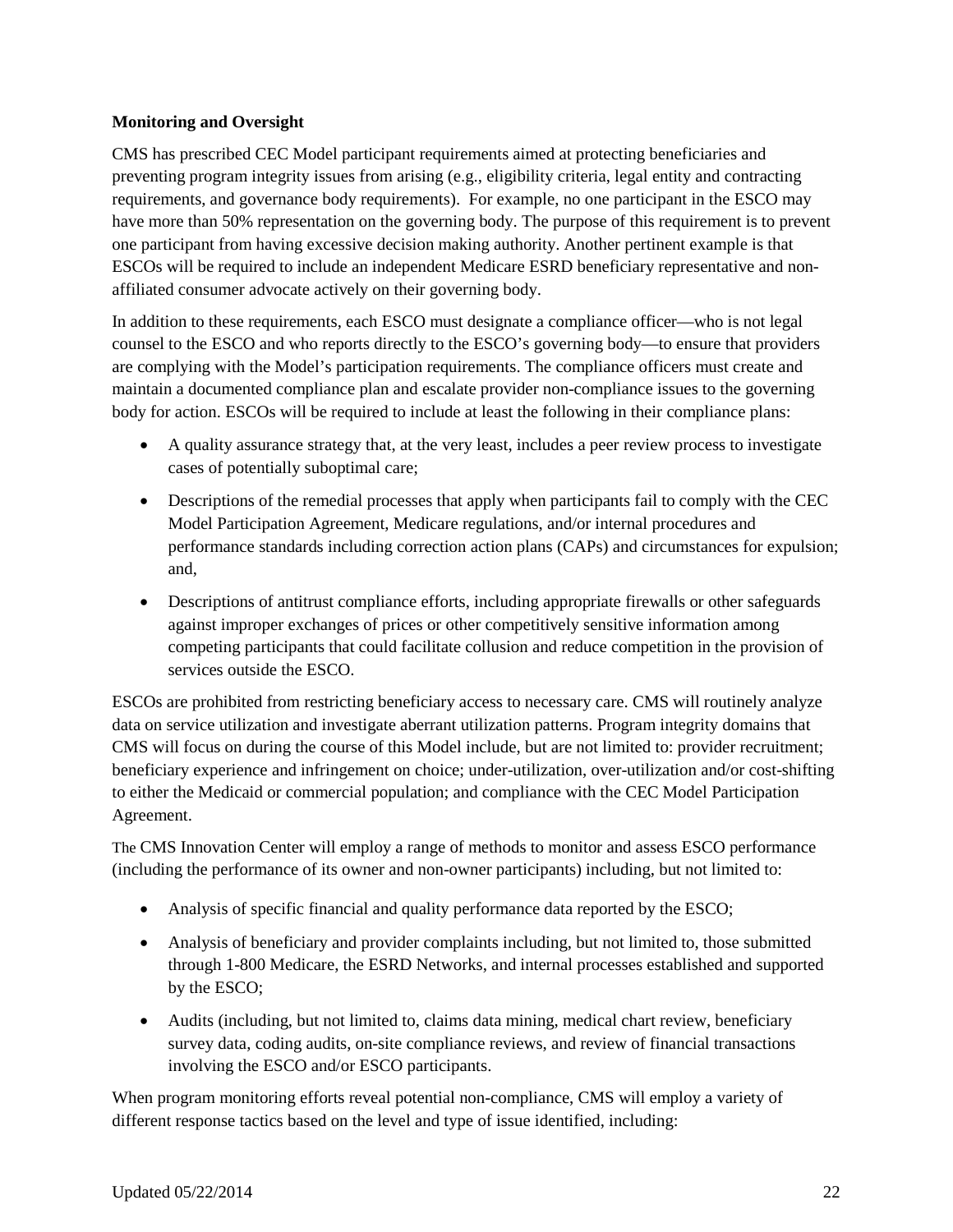- Corrective Action Plans (CAPs);
- Termination of an ESCO;
- Require the ESCO to terminate an ESCO participating entity or an individual provider/supplier;
- Recoupment of monies (supported via the traditional CMS program integrity recoupment processes) from signatories (i.e., ESCO participant owners) of the CEC Model Participation Agreement;
- Referral to the Secretary for consideration under Sec.  $1881(c)(3)$  $1881(c)(3)$  $1881(c)(3)$  [42 U.S.C. 1395rr]<sup>8</sup>; and,
- Referral to law enforcement.

These remediation responses do not limit or restrict Office of the Inspector General's (OIG) authority to audit, evaluate, investigate, or inspect an ESCO, its ESCO participants, ESCO providers/ suppliers, and other individuals or entities performing functions or services related to the ESCO, including ESCO partners.

*CMS may add additional program integrity safeguards and requirements to the program as it further develops the Model design, evaluates applications for participation in the Model, and finalizes the CEC Model Participation Agreement.* 

#### <span id="page-22-0"></span>**Quality Performance**

To ensure that ESCOs meet the specified goals of patient-centeredness, high standards of clinical care, care coordination across care settings, and positive patient outcomes, this Model will require the assessment of claims-based and clinical quality measures, as well as the annual administration of the In-Center *Hemodialysis* Consumer Assessment of Healthcare Providers and Systems *(*ICH CAHPS) and the Kidney Disease Quality of Life (KDQOL) surveys. Of note, the ICH CAHPS will be collected as part of the QIP starting in 2014—the intent is to leverage the CAHPS data collected as part of the  $QIP<sup>9</sup>$  $QIP<sup>9</sup>$  $QIP<sup>9</sup>$  for use in this Model.

The reporting of quality measures will be one key mechanism CMS will use to verify clinical improvements, assess patient health outcomes and appropriate coordination of care, and ensure continued quality of care for the beneficiaries. The ESCO's quality score will be used to assess overall performance and will be factored into the calculation of shared savings and shared losses. An ESCO must achieve a minimum threshold quality score, and all dialysis facilities participating in the ESCO must achieve a minimum threshold Total Performance Score (TPS) on the QIP in order for the ESCO to be eligible for shared savings. CMS will provide ESCO applicants/selected participants with more information regarding the methodology for quality scoring before they have to commit to the CEC Model Participation Agreement.

l

<span id="page-22-1"></span><sup>&</sup>lt;sup>8</sup> Where the Secretary determines, on the basis of the data contained in the network's annual report and such other relevant data as may be available to her, that a facility or provider has consistently failed to cooperate with network plans and goals or to follow the recommendations of the medical review board, she may terminate or withhold certification of such facility or provider (for purposes of payment for services furnished to individuals with end stage renal disease) until she determines that such provider or facility is making reasonable and appropriate efforts to cooperate with the network's plans and goals.

<span id="page-22-2"></span> $9$  Please note dialysis facilities will continue to be subject to the QIP, including payment reductions based on quality performance (when applicable), under the CEC Model.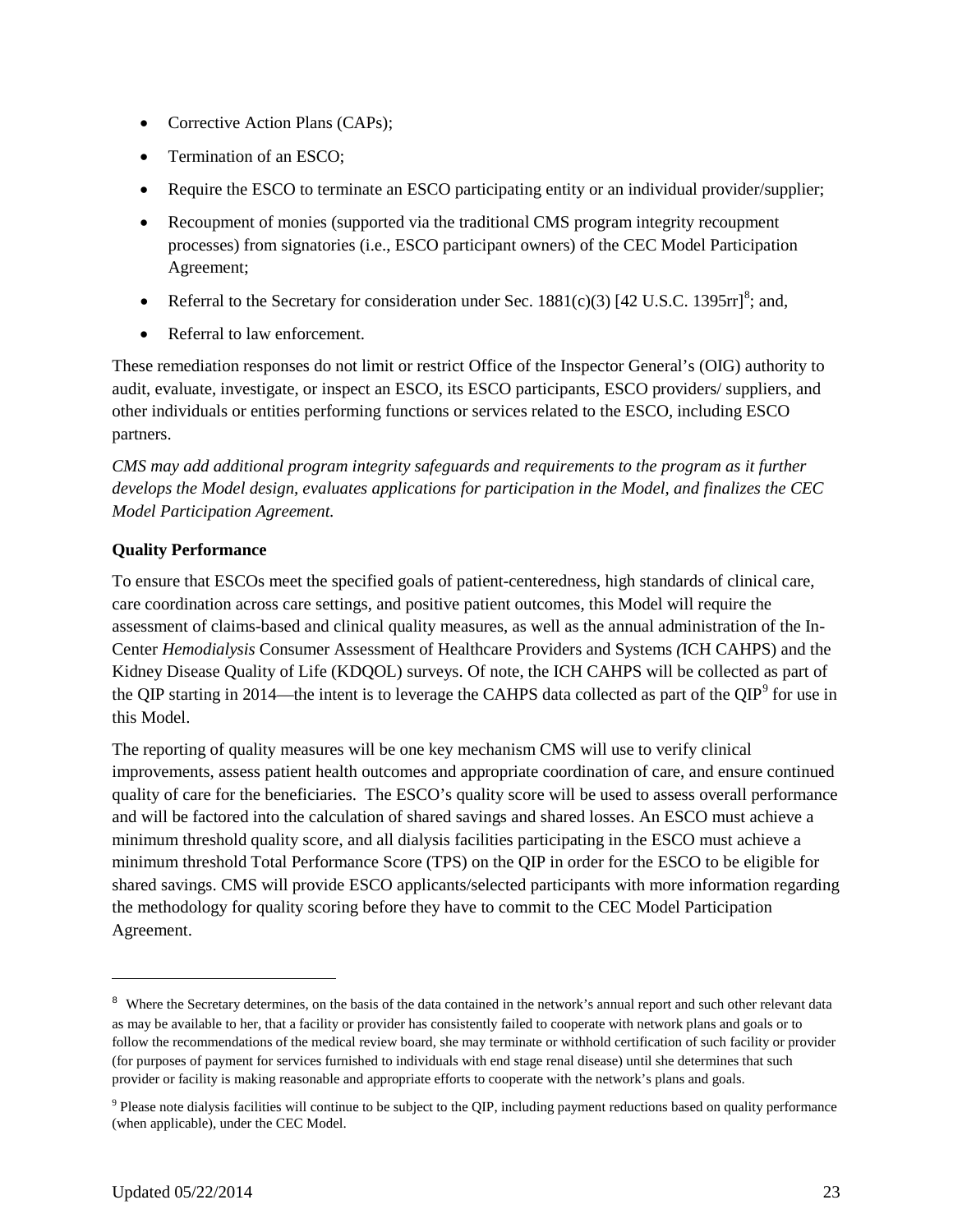In consultation with national ESRD experts, including patient advocates and nephrologists, CMS will apply the following priorities in selecting CEC Model quality measures:

- Appropriate to the health issues of dialysis patients;
- Effective for quality of care monitoring and program oversight;
- Inclusive of process and outcome measures that will enable a robust evaluation of patient, provider and delivery system outcomes;
- Conducive to use across clinical methods, modalities, and care settings;
- Effective for incentivizing better care, better health, and lower costs across Medicare Part A, Part B, Part D and Medicaid programs.
- Include measures of appropriate medication utilization;
- Straightforward to operationalize and measure; and,
- Inclusive of other CMS ESRD quality initiative data.

CMS is considering a broad array of process and outcome measures to help assess the effect of the CEC Model in delivering high-quality health care to ESRD patients. In an attempt to ensure that CMS' ESRDrelated quality measurement and improvement efforts are aligned, CMS is working to leverage existing processes and systems in this Model—including the ESRD Quality Incentive Program (QIP), ESRD Networks, the ESRD Clinical Performance Measures project, Fistula First, and CROWNWeb.

Table 2 summarizes the quality measures domains, sample measures, and potential data sources. CMS intends to utilize existing quality measures from current ESRD-related programs, where appropriate, and define additional measures that will address the non-dialysis care central to the design of this Model. The final quality measure set will be used in the shared savings/loss calculations on an annual basis, but more regularly assessed for monitoring purposes.

In year one, CMS plans to assess ESCO performance on a pay-for-reporting basis for all quality measures that require the submission of clinical data (dialysis-related and non-dialysis related) and/or survey data. Claims-based measures that are being used in other CMS ESRD programs will be used to assess ESCO performance on a pay-for-performance basis.

The primary rationale for employing a pay-for-reporting methodology for select measures is that dialysis facilities are not yet experienced in reporting clinical and survey data. In subsequent performance years, CMS will employ a pay-for-performance methodology for all clinical, claims-based, and survey measures.

| <b>Domain</b>       | <b>Example Measures</b>     | <b>Potential Data Source</b> |
|---------------------|-----------------------------|------------------------------|
| Preventative Health | Influenza Immunization      | Claims, Chart Review (if     |
|                     | Pneumococcal Vaccination    | needed)                      |
|                     | Screening for Fall Risk     |                              |
|                     | <b>Depression Screening</b> |                              |

**Table 2. Quality Measure Domains, Example Measures and Potential Data Sources**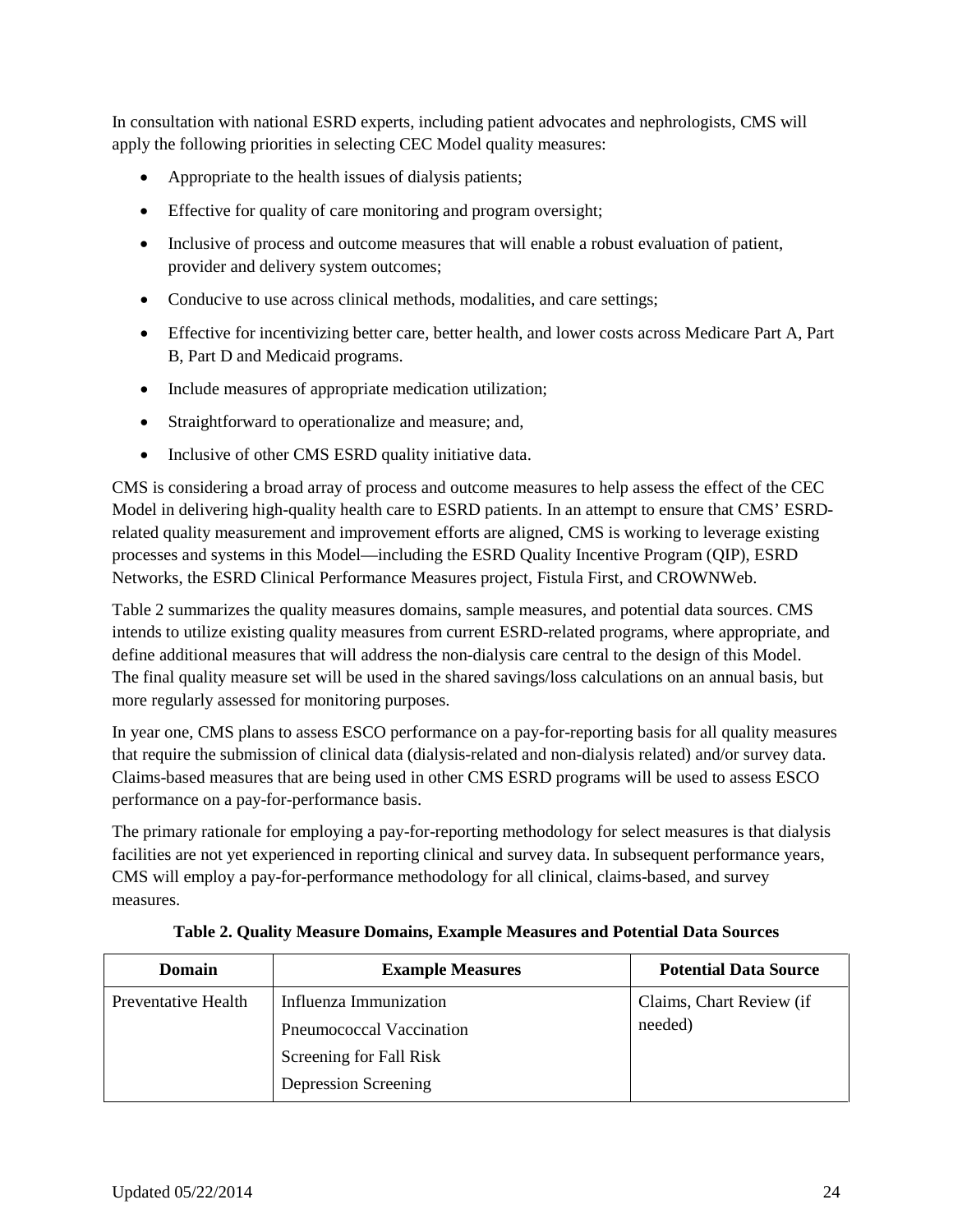| <b>Domain</b>                  | <b>Example Measures</b>                                                       | <b>Potential Data Source</b>   |
|--------------------------------|-------------------------------------------------------------------------------|--------------------------------|
| <b>Chronic Disease</b>         | Dialysis-Related Infection                                                    | Claims, Chart Review (if       |
| Management                     | Incidence of Inpatient Admissions for Significant<br>Bleeding                 | needed)                        |
|                                | Appropriate Referral to Transplant Center                                     |                                |
|                                | <b>Evaluation of Medication Therapy Management</b><br>(MTM) Services          |                                |
| Care                           | 30-Day Readmission                                                            | Claims, Chart Review (if       |
| Coordination/Patient<br>Safety | <b>Emergency Department Visit Without</b><br>Hospitalization                  | needed)                        |
|                                | <b>Medication Reconciliation After Inpatient</b><br><b>Facility Discharge</b> |                                |
|                                | <b>Outpatient Medication reconciliation</b>                                   |                                |
| Patient/Caregiver              | Rating of Kidney Doctor                                                       | <b>ICH CAHPS Survey</b>        |
| Experience                     | Rating of Dialysis Center Staff                                               | (collected as part of the QIP) |
|                                | Satisfaction with Kidney Care Received                                        |                                |
| Patient Quality of             | Feel Washed Out or Drained                                                    | <b>KDQOL</b> Survey            |
| Life                           | Ability to Work Full- or Part-Time                                            |                                |
|                                | Difficulty Doing Things Involving Concentration<br>and Thinking               |                                |

Quality measures for this Model will be reported through a combination of CMS claims, survey data (i.e., ICH CAHPS and KDQOL)—followed by chart review, if needed. For the claims-based measures, ESCOs do not need to be involved in the data collection effort. Instead, CMS will obtain the necessary Medicare data to calculate the measure. ESCOs will be required to obtain certified vendors to administer the required beneficiary surveys and ensure the submission of data during a specified period of time for the performance year. The vendors must not be affiliated with the ESCO.

As noted above, CMS is working to define the exact quality measures and benchmarks that will be used to determine the ESCO's shared savings or shared losses. CMS plans to provide an initial list of quality measures to interested parties during the application period. CMS will determine the benchmark and calculate the performance rate for each quality measure and each aggregate quality domain for all ESCOs. CMS will also calculate an overall quality score for each ESCO, which is an aggregation of all measures across all domains.

ESCOs will need to meet a minimum threshold level of the benchmark set for each measure. ESCOs may earn quality points on a sliding scale, for purposes of meeting the minimum attainment level on those measures where the sliding scale applies. ESCOs that do not meet the minimum attainment level for a given measure will get zero points for that particular measure. ESCOs will also need to meet a minimum attainment level for each quality measure domain. The minimum attainment level for each individual measure and each aggregate measure domain will be determined by CMS and will be dependent upon the final set of selected quality measures.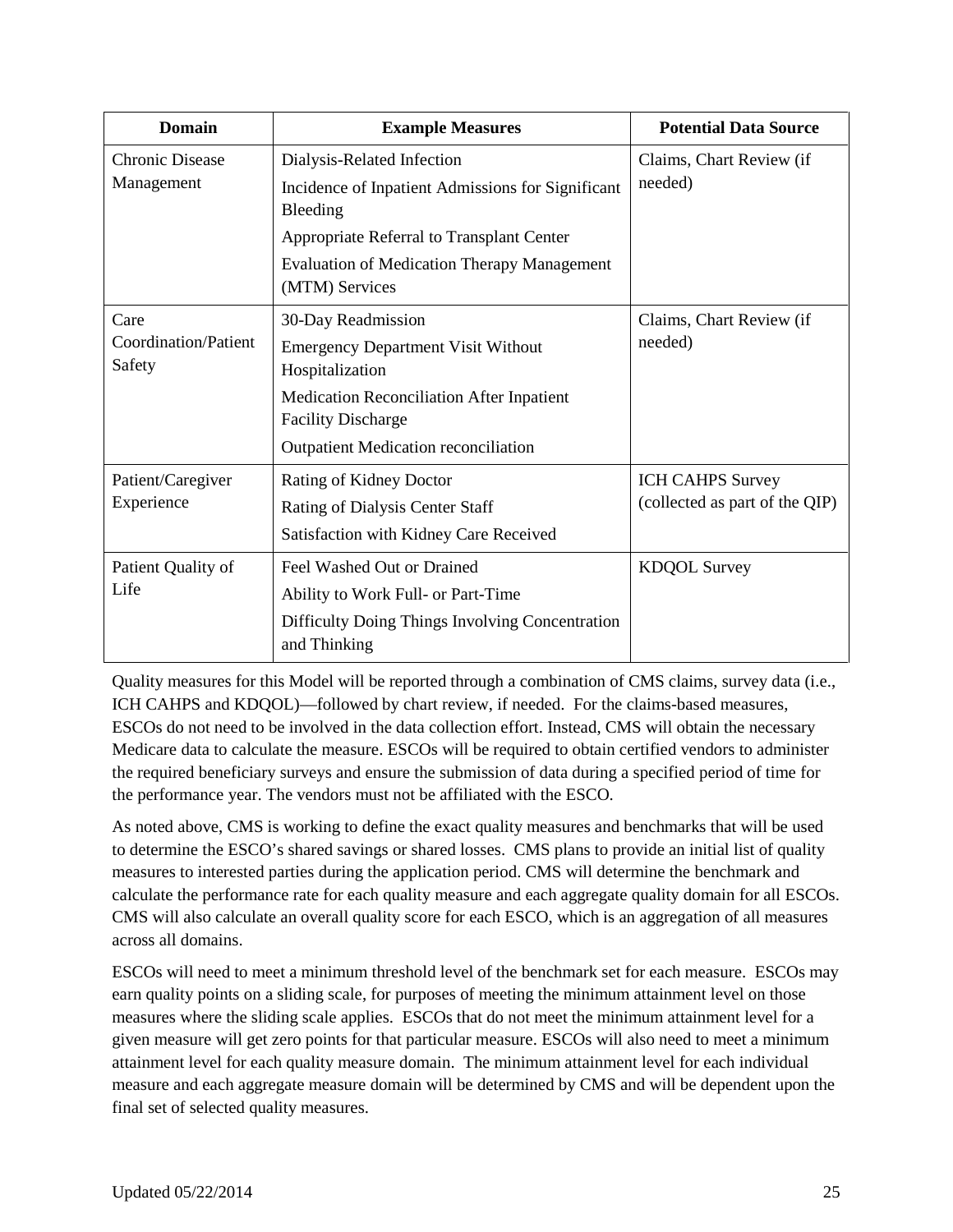The establishment of an attainment level for each measure and each domain will provide the ESCO with an opportunity to meet quality performance goals and be eligible for shared savings. For example, if an ESCO fails to meet the minimum attainment level for one measure within a given domain, but performs well on the other measures in the domain, it may still be able to meet the minimum attainment level for that domain—and therefore be eligible for shared savings. If, on the other hand, the ESCO fails to meet the minimum attainment level for all measures within a given domain, the ESCO will not be eligible to share in any savings generated.

Each domain will be weighted when calculating the overall quality score of the ESCO. Weighting of the domains will allow for balancing of multiple measures within any given domain and prevent a single measure from having a greater impact on the overall quality score.

Quality performance will be reviewed annually and updated as necessary for each performance year within the agreement period.

#### <span id="page-25-0"></span>**Data Sharing**

Under appropriate data use agreements and upon the ESCO's request, CMS plans to share several types of Medicare data with ESCOs to support care improvement efforts, consistent with all relevant laws and regulations pertaining to beneficiary privacy, including pertinent documentation of contractual relationships.

Prior to CMS sharing any beneficiary level data with ESCOs, ESCOs are required to notify matched beneficiaries in writing that CMS will share their data with the ESCO unless the beneficiary opts out of data sharing (see *Matching Notification* section for additional information on the expected content of the notification). ESCOs are required to give matched beneficiaries a set period of time after receipt of the notification letter to opt out of data sharing. CMS will only send data to the ESCOs after the initial opt out period has concluded.

Matched beneficiaries will have the option to opt out of data sharing by calling 1-800 MEDICARE or by completing a data sharing opt out form, made available by the ESCO, at any point during the performance year. CMS will only share data with the ESCO for matched beneficiaries who have not opted out of data sharing. The ESCO must also notify CMS within a set period of time to be determined by CMS as to which beneficiaries are no longer actively receiving care from any providers in the ESCO. CMS will not share data with the ESCO on those beneficiaries.

CMS plans to share the following data files and reports with ESCOs on a regular basis:

- 1. At the start of the first performance year Detailed, standard (not customized), historical (one year) claims data on matched beneficiaries who have not opted out of data sharing. During each performance year, CMS will also provide historical claims data as additional beneficiaries are matched to the ESCO.
- 2. On a monthly basis Standard beneficiary-level claims feeds, which will include beneficiary identifiers, and services delivered by providers inside and outside of the ESCO. Claims files will include Medicare Part A, Part B, and Part D data as well as demographic information on the matched beneficiaries who have not opted out of data sharing.
- 3. On a monthly basis Total Part A and B expenditures and claims lag reports.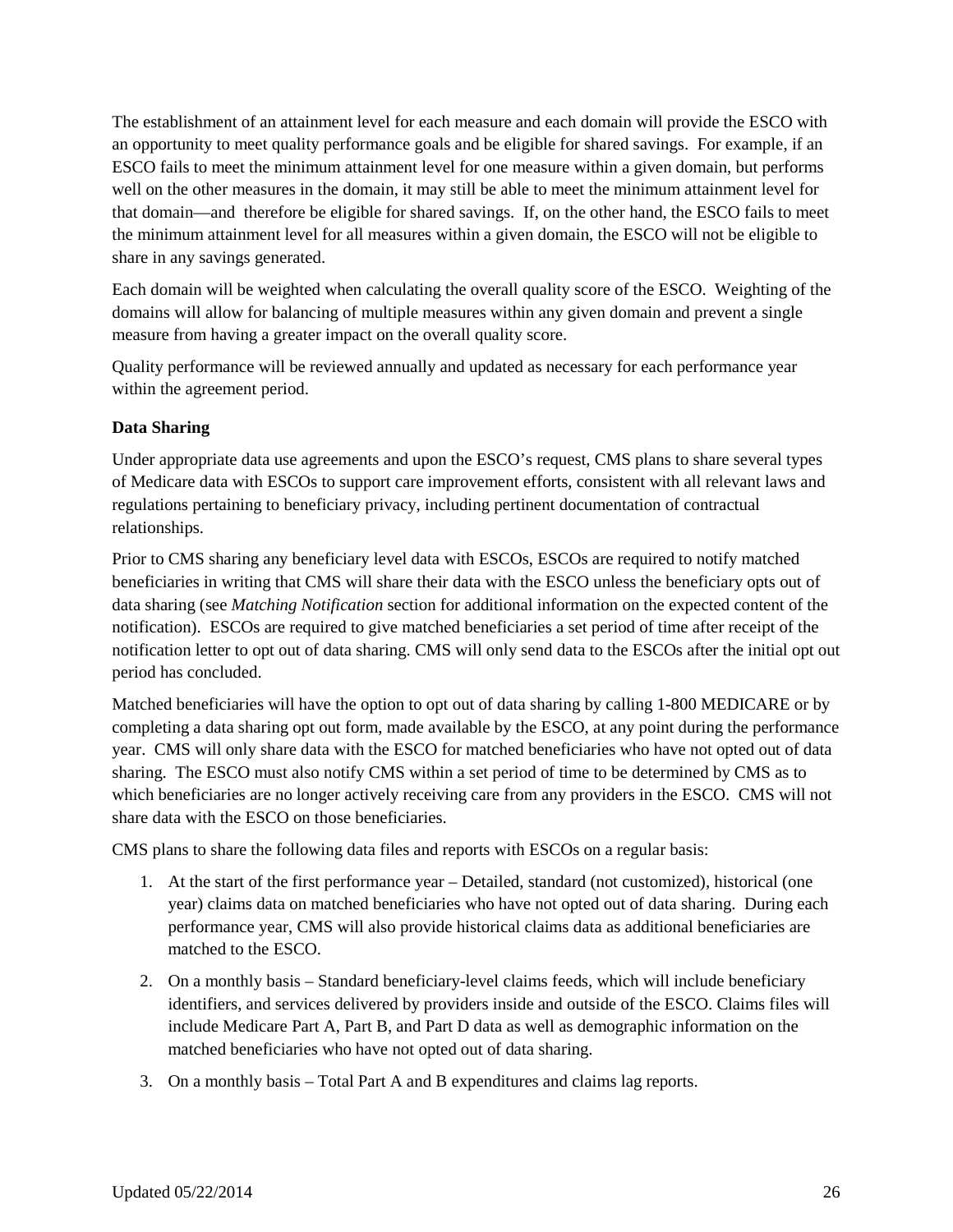4. On an annual basis – Financial reconciliation reports, including the ESCO's performance on quality and patient experience metrics.

#### *At any time, beneficiaries may opt out of having their identifiable data shared with the ESCO.*

At the beginning of each performance period, or on a quarterly basis if beneficiaries are dynamically added to the matched beneficiary population, beneficiaries will receive written notification from ESCOs regarding data sharing. If CMS or the ESCO does not receive notice within a set number of days that the beneficiary wishes to opt-out of data sharing, then the ESCO may request that CMS begin to release that beneficiary's data (including their historical claims data) in a secure manner to approved users at the **ESCO** 

Beneficiaries may thereafter opt out of data sharing at any point during the life of the Model. ESCOs must make available to beneficiaries, upon their request, an explanation of which ESCO providers will have access to the beneficiary's data. Beneficiaries may opt-out of data sharing via the ESCO or 1-800- Medicare. In the former case, the ESCO will be responsible for submitting information in a timely manner (within 30 days) to CMS on beneficiaries who have opted out of data sharing.

#### <span id="page-26-0"></span>**Evaluation**

All ESCOs will be required to participate in CMS's formative and summative evaluations—aimed at assessing the impact of the Model on the goals of better health, better health care, and lower Medicare per capita costs for matched beneficiaries. CMS will conduct rigorous quantitative analysis of both quality performance and monitoring measures in order to answer a number of research questions outlined below. The evaluation will also include qualitative analyses in order to capture and compare qualitative differences between the CEC Model and other ACO initiatives that include ESRD beneficiaries, as well as assess Model participant/provider/beneficiary perceptions, barriers to change, areas of particular enthusiasm and practice culture.

### <span id="page-26-1"></span>**IX. Payment**

#### <span id="page-26-2"></span>**Expenditure Baseline and Benchmark Calculations**

CMS will calculate a *cross-sectional* expenditure baseline from the Medicare Parts A and B FFS expenditures for beneficiaries who would have been matched to the ESCOs in each of the three years prior to the start of the Model's first performance year. Similar to that in the Shared Savings Program, this methodology would generate comparable benchmark expenditures for the population served by the ESCOs during the three years immediately preceding the agreement period. Comparability between per capita expenditures in the baseline and performance year periods helps ensure a more accurate measurement of savings in performance periods. For ESCOs deemed eligible (and that choose) to extend their performance into the optional performance years 4 and 5, baseline expenditures will not be rebased using actual performance data from performance years 1-3.

Baseline expenditures will include all Part A and B (including dialysis) expenditures in 2012, 2013, or 2014 (base year 1, 2 or 3, respectively). The majority of dialysis facilities adopted the PPS bundle in 2011—hence, the vast majority of 2011 and 2012 claims are post-bundle. No special adjustment will be made for base year dialysis expenditures not paid under the PPS bundle, as the comparable ESRD national average growth percentage already includes the national average mix of pre and post bundle dialysis expenditures. Any further change in the dialysis bundle composition will be implicitly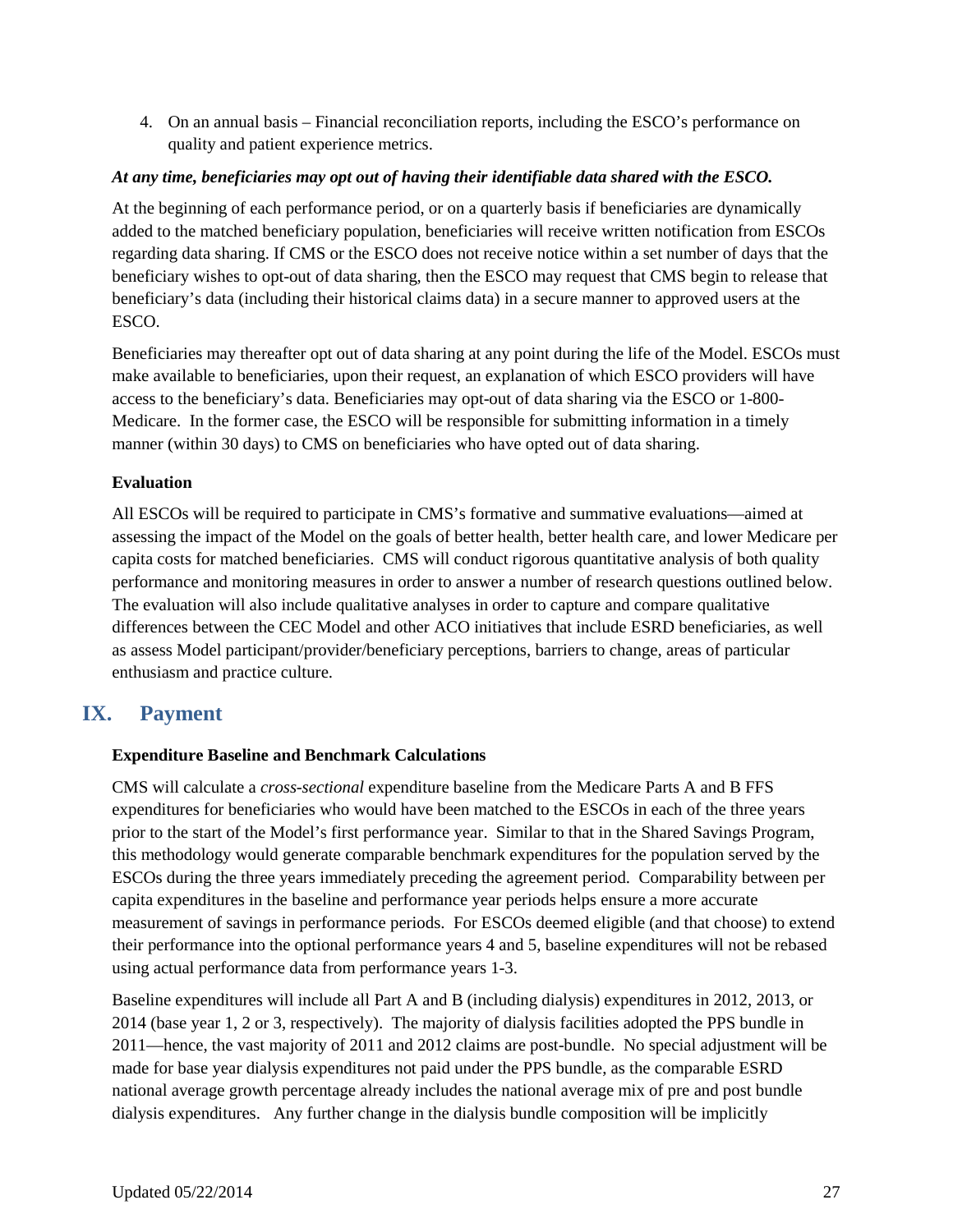accounted for because performance year settlement will employ retrospectively-calculated national average growth amounts for updating the benchmark (where the update also adjusts for potential differences in price updates for the ESCO compared to the national average price updates, for example if the hospital wage index were to rise 5% in the ESCO market but only 2% at the national average).

The weighted average per capita expenditures for matched beneficiaries in the first two base years (BY1 (2012) and BY2 (2013)) will be adjusted to be comparable to the most recent base year (BY3 (2014)) in the following ways:

- 1. Trending by the national average growth percentage in comparable ESRD Medicare FFS per capita expenditures;
- 2. Adjusting for geographic differences in price updates applicable to ESRD Seamless Care Organization-attributed expenditures relative to the national average price updates;
- 3. Risk adjusting for the difference in the average prospective HCC risk score relative to the matched population in BY3; and,
- 4. Incorporating material changes in certain factors affecting the average dialysis bundle reimbursement amount.

The adjusted and trended per capita expenditures for BY1 and BY2 will be averaged with the per-capita expenditure for BY3, resulting in a single per-capita historical benchmark expenditure amount for each eligibility subgroup. The historical benchmark will then be updated to create each performance year benchmark, as described in the following section.

For each performance year, the historical expenditure baseline will be risk-adjusted, trended, priceadjusted, and bundle-adjusted (as described above) to form an updated benchmark reflecting the performance year to compare with the ESCO's actual performance year (PY) average per capita expenditure amount —potentially generating shared savings, or shared losses, if applicable.

The CEC Model will use a risk adjustment methodology similar to that used in the Shared Savings Program. (Note: the prior section describes full HCC adjustment that will be used for combining the three base years' expenditures, which is also similar to the approach in SSP). A full adjustment will be made for differences in the average prospective HCC score for beneficiaries newly-matched in the performance year compared to the average prospective HCC score for beneficiaries newly matched in BY3. The remaining continuously matched beneficiaries, those assigned both for the performance year and the immediate prior year, and those assigned both in BY3 and the immediate prior year (BY2), are adjusted for demographic changes only. The only exception would be in the case where the average prospective HCC score comparison would result in a lower adjustment than that given by the demographic adjustment, in which case the prospective HCC score adjustment will be used.

Trending will follow a blended method. The risk-adjusted benchmark will be increased by a blend of the national average *percentage* growth rate in comparable ESRD Medicare per-capita expenditures and the *absolute dollar equivalent* of that growth rate (50% each).

Price adjustment<sup>[10](#page-27-0)</sup> will be performed in the same manner for the baseline and benchmark. The average price change for the ESCO's performance year expenditures relative to BY3 will be compared to the

l

<span id="page-27-0"></span><sup>&</sup>lt;sup>10</sup> "Price adjustment" means adjusting for differences in price updates applicable to a specific ESCO relative to the national average price update.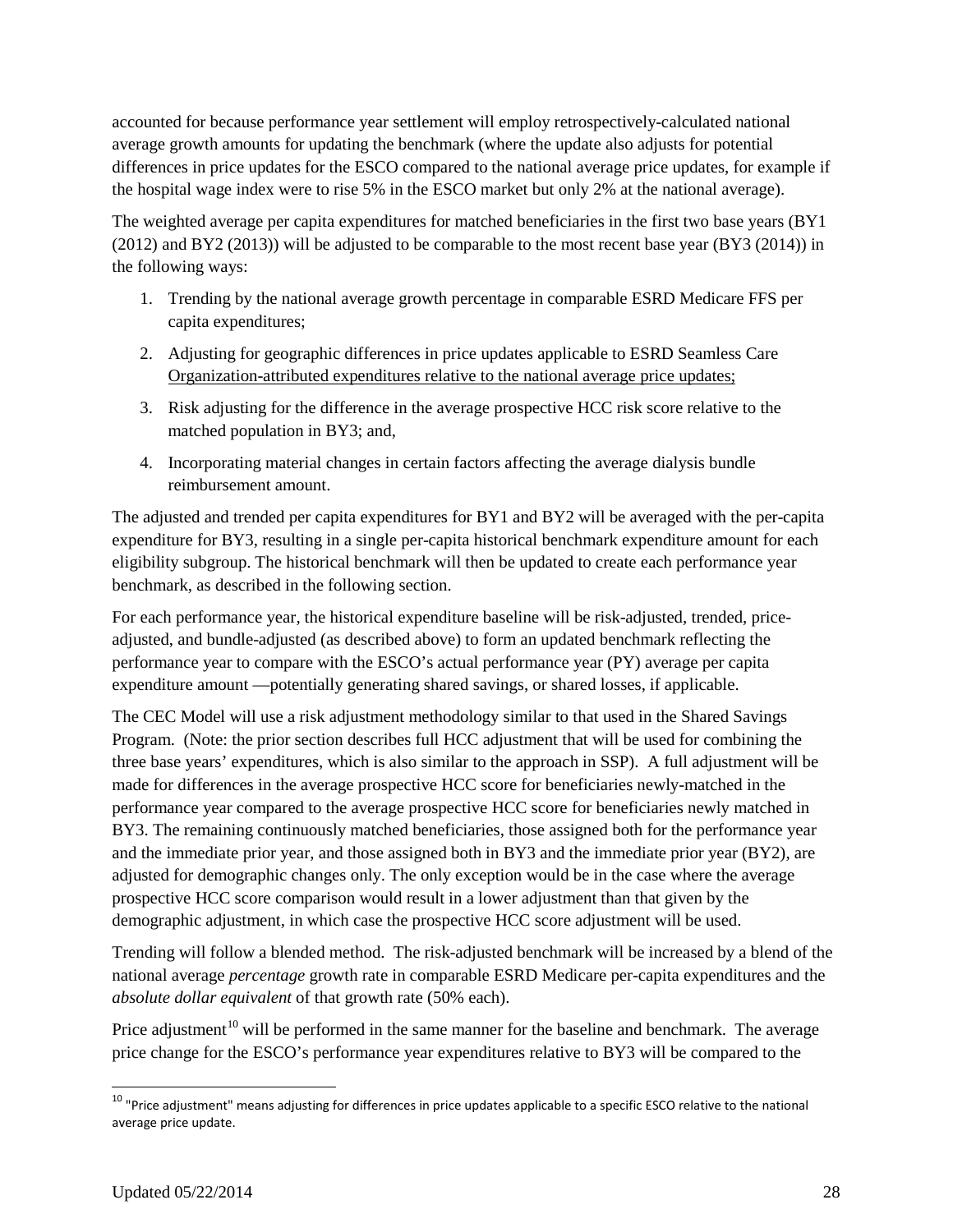national average price change over the same period. Additionally, an appropriate adjustment will be made to the risk-adjusted and trended benchmark so that it reflects the average prices specific to the ESCO's attributed expenditures in the performance year. This adjustment ensures that shared savings and shared losses would not result from heterogeneous price updates in the ESCO's market relative to the national average price updates used to trend the historical benchmark.

Finally, CMS may make adjustments for material changes between the performance year and BY3 for certain factors affecting the ESCO's average dialysis bundle reimbursement amount per beneficiary per treatment. Such factors may include:

- Material changes (net of the national average change) in the Area Wage Index applicable to the ESCO's expenditures;
- Material changes in the frequency of matched beneficiary months for which beneficiaries had fewer than the expected frequency of maintenance dialysis due to the cessation of treatment (for example, where dialysis ends mid-month immediately preceding transplant) $11$
- Adjustment to remove the effect on the calculation of savings/losses of any reduction imposed by the ESRD Quality Incentive Program taking effect in 2012; and
- Change in the mix of co-morbid conditions that directly impact the bundle amount for an individual facility based on that facility's case mix.

Base year and performance year expenditure calculations will exclude months where a beneficiary no longer receives Medicare-reimbursed dialysis.

For the base and performance periods, CMS will calculate expenditures on a per capita (i.e. perbeneficiary-per-year) basis. If a beneficiary has fewer than 12 months of services in a given base or performance year, the individual per capita expenditure amount will be weighted by the number of months in the year that they were matched to the ESCO. If a beneficiary dies during the base year or any of the performance years, all costs incurred during the measurement period will be counted in the expenditure calculations.

Expenditures will include all Medicare Part A and B expenditures, including the ESRD PPS bundle, or equivalent services within Medicare Part A and B for years prior to full phase-in of the bundle. Of note, expenditures related to the preparation or execution of kidney transplant (e.g., organ acquisition costs) will be excluded. In all expenditure calculations, expenditures for catastrophic claimants will be truncated at a large claim limit.

Per capita benchmark expenditures will be separately calculated, trended and compared to actual performance year expenditures for each of the distinct stratification categories listed below:

- 1. Aged dual eligible
- 2. Aged non-dual eligible
- 3. Disabled dual eligible
- 4. Disabled non-dual eligible

i,

<span id="page-28-0"></span> $11$  If a beneficiary has less dialysis treatment in a given year (e.g., because of a transplant) then the dialysis-related costs incurred in a given year would be annualized across the year and the overall PBPY expenditures for that beneficiary would be less in a given year. In essence, because the expenditures are less there is a greater opportunity for the ESCO to earn shared savings.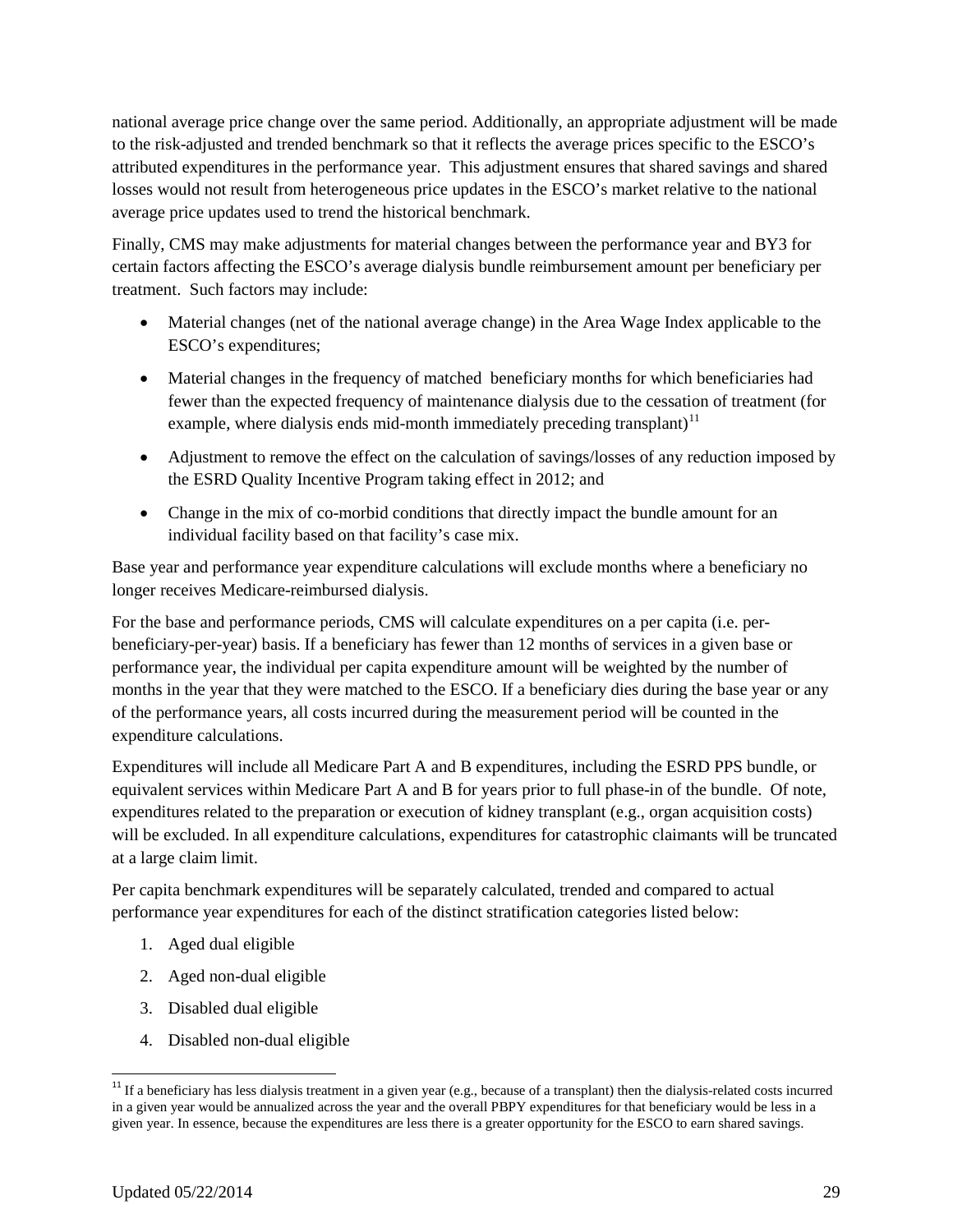5. ESRD only (i.e. not otherwise aged or disabled)

This stratification is designed to account for known differences in the absolute level and typical growth rates of expenditures for each subgroup of beneficiaries. However, if a stratification category contains fewer than a minimum defined number of beneficiaries<sup>[12](#page-29-1)</sup> in the base and/or performance periods, then it will be collapsed within the other eligibility categories in order to provide a more credible shared-savings measurement.

For each aggregation pool, CMS will calculate an aggregate historical baseline, performance year benchmarks, and performance year expenditures, weighting to account for the distribution of matched beneficiaries across aggregation pool partners. CMS will also calculate similar expenditure values for individual ESCOs within each aggregation pool, for monitoring purposes and to support ESCOs in their care improvement work.

CMS will compare the resulting aggregate performance expenditures for a given pool to its aggregate updated benchmarks to determine a single overall savings percentage for the aggregated pool using the applicable MSR as outlined in Section IX. Payment, Payment Arrangements, Table 3. Key Design Features of the Various ESCO Payment Arrangements.

For each pool, CMS will distribute aggregate savings to individual ESCOs based on its number of matched beneficiaries and case mix of matched beneficiaries, the ESCO per capita benchmark relative to the aggregate benchmark, quality score, and per capita financial performance relative to the performance of the aggregate pool.

CMS will provide further details on the financial methodology for non-LDO aggregation before finalizing the CEC Model Participation Agreements.

#### <span id="page-29-0"></span>**Payment Arrangements**

The payment arrangements included in the CEC Model are directly tied to the organizational size of the applicant—namely, whether or not the applicant ESCO includes an LDO facility. The purpose of including different payment models is to acknowledge that LDOs have greater experience in risk-based arrangements and ensure that CMS is able to test this Model across multiple provider types. The payment arrangements are non-negotiable.

All applicants that include an LDO facility will be in the two-sided payment track. Applicants that include only non-LDO facilities (i.e., a combination of SDO facilities, hospital-based, and/or independent facilities will be in the one-sided payment track. A summary of the payment arrangements can be found in Table 3.

<span id="page-29-1"></span>l  $12$  The minimum number of beneficiaries for a beneficiary eligibility stratification category will be determined as part of finalization of the detailed model specifications that are to be drafted prior to the Model start date.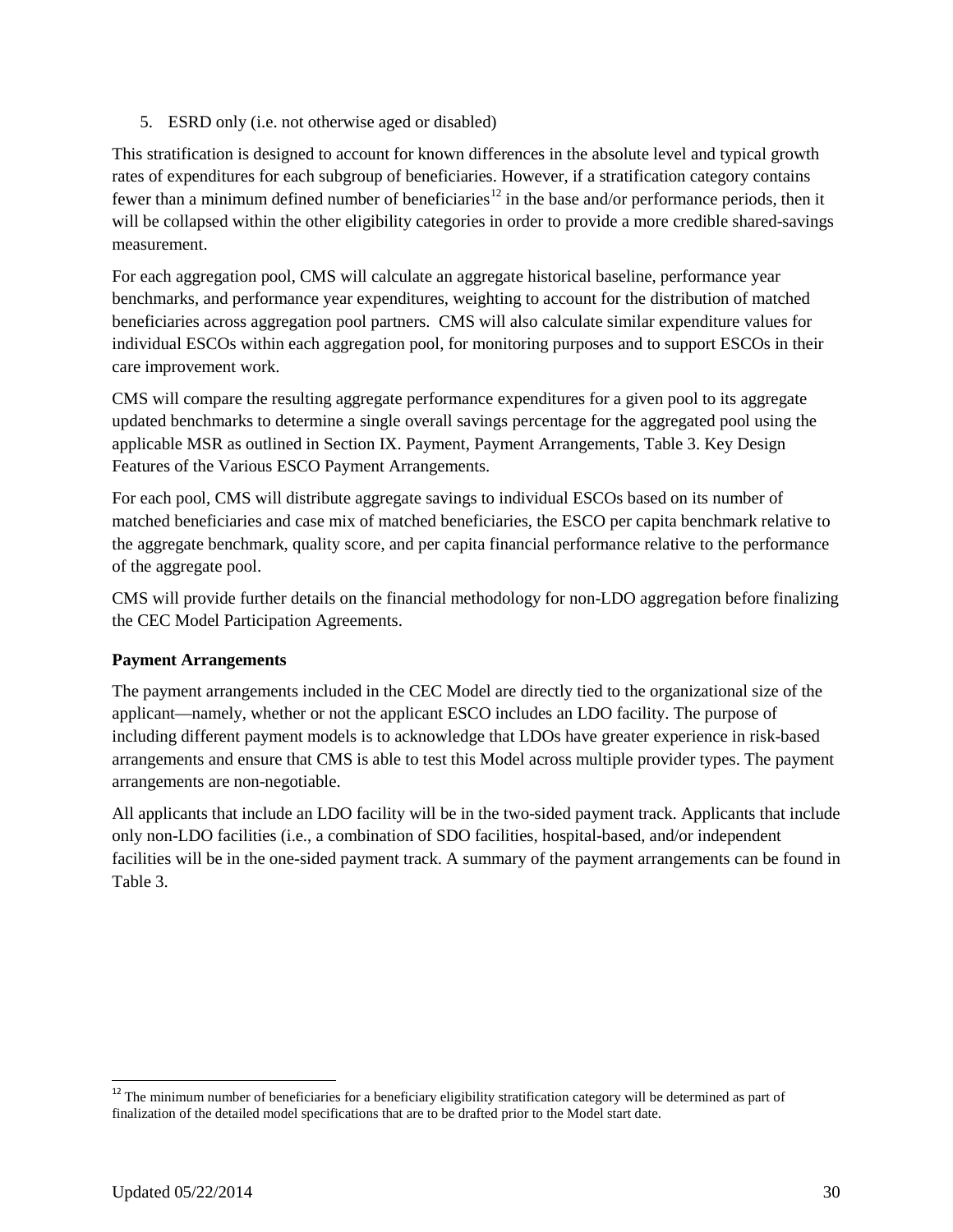| <b>Design Feature</b>                                               | <b>ESCO</b>                                                                                                                                                                | <b>ESCO</b>                                                                                                                                                                                |
|---------------------------------------------------------------------|----------------------------------------------------------------------------------------------------------------------------------------------------------------------------|--------------------------------------------------------------------------------------------------------------------------------------------------------------------------------------------|
|                                                                     | 2-sided                                                                                                                                                                    | 1-sided                                                                                                                                                                                    |
| <b>Risk Structure</b>                                               | 2-sided                                                                                                                                                                    | 1-sided                                                                                                                                                                                    |
| <b>Minimum savings rate</b><br>(MSR)13                              | $+/-1\%$ threshold for<br>first-dollar shared<br>savings or losses (option<br>for higher threshold if<br>desired)                                                          | 4.75% MSR for first-<br>dollar shared savings at<br>350 beneficiaries,<br>decreasing to 4% at 500<br>beneficiaries,<br>decreasing to 2% as<br>number of beneficiaries<br>increase to 2,000 |
| <b>Guaranteed Discount</b>                                          | <b>Guaranteed discount</b><br>applied only to non-<br>dialysis FFS Part A and<br><b>B</b> per capita<br>benchmark.<br>Year 1:0%<br>Year 2: 1%<br>Year 3: 2%<br>Year 4+: 3% | <b>None</b>                                                                                                                                                                                |
| <b>Shared Savings /</b><br><b>Shared Loss</b><br><b>Percentages</b> | After locking in<br>guaranteed discounts,<br>sharing up to 70% of<br>first-dollar<br>savings/losses in year 1,<br>75% in years $2+$                                        | 50% in years 1-3, 3+                                                                                                                                                                       |
| <b>Caps on Shared</b><br><b>Savings/Shared Losses</b>               | 10% years 1&2<br>$15\%$ years 3+                                                                                                                                           | 5% in years $1-3$ , $3+$                                                                                                                                                                   |
| <b>Rebasing</b>                                                     | No rebasing                                                                                                                                                                | No rebasing                                                                                                                                                                                |

**Table 3. Key Design Features of the Various ESCO Payment Arrangements**

When the MSR threshold is passed, the ESCO will share savings or losses on the full difference between the benchmark and the actual expenditures up to the cap amounts described below. LDO ESCO benchmarks will be reduced to take into account required guaranteed discounts that escalate over the performance years, as described below.

i,

<span id="page-30-0"></span><sup>&</sup>lt;sup>13</sup> In years 4 and 5 ESCOs can elect a higher MSR. However, the MSR threshold will be capped at 2%, which is consistent with Track 2 of the Medicare Shared Savings Program.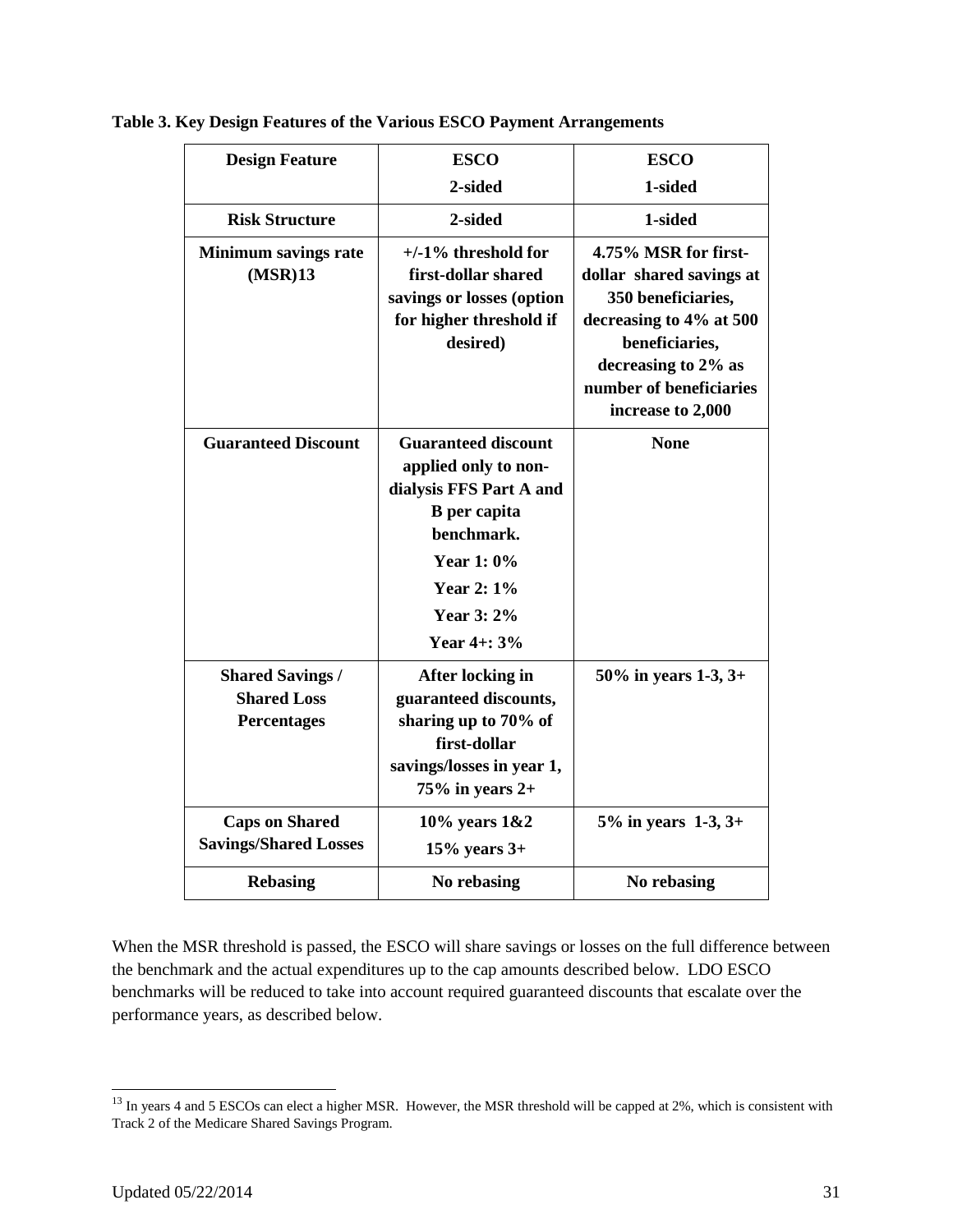Under 1-sided sharing for non-LDO ESCOs in performance years 1, 2, and 3, an ESCO meeting MSR requirements will receive up to 50% of savings subject to a maximum of 5% savings on total expenditures (expressed as a percentage of the aggregate updated benchmark). Savings will then be measured relative to the resulting benchmark.

Under 2-sided sharing for LDO ESCOs, an ESCO meeting MSR requirements will receive up to 70% (75% in years 2+) of savings, or owe 70% (75% in years 2+) of losses, subject to a maximum of 10% savings or losses on total included expenditures for the ESCO's matched beneficiaries (maximum rises to 15% in year 3). LDO ESCOs will have benchmarks reduced to reflect a discount applied only to all nondialysis Fee-for-Service Medicare Part A and Part B costs (years 1:0.0%, years 2: 1.0%, years 3: 2.0%,years 4+: 3.0%). Savings or losses will then be measured relative to the resulting discounted benchmark. Potential resulting savings or losses would be shared at up to 70% in year 1 and 75% in years 2 and onwards, depending on quality scores, with maximum savings/losses of 10% in years 1 and 2 and 15% in year 3 and onwards.

For all ESCOs that enter agreements to continue participation in the model for years 4 and 5, the benchmark would not be rebased using actual expenditure data from PY1-PY3.

The discount required from LDO ESCOs recognizes the advantages such organizations have that would allow them to make rapid progress in making significant improvements in efficiency of care that they agree to be available for their ESRD patients. Notwithstanding the more aggressive nature of this approach designed to generate larger real savings for CMS, the greater sharing percentages (up to 75%) and higher maximum savings percentage (up to 15%) represent notable upside for LDO ESCOs if they can create material and sustained savings on total cost of care for their beneficiaries.

CMS aims to encourage ESCO participation by avoiding arrangements that put them at excessive financial risk. Therefore, CMS will provide ESCOs with the option of truncating an assigned beneficiary's total annual Medicare Parts A and B FFS per capita expenditures, for each benchmark and performance year, to minimize variation from catastrophically large claims. An individual beneficiary's truncation point for expenditures within a given benchmark or performance year will be set at the 99th percentile for non-ESRD beneficiaries plus the difference between the average cost for ESRD beneficiaries and non-ESRD beneficiaries (roughly lies between the  $90<sup>th</sup>$  and  $95<sup>th</sup>$  percentile for ESRD beneficiaries).To ensure appropriate comparability, national average expenditures used to trend benchmarks and create updated targets will symmetrically account for large claim truncation as will be applied to the ESCO's population as described above.

If an ESCO does not elect this option, the ESCO must maintain either aggregate or individual stop loss protection for all ESCO Providers/Suppliers that at a minimum, provide an actuarially equivalent level of coverage to the option of having claims truncated.

# <span id="page-31-0"></span>**X. Information Resources for Beneficiaries and Providers**

The primary resource for beneficiaries with questions about the Model will be 1-800 MEDICARE (although ESCOs will be required to establish processes to answer beneficiary queries as well). CMS will develop scripts for customer service representatives (CSRs) that will answer anticipated questions related to the CEC Model. Questions that CSRs cannot answer will be triaged to the CMS Regional Offices, mirroring the system developed for the Shared Savings Program and Pioneer ACO Model. This Model will leverage existing linkages between 1-800 MEDICARE and the ESRD Networks—to ensure there are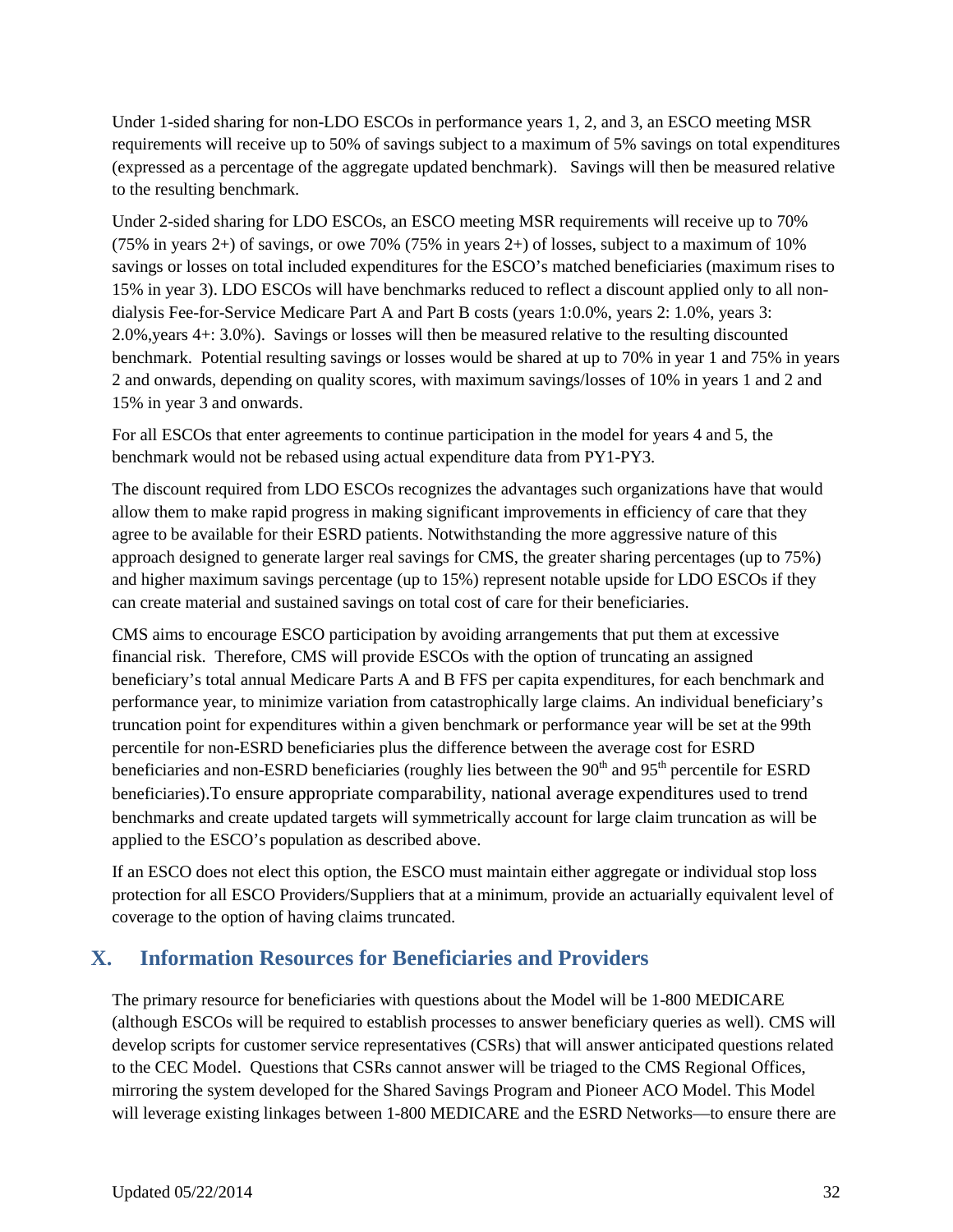no gaps or inconsistencies with existing beneficiary complaint and inquiry processes. CMS will closely track 1-800 MEDICARE call volumes and script triggers to identify patterns of incoming calls.

CMS will also create an email inbox for all provider and public inquiries related to the CEC Model.

# <span id="page-32-0"></span>**XI. Application Scoring and Selection**

Applicants will be scored based on six key domains: patient-centeredness; organizational structure, leadership and management, financial plan/experience, care coordination capabilities, and care for vulnerable populations. These domains and associated point scores are detailed in Appendix D, Applicant Selection Criteria and Associated Points. CMS will evaluate an application in accordance with the criteria listed in Appendix D. Applications will be evaluated to assess as whether the ESCO can provide a credible plan for collaboration between participants. In addition, applicants should demonstrate that its organizational structure promotes the goals of the model by including a diverse set of providers that will demonstrate a commitment to high quality coordinated care to beneficiaries.

CMS will accept applications from any organization that meets all of the eligibility requirements described previously. CMS will only consider applications from organizations that have submitted a letter of intent by the deadline June 23, 2014 for LDOs and September 15, 2014 for non-LDOs. CMS will screen applications to determine application completeness and eligibility, including whether the organization meets the minimum eligibility requirements outlined in the Section VII, *Applicant Eligibility*  above. If the operational timeline allows, CMS will give applicants the opportunity to make corrections and or clarifications to incomplete or ineligible applications.

Final selection will be based on the strength of the application and select other factors, including the diversity of geographic areas, organizational provider types, applicant commitment to lowering Medicaid and Part D costs, and model design features represented, as well as the results of a program integrity risk assessment and an examination of the potential market effects.

Complete and eligible applications will be reviewed by panels of experts that may include individuals from the Department of Health and Human Services (DHHS) as well as other organizations, with expertise in the areas of provider payment policy, care improvement and coordination, ESRD, and care of vulnerable populations. Reviewed applications will be scored based on the criteria listed in Appendix D. CMS will normalize scores across review panels. CMS will select participants based on their application scores and other select factors (e.g., results of program integrity review, potential market effects, etc.) to ensure balanced participation from provider types. CMS reserves the right to conduct pre-selection reviews of applicants during the application process for the purpose of understanding expenditure patterns of applicant organizations and their participants. CMS may choose to interview applicants.

# <span id="page-32-1"></span>**XII. Length of Agreement**

Agreements will have an initial term consisting of three performance periods with an option to extend the agreement for two additional 12-month performance periods. CMS expects the first performance period to begin in January 2015 for LDOs and July 2015 for SDOs.

Two additional performance periods may be offered subject in part to the ESCO meeting financial and quality performance targets. CMS may choose not to offer the additional two performance periods if the ESCO does not generate savings and/or meet performance standards or other program requirements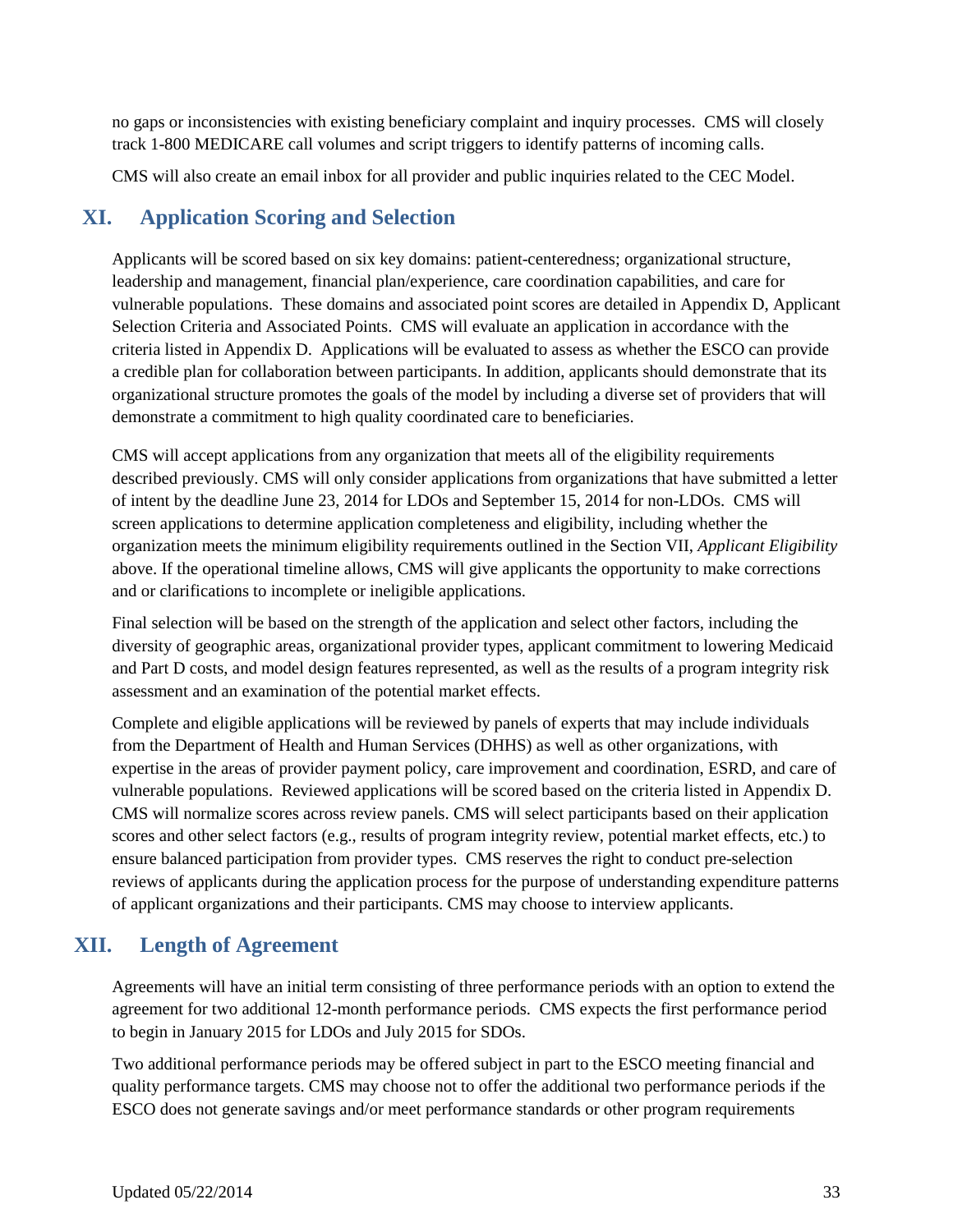during the first two performance periods (any data available from the third performance period would also be considered). Additionally, CMS may terminate the agreement at any point due to non-compliance with the CEC Model Participation Agreement and/or performance related issues.

### <span id="page-33-0"></span>**XIII. Learning and Diffusion Resources**

The CMS Innovation Center is working with national healthcare experts to develop resources and activities to support the CEC Model and its primary aims. The CMS Innovation Center will support ESCOs in accelerating their progress by providing them with opportunities to learn how care delivery organizations can achieve performance improvements quickly and effectively, and opportunities to share their experiences with one another and with participants in other CMS Innovation Center initiatives. The CMS Innovation Center will test various approaches to group learning and exchange, helping program participants effectively share their experiences, track their progress, and rapidly adopt new ways of achieving improvements in quality, efficiency and population health for Medicare, Medicaid and CHIP beneficiaries.

In order to fulfill the terms and conditions of the Model, all selected ESCOs are expected to participate in periodic conference calls and meetings, and actively share resources, tools, and ideas with each other via an online collaboration site being developed by the CMS Innovation Center.

# <span id="page-33-1"></span>**XIV. Public Reporting**

The CEC Model emphasizes transparency and public accountability. At a minimum, ESCOs will be required to publicly report information regarding their organizational structure and participants. At a minimum, CMS will publicly report the quality performance scores of participating ESCOs, including beneficiary experience outcomes. Specific public reporting requirements will be clearly outlined in the CEC Model Participation Agreement.

# <span id="page-33-2"></span>**XV. Termination**

CMS reserves the right to terminate the CEC Model Participation Agreement at any point during the Model for reasons associated with poor performance, non-compliance with the terms and conditions of the CEC Model Participation Agreement, or if otherwise required under section 1115A(b)(3)(B) of the Social Security Act. Specific reasons and procedures for termination will be clearly outlined in the CEC Model Participation Agreement.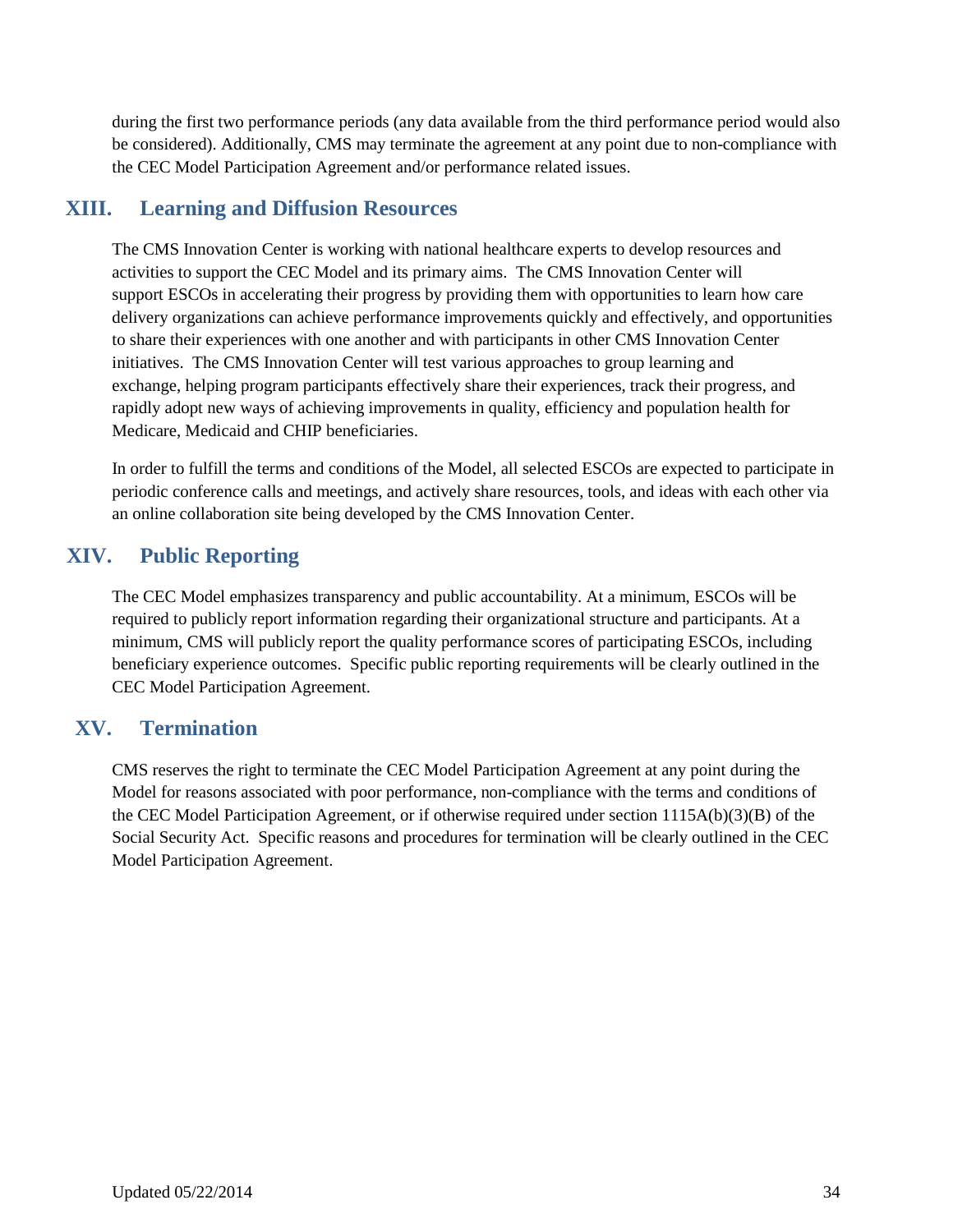# <span id="page-34-0"></span>**Appendix A: Letter of Intent Template**

**CMS will safeguard the information provided to us in accordance with the Privacy Act of 1974, as amended (5 U.S.C. Section 552a). For more information, please see the CMS Privacy Policy at [https://www.cms.gov/AboutWebsite/02\\_Privacy-Policy.asp](https://www.cms.gov/About-CMS/Agency-Information/Aboutwebsite/index.html?redirect=/AboutWebsite/02_Privacy-Policy.asp)**

#### **Questions about the Letter of Intent (LOI) for the Comprehensive ESRD Care (CEC) initiative should be directed to [ESRD-CMMI@cms.hhs.gov](mailto:ESRD-CMMI@cms.hhs.gov)**

The Centers for Medicare and Medicaid Services (CMS) recently released a request for applications for the Comprehensive End-Stage Renal Disease Care (CEC) Initiative. Made possible by the Affordable Care Act, this CMS Innovation Center Initiative will help dialysis facilities, nephrologists, and other Medicare providers and suppliers to deliver higher quality, better coordinated, and more patient-centered care to Medicare beneficiaries with end-stage renal disease. By completing and submitting this Letter of Intent, you are informing the CMS Innovation Center of your interest in the CEC Initiative and reserving the right to formally apply to the Initiative when the application period begins.

If you wish to preview your LOI prior to submission, you may do so using the print or print preview function in your browser. You will also have the opportunity to print your LOI after submission.

#### **DO NOT use your browser's "back page" function or navigate away from this page while completing your LOI. Doing so will cause you to lose information that you have entered into your LOI. If you navigate away from this page, all information that you entered will be lost.**

1. Applicant ESCO Name

ESCO Organization Name:

Doing Business As (if applicable):

2. Applicant ESCO Primary Contact

First Name:

Last Name:

Position/Title:

Phone:

Phone Ext:

Email:

3. Applicant ESCO Primary Contact Address

Street: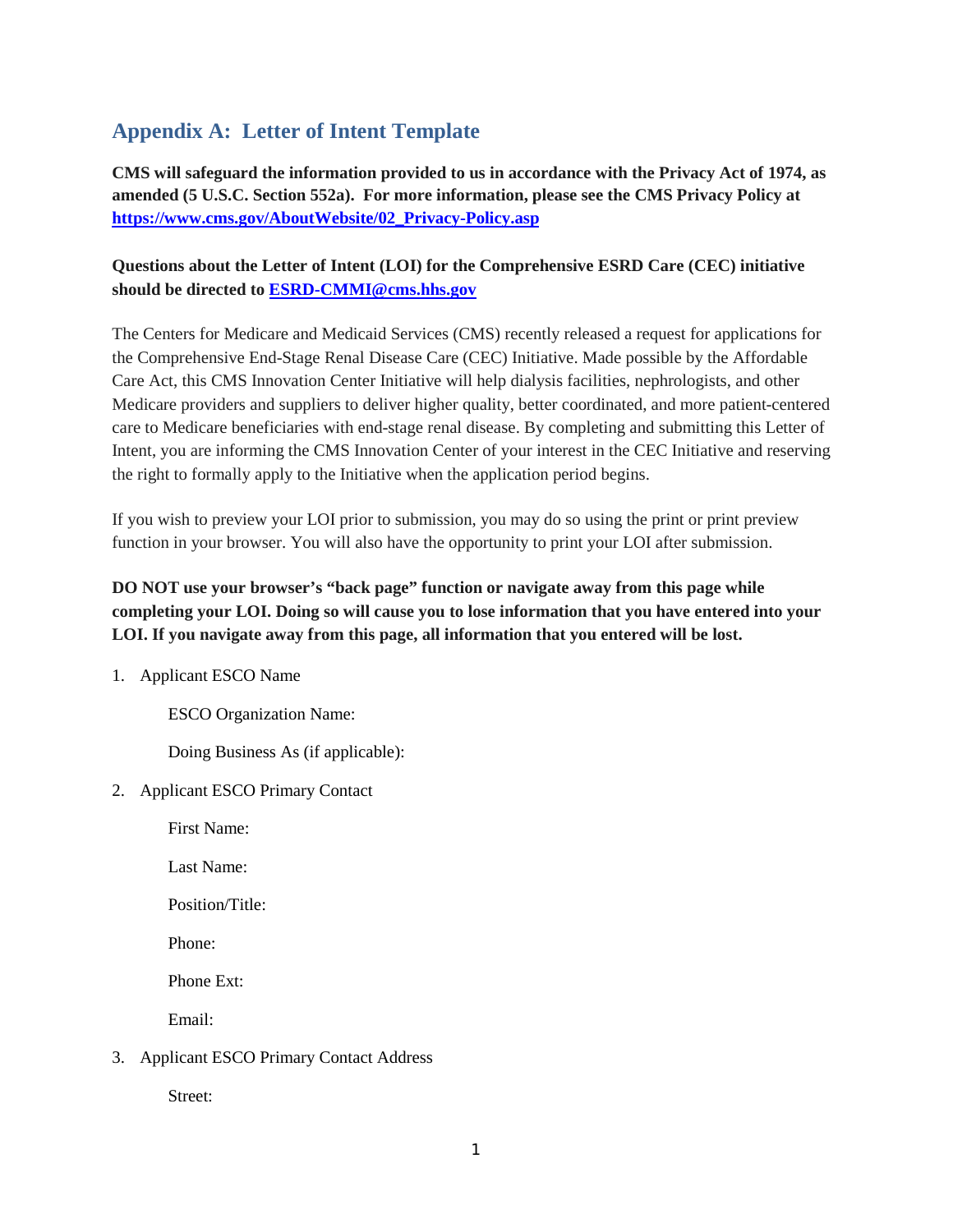City:

State:

5 digit ZIP:

4. Please identify the market area where the Applicant ESCO plans to operate (i.e., location of the Applicant ESCO's proposed participants):

As stated in the CEC RFA, please note that a market is defined as no larger than two contiguous Medicare core-based statistical areas (CBSAs), with permissible inclusion of contiguous rural counties that are not included in a Medicare CBSA. The only exception to this requirement would be in the case of rural-based applicants not included in any Medicare CBSA. For rural applicants not included in any Medicare CBSA, the market area of the ESCO will be defined based on a geographic unit no larger than a state.

### <span id="page-35-0"></span>**XVI. Add Market Area Location**

5. Please identify the Applicant ESCO's proposed participants in the table below.

As stated in the CEC RFA, if possible, you should include at least 50% of your proposed ESCO participants in response to this question. Of note, this table has multiple fields that may not be seen on your current LOI screen. You may view all of the fields, as well as all of the information you provide for each proposed participant, by clicking "View" in the "Action" column. You may also delete or edit the information that you have provided by selecting "Del" or "Edit" under the "Action" column.

# **XVII. Provide all Participant Information below:**

<span id="page-35-1"></span>

| Name:                                            |  |
|--------------------------------------------------|--|
| <b>Proposed Status:</b>                          |  |
| Full Address (Street Address, City, State, Zip): |  |
| Medicare Provider/Supplier Type:                 |  |
| Tax $Id# (TIN)$ :                                |  |
| CCN (if applicable):                             |  |
|                                                  |  |

- Organizational or Individual National Provider Identifier (NPI): \_
- 6. Medicaid Fee-For-Service Beneficiaries:

Please estimate the total number of Medicare fee-for-service beneficiaries served in a given month in 2012 by all of the dialysis facilities listed in the table above.

Please take the following actions when you are ready to submit your LOI to CMS. You will not be able to make any changes to your LOI after you click the "Upload Signature Certification Page & Submit LOI" button.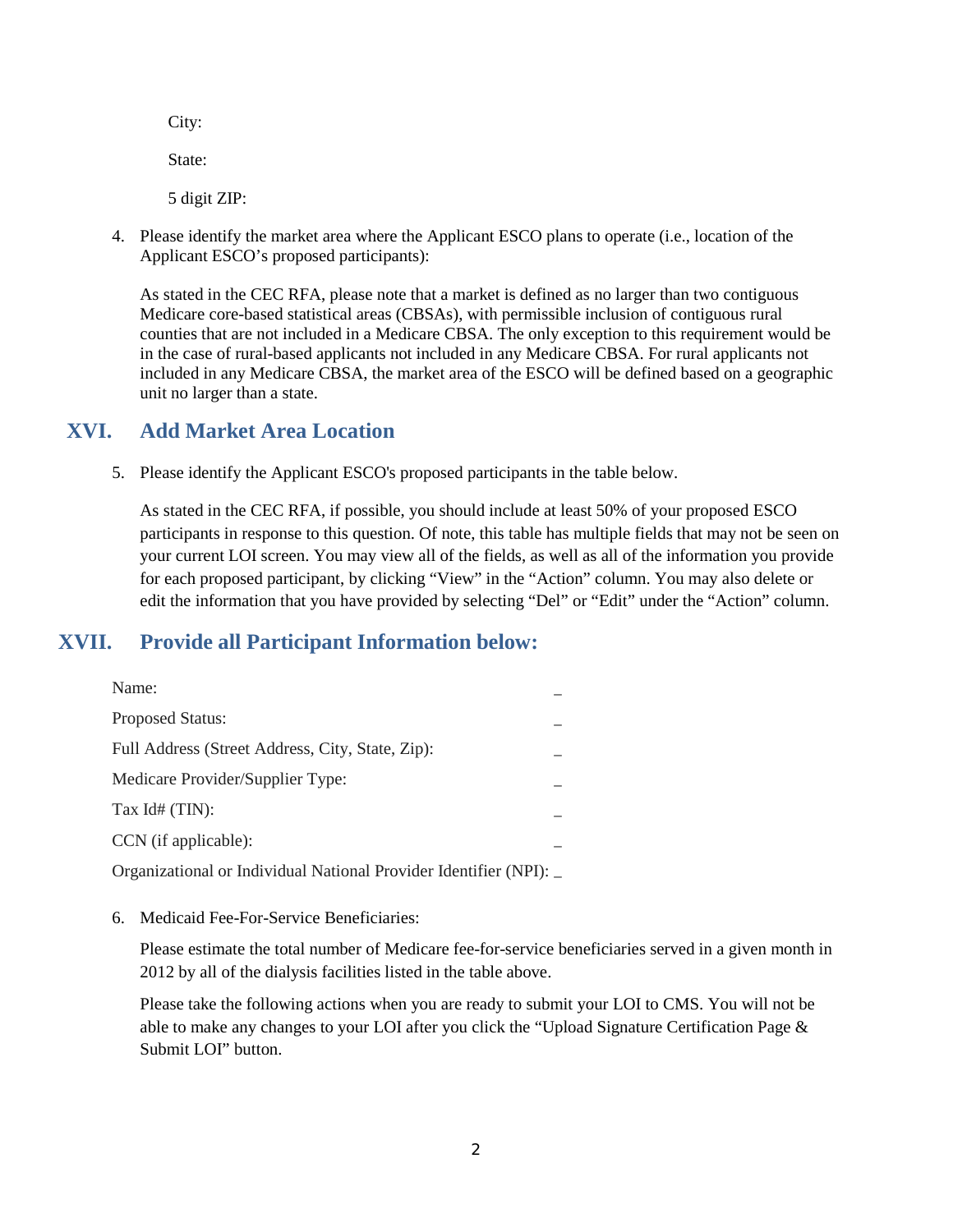Please download, complete, and then upload the Signature Certification Page per the instructions provided below

Please click on the link entitled "Signature Certification Page" to download the document. Then do the following:

- Print the Signature Certification page, fill in the requested information, and sign the document;
- Scan and save the executed Signature Certification Page;

• Proceed to select the "Upload Signature Certification Page & Submit LOI" button to upload the executed Signature Certification Page to the LOI.

You will then need to select your saved document.

• When complete, select "Submit LOI". This will complete the LOI submission process.

Signature Certification Page

\* required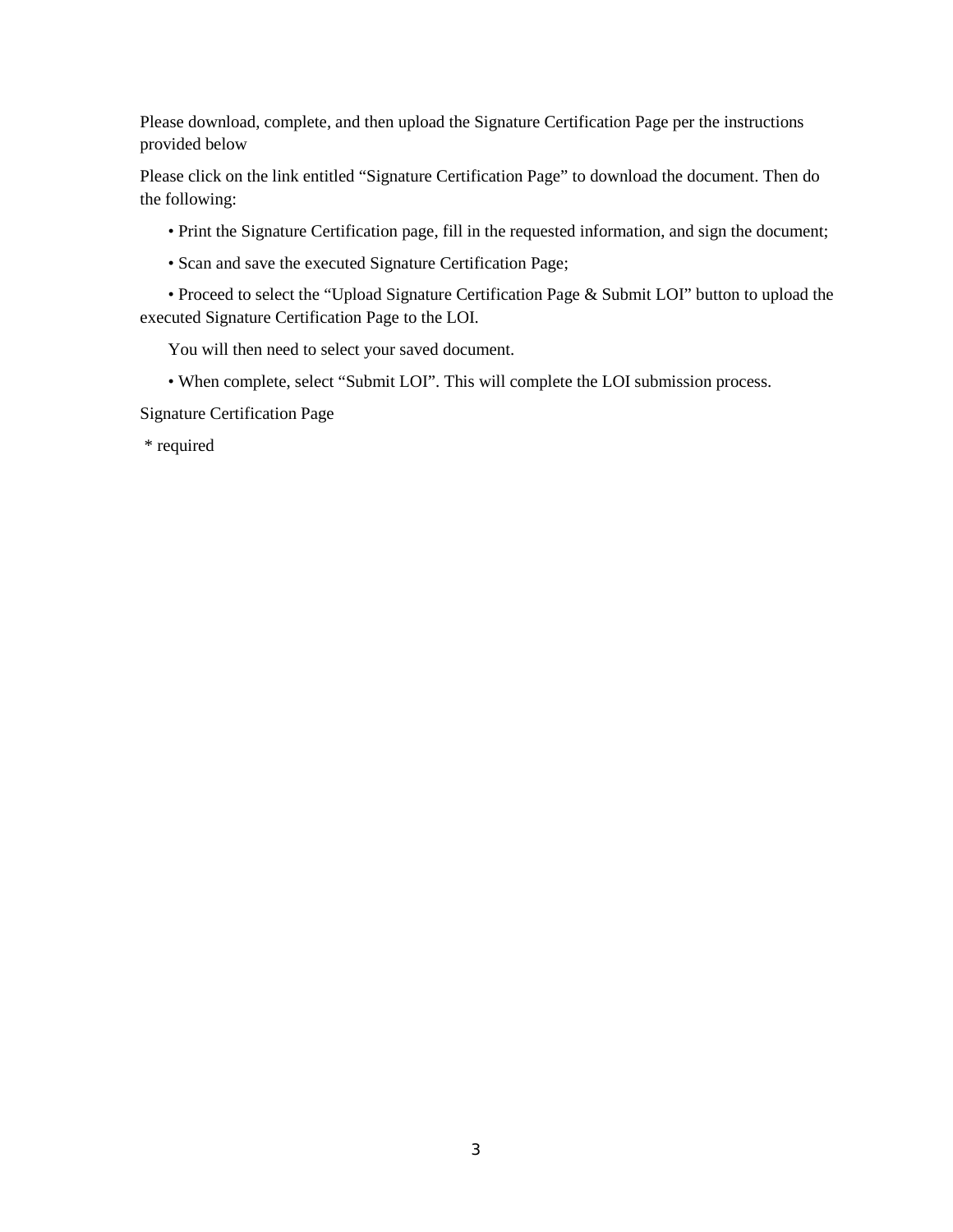# <span id="page-37-0"></span>**Appendix B: Application Template**

*Important to note before outlining the requirements listed below is that applicants to the CEC Model will not be expected to have their legal entity formed until after application selection and prior to the finalization of the CEC Model Participation Agreement. ESCO applicants should include 100% of their proposed ESCO participant owners in the application. ESCO participant owners will not be able to be added after application submission. Prior to the signing of the CEC Model Participation Agreement, selected applicants must have 100% of their participants (owner and non-owner) identified and CMSvetted.* 

Questions about the application should be directed to [ESRD-CMMI@cms.hhs.gov.](mailto:ESRD-CMMI@cms.hhs.gov)

#### **Section A – Applicant ESCO Information and Eligibility Requirements**

- 1. Applicant ESCO Letter of Intent (LOI) Identification Number
	- A. Identification Number:
- 2. Applicant ESCO Name
	- A. Applicant ESCO Name:
	- B. Applicant ESCO Name reported on the LOI:
	- C. Doing Business As (Optional):
- 3. Primary Contact at Applicant ESCO

First Name:

Last Name:

Title/Position:

Phone:

Phone Ext.:

Email:

4. Applicant ESCO Primary Contact Address

Street Address Line 1:

Street Address Line 2:

City:

State:

Zip Code (5 digits):

Zip Code (4 digits):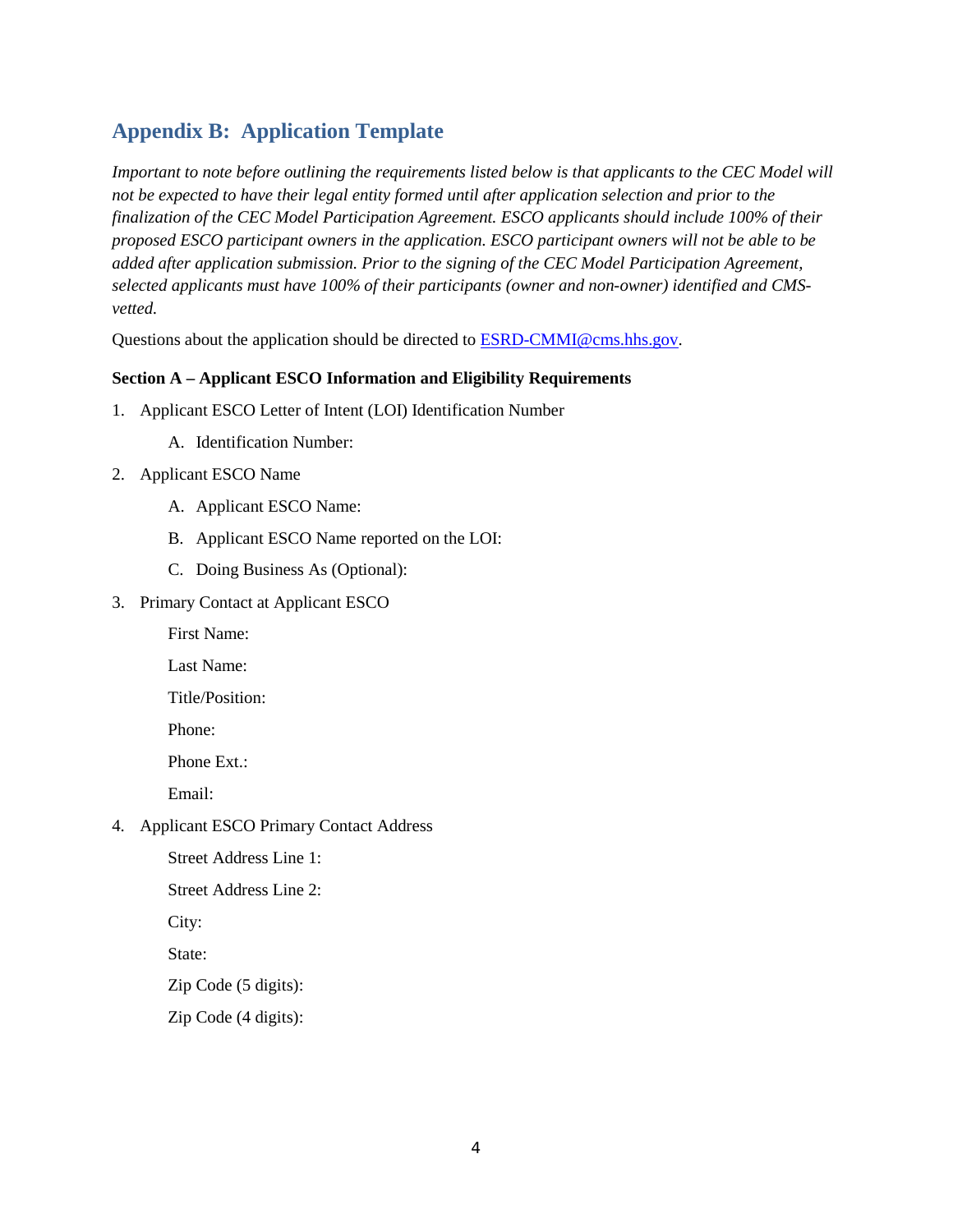5. Applicant ESCO Executive Contact (CEO, Executive Director, etc.)

First Name:

Last Name:

Phone:

Phone Ext.:

Email:

6. Was this application completed by an individual outside of the ESCO Organization (e.g. external consultant, attorney, etc.)?

Yes/No

If Yes,

First Name:

Last Name:

Organization/Company:

Phone:

Phone Ext.:

Email:

7. Are any of the Applicant ESCO's dialysis facilities currently participating in a Medicare shared savings initiative?

If **YES**, please check all initiative(s) that apply:

- None
- Care Management for High-cost Beneficiaries Demonstration
- Comprehensive Primary Care Initiative
- Independence at Home Medical Practice Demonstration
- Medicare Health Care Quality Demonstration Programs (including Indiana Health Information Exchange and North Carolina Community Care Network)
- Multi-payer Advanced Primary Care Practice Demonstration with a shared savings arrangement
- Physician Group Practice Transition Demonstration
- Pioneer ACO Model
- Medicare Shared Savings Program
- Other (please specify):
- 8. Are any of the Applicant ESCO's proposed ESCO participants, other than dialysis facilities, currently participating in a Medicare shared savings initiative?

If **YES**, please check all initiative(s) that apply:

- None
- Care Management for High-cost Beneficiaries Demonstration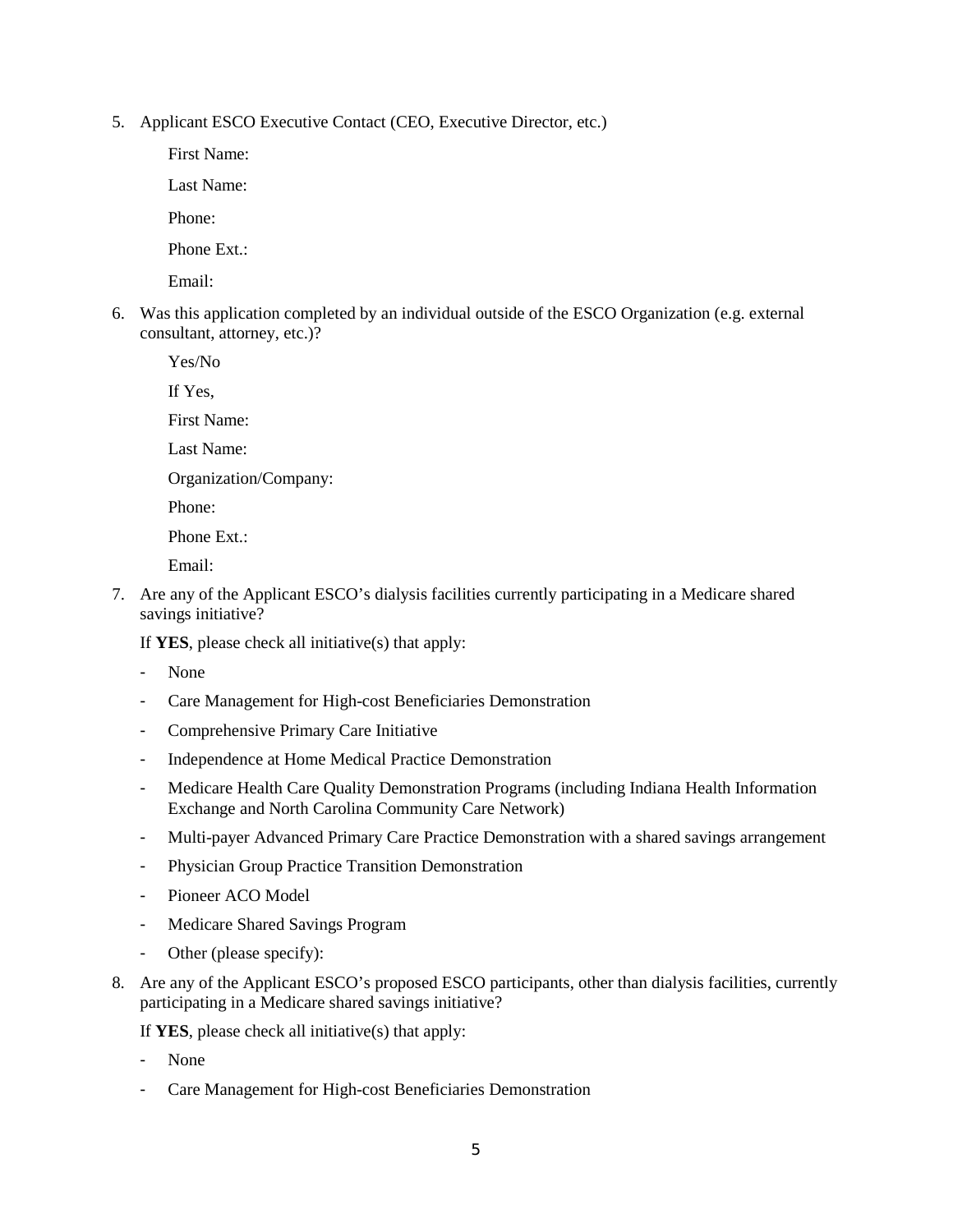- Comprehensive Primary Care Initiative
- Independence at Home Medical Practice Demonstration
- Medicare Health Care Quality Demonstration Programs (including Indiana Health Information Exchange and North Carolina Community Care Network)
- Multi-payer Advanced Primary Care Practice Demonstration with a shared savings arrangement
- Physician Group Practice Transition Demonstration
- Pioneer ACO Model
- Medicare Shared Savings Program
- Other (please specify):
- 9. Is the Applicant ESCO, or any of the proposed ESCO participants, currently participating in, applied to participate in, or intend to apply to the Bundled Payment for Care Improvements Model?

If **YES**, please check all Model(s) that apply:

- None
- Model 1
- Model 2
- Model 3
- Model 4

10. Is the Applicant ESCO a recognized legal entity in the state in which it is located? (Yes/No)

If **YES**, please attach a certificate of incorporation or other documentation that the Applicant ESCO is recognized as a legal entity by the state in which it is located.

If **NO**, please confirm that that the Applicant ESCO has begun the process of establishing a legal entity and estimate how long is the process expected to take.

- 11. What is planned tax status of the Applicant ESCO? (for-profit/not-for-profit)
- 12. Please submit the agreement(s) planned for use between the Applicant ESCO and its proposed participants. The agreement(s) must include the following:
	- A. An explicit requirement that the proposed ESCO participant will comply with the requirements and conditions of the CEC Model Participation Agreement and will require its providers/suppliers to comply with applicable terms of same;
	- B. An explicit requirement that ESCO participants retain their ability to (1) refer their Medicare beneficiaries to any dialysis facility or other Medicare enrolled provider or supplier to ensure beneficiary freedom of choice, and (2) contract with other payers independently or through other entities outside of the ESCO.
	- C. How the shared savings opportunity or other financial reward arrangements will encourage proposed ESCO participants to adhere to the quality assurance and improvement program, as well as evidence-based clinical guidelines.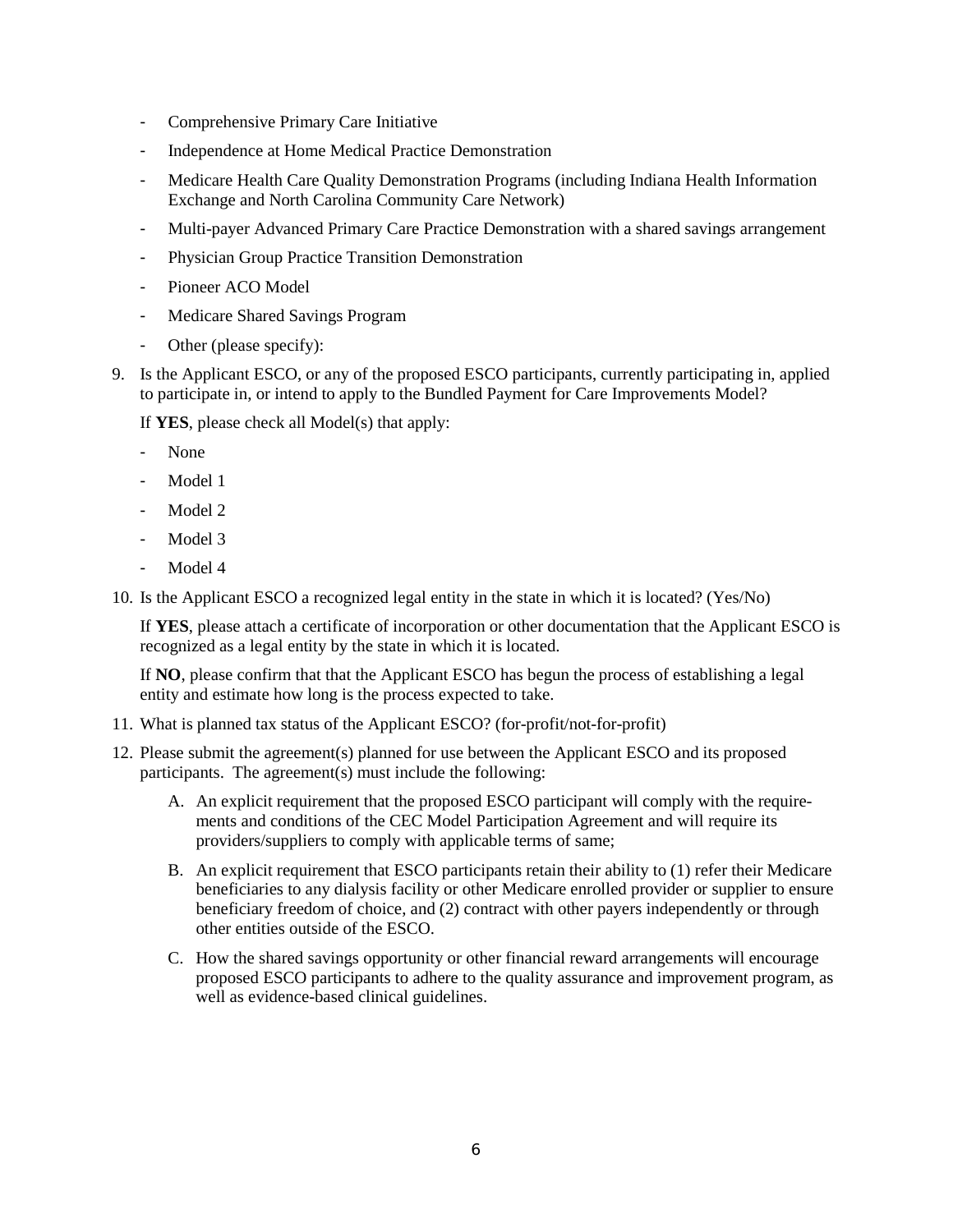13. Please identify the market area where the Applicant ESCO plans to operate (i.e., location of the Applicant ESCO's proposed participants):

State:

County (or Counties):

Zip code:

Medicare CBSA(s):

14. Please complete the following table with information about all of the Applicant ESCO's proposed ESCO participants. All participant owners must be included. Please refer to the Request For Applications for definitions of Participants, Participant Non-Owners, Participant Owners, and Provider/Supplier. In the table below, list only ESCO Participants. Individual participating Providers/Suppliers that bill under the Participant TIN and therefore makeup the ESCO participant should not be listed in this table.

| Participant<br>Name<br>(Legal)<br>Organization<br>or Practice<br>Name<br>associated<br>with TIN) | Proposed<br>Participant<br><b>Status</b><br>(i.e.,<br>Owner or<br>$Non-$<br>Owner) | Address | Medicare<br>Provider/Supplier<br>Type | Medicare-<br>Enrolled<br>Participant<br>Tax<br><b>Identification</b><br>Number | <b>CMS</b><br>Certification<br>Number<br>$(CCN)$ , if<br>applicable | Organizational<br>National<br>Provider<br>Identifier<br>$(NPI)$ if<br>applicable |
|--------------------------------------------------------------------------------------------------|------------------------------------------------------------------------------------|---------|---------------------------------------|--------------------------------------------------------------------------------|---------------------------------------------------------------------|----------------------------------------------------------------------------------|
| John Smith<br>Nephrology                                                                         |                                                                                    |         |                                       |                                                                                |                                                                     |                                                                                  |
|                                                                                                  |                                                                                    |         |                                       |                                                                                |                                                                     |                                                                                  |

15. Please complete the following table for each proposed ESCO participant, listing all of the participating providers and suppliers that bill under the ESCO participant TIN. *Please note, that applicants should only list those providers/suppliers that plan to participate in the ESCO. This may include all providers/suppliers billing under a TIN or only a subset.*

Participant Name: \_\_\_\_\_\_\_John Smith Nephrology\_\_\_\_\_

| Individual?<br>(Y/N) | Individual<br><sub>or</sub><br>organization<br>name | Provider/Supplier<br><b>Address Line</b> | Medicare<br>Provider/Supplier<br>Type | <b>CMS</b><br>Certification<br>Number<br>$(CCN)$ , if<br>applicable | Individual or<br>Organizational<br>National<br>Provider<br>Identifier<br>(NPI) |
|----------------------|-----------------------------------------------------|------------------------------------------|---------------------------------------|---------------------------------------------------------------------|--------------------------------------------------------------------------------|
|                      |                                                     |                                          |                                       |                                                                     |                                                                                |
|                      |                                                     |                                          |                                       |                                                                     |                                                                                |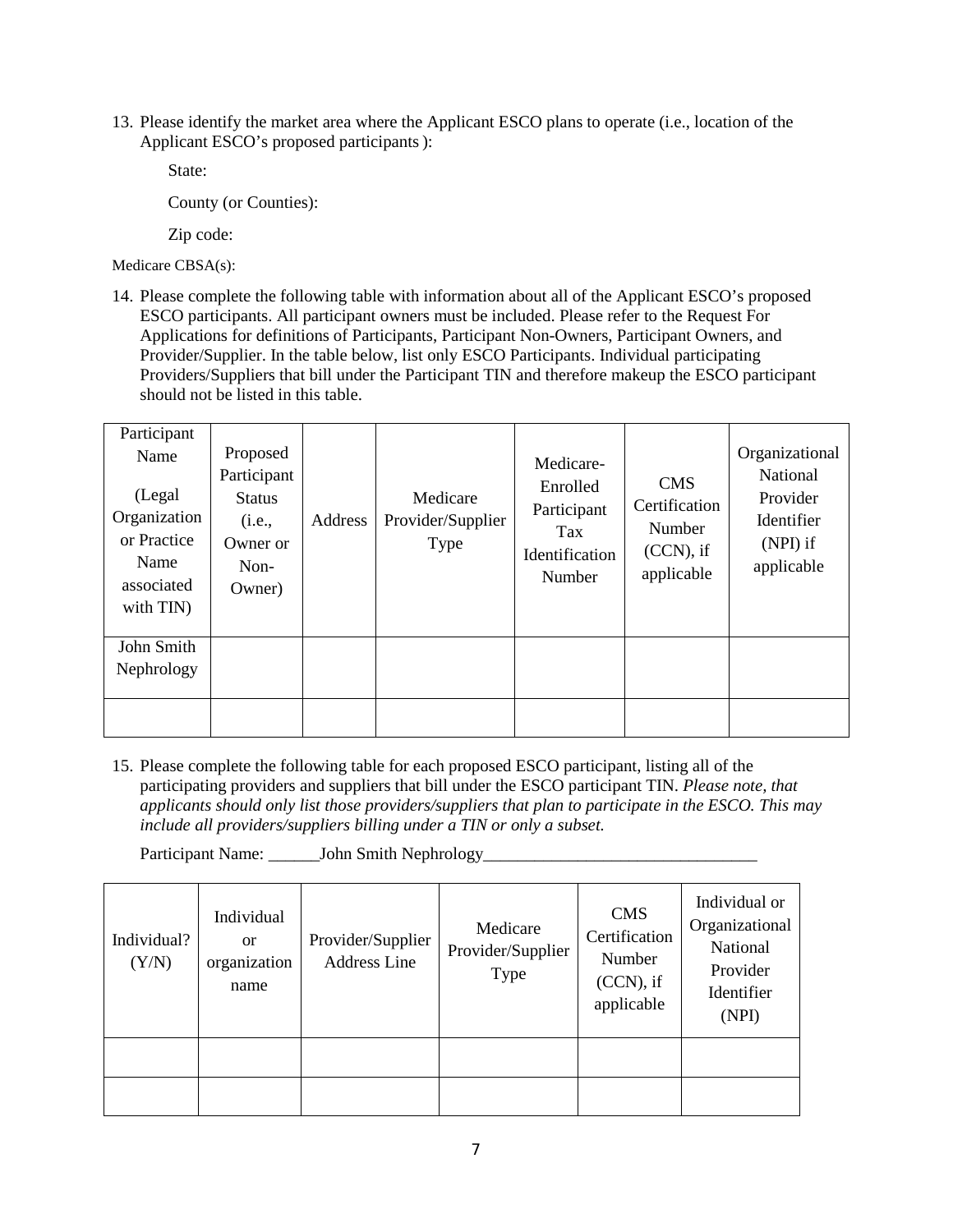#### **Section B – O**r**ganizational Structure, Leadership and Management, and Governance Structure**

- 16. Please provide a proposed organizational chart for the Applicant ESCO. It should depict the legal structure, the proposed composition of the ESCO (i.e., all of the ESCO participants), and any relevant committees (2 pages).
- 17. Please provide a narrative description of any past collaboration among the proposed ESCO participants, including previous experience working together, and any current discussions between or among ESCO participants about future acquisitions of, or collaborations with, one or more other ESCO participants. Also, include a description of how the proposed ESCO participants will work together in the future to achieve the goals of this Model, including details such as decision-making processes and resources necessary to achieve goals of the Model (2 pages).
- 18. Please complete the table below with information specific to the Applicant ESCO's proposed leadership team. The leadership team may include, but is not limited to: key executives, finance, clinical improvement, compliance officers, information systems leadership, and the individual responsible for maintenance and stewardship of clinical data. If specific individuals have not yet been identified, please note that in the Name column and provide an anticipated date by which the individual will be identified. Please also include a brief description of the responsibilities associated with that role.

| Name | <b>ESCO</b> Leadership Team<br>Position/Role | Responsibilities |
|------|----------------------------------------------|------------------|
|      |                                              |                  |

- 19. Please provide a narrative explanation of why the Applicant ESCO wishes to participate in the CEC Model and how participation in the Model will help CMS, and the Applicant ESCO's proposed participants, achieve the goals of better health and better care for Medicare beneficiaries with ESRD (2 pages).
- 20. Please complete the table below with information specific to the Applicant ESCO's proposed governing body:

| Name | Position in the<br>ESCO's<br>Governing Body | <b>ESCO</b> Participant<br>Being Represented<br>(if applicable) | <b>ESCO</b> Participant<br>Status (e.g.,<br>Owner Non-<br>owner) | <b>Voting Power</b><br>$(% \mathcal{L}_{0}^{\infty}$ (% of total) |
|------|---------------------------------------------|-----------------------------------------------------------------|------------------------------------------------------------------|-------------------------------------------------------------------|
|      |                                             |                                                                 |                                                                  |                                                                   |
|      |                                             |                                                                 |                                                                  |                                                                   |
|      |                                             |                                                                 |                                                                  |                                                                   |
|      |                                             |                                                                 |                                                                  |                                                                   |
|      |                                             |                                                                 |                                                                  |                                                                   |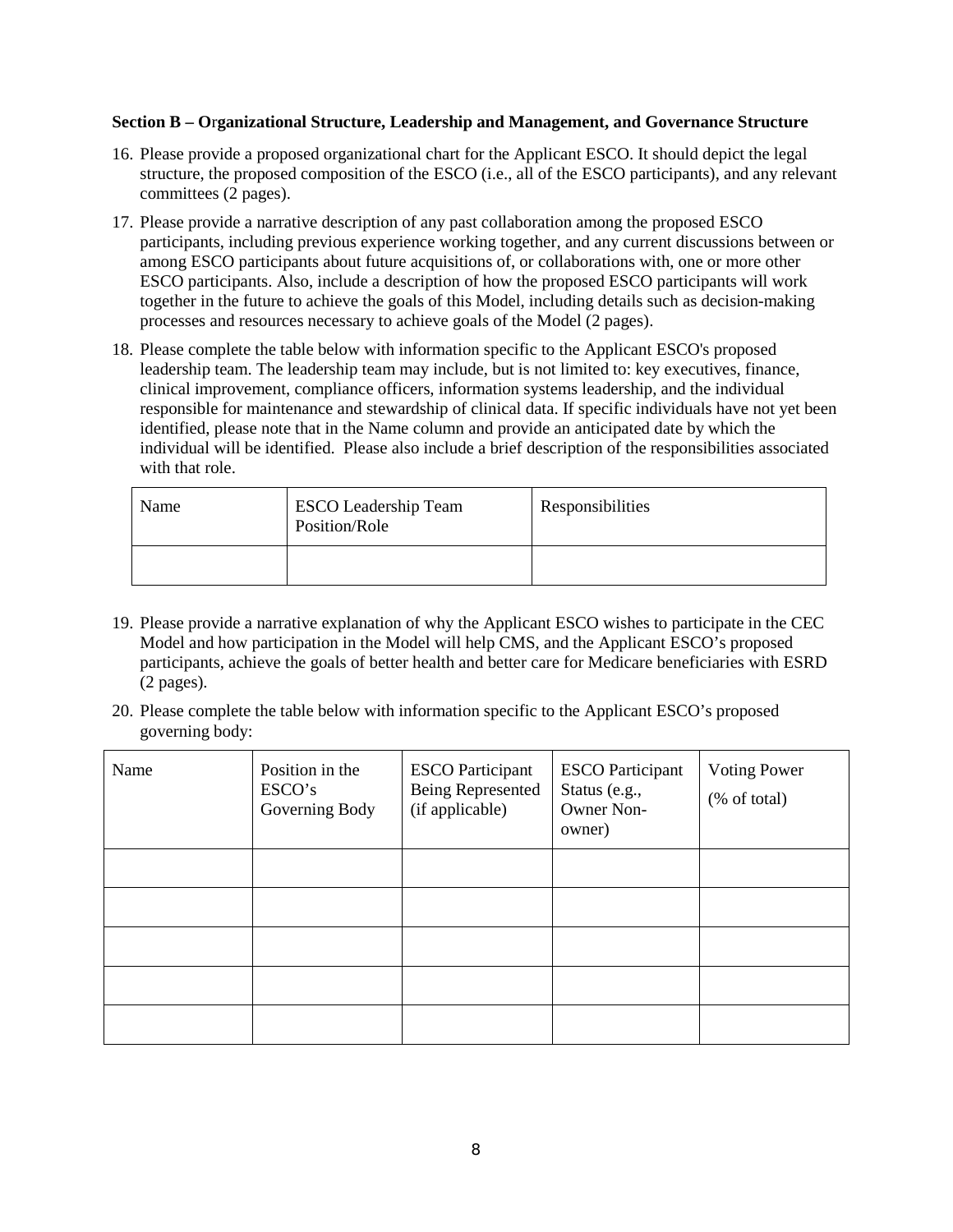- 21. Please describe how the governing body will ensure that the interests of beneficiaries and providers will be represented adequately. Specifically, explain the following:
	- A. Role of the independent Medicare beneficiary representative and the trained and/or experienced non-affiliated, independent consumer advocate that will participate in the governing body;
	- B. Rationale behind the proposed or existing makeup of the governing body and voting power distribution.
- 22. Please submit the compliance plan intended for use by the Applicant ESCO. The compliance plan must identify a compliance officer and include a description of the following:
	- A. A quality assurance strategy that, at the very least, includes a peer review process to investigate cases of potentially suboptimal care;
	- B. The internal process for addressing a corrective action plan (CAP) issued by CMS and a description of the participant termination circumstances;
	- C. The remedial processes that apply when participants fail to comply with the CEC Model Participation Agreement, Medicare regulations, and/or internal procedures and performance standards including correction action plans (CAPs) and circumstances for expulsion; and,
	- D. An antitrust compliance plan sub-section that describes appropriate firewalls, or other safeguards against, improper exchanges of prices or other competitively sensitive information among competing participants that could facilitate collusion and reduce competition in the provision of services outside the ESCO; and how the ESCO plans to reassure CMS that it will not use its market leverage to raise its commercial reimbursements rates at levels significantly disproportionate to growth in Medicare reimbursement rates.

#### **Section C – Patient Centeredness**

- 23. Please provide a narrative description of the Applicant ESCO's plan for engaging with beneficiaries and their caregivers. At a minimum, please address the following:
	- A. Shared decision-making
	- B. Care transitions
	- C. Beneficiary education about dialysis care and renal transplant options
- 24. Please describe the existing or planned mechanisms that the Applicant ESCO will use to conduct beneficiary outreach.
- 25. Please describe the Applicant ESCO's existing or planned approach for evaluating beneficiary satisfaction in addition to CMS required beneficiary experience surveys and how the ESCO intends to use such information to improve its care management and coordination processes.

#### **Section D – Clinical Care Model: Implementation Plan, Care Coordination, and Care for Vulnerable Populations**

- 26. Please describe the Applicant ESCO's plan to achieve better health, better healthcare, and lower costs through integrated and coordinated care interventions. Please address the following in your narrative:
	- A. The Applicant ESCO's use of interdisciplinary care teams to coordinate care for patients with multiple chronic conditions;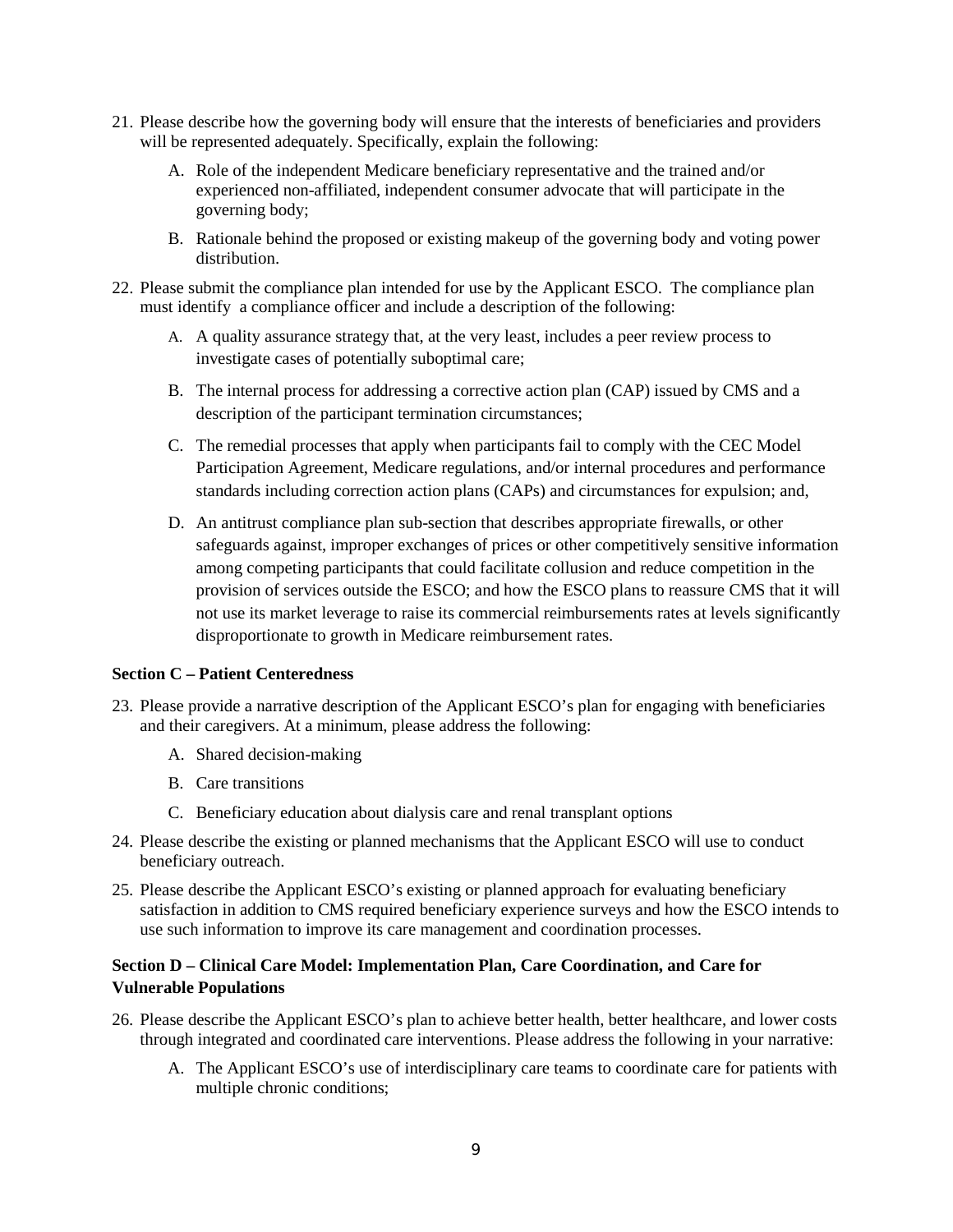- B. The Applicant ESCO's methods and processes to coordinate care throughout an episode of care and during care transitions, such as discharge from a hospital or transfer of care from a dialysis facility to primary care providers and/or specialists (both inside and outside the ESCO);
- C. The Applicant ESCO's use of health information technology;
- D. The Applicant ESCO's strategies for improving beneficiary access to care;
- E. The Applicant ESCO's development and use of population health management tools;
- F. Please describe the Applicant ESCO's plan to incorporate medication management into its care coordination approach; and,
- G. Additional specific care interventions and tools.
- 27. Please describe the Applicant ESCO's plan to incorporate mental/behavioral health and social services into the comprehensive care management of ESRD beneficiaries. Please describe the Applicant ESCO's previous experience and/or plans to work with State Medicaid Agencies to coordinate benefits of Medicare-Medicaid Enrollees (dual eligibles).
- 28. Please upload a letter of support from the State Medicaid Agency (optional)
- 29. Please describe the Applicant ESCO's existing or planned ability to provide timely performance feedback to ESCO providers
- 30. Please describe the experience of the proposed ESCO participants reporting on established clinical and patient satisfaction quality measures. Please be specific about the measure set and purpose for collection.
- 31. Please provide the anticipated percentage of eligible professionals in the Applicant ESCO that will have attested to Electronic Health Record Meaningful Use Criteria by December 31, 2013.
- 32. What percentage of the Applicant ESCO's total revenues, in the last fiscal year, were derived from the below sources? Applicants may approximate this by summing the revenues for all of the proposed ESCO participants.
	- Medicare Fee-For-Service Medicare Advantage
	- Commercial Insurance
	- Medicaid
	- Self-pay
	- Other:
- 33. Please complete the below table with any certification and accreditation information specific to the Applicant ESCO's proposed participants.

| <b>ESCO</b> Participant | <b>ESCO</b> Provider/Supplier or<br>department receiving<br>Certification/Accreditation,<br>if applicable | Accrediting<br><b>Body</b> | Certification/Accreditation<br>(including date) |
|-------------------------|-----------------------------------------------------------------------------------------------------------|----------------------------|-------------------------------------------------|
|                         |                                                                                                           |                            |                                                 |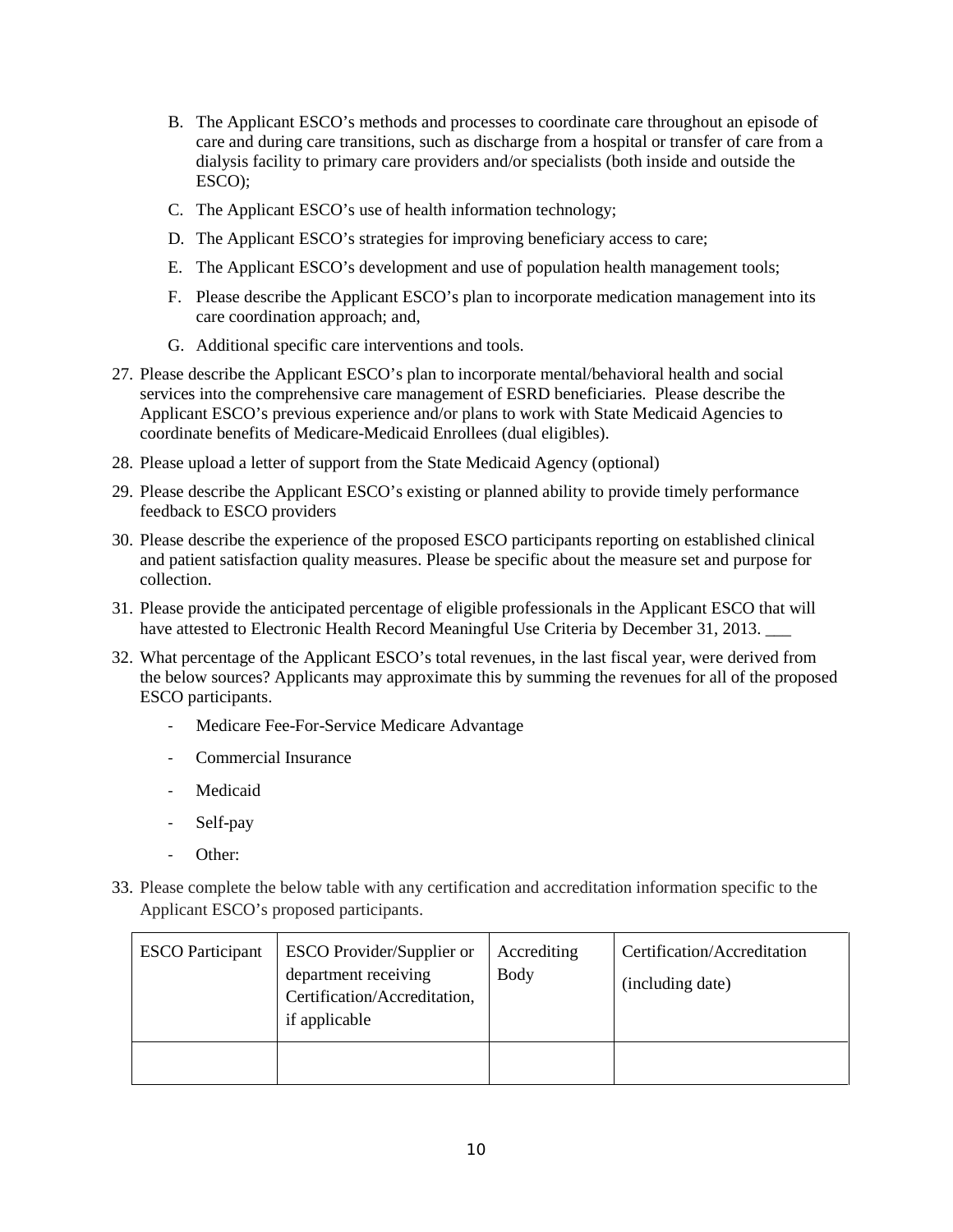34. Please complete the below table with information specific to any investigations of, and sanctions, penalties, or corrective action plans imposed against, the Applicant ESCO's proposed ESCO participants and ESCO providers/suppliers. Please provide information from the previous three year period.

| <b>ESCO</b><br>Participant | <b>ESCO</b><br>Provider/Supplier<br>or department at<br>issue, if<br>applicable | Federal or State Agency<br>or Accrediting Body<br>(e.g., DOJ, OIG, The<br>Joint Commission, State<br>Survey Agencies. | Description of<br>Infraction<br>(including)<br>date) | <b>Resolution Status</b><br>(including date) |
|----------------------------|---------------------------------------------------------------------------------|-----------------------------------------------------------------------------------------------------------------------|------------------------------------------------------|----------------------------------------------|
|                            |                                                                                 |                                                                                                                       |                                                      |                                              |

#### **Section E – Financial Experience and Plan**

- 35. Please identify the payment arrangement that the Applicant ESCO is selecting in this application.
- 36. Please explain how the Applicant ESCO will provide high quality care to its beneficiaries while better managing prescription drug expenditures, including Part D expenditures. Please include any plans the ESCO has to partner with Part D Plans while preserving beneficiary choice of Part D plans.
- 37. Please explain how the ESCO intends to work toward Medicaid cost containment for the Medicare-Medicaid Enrollee (dual eligible) beneficiary population matched to the ESCO.
- 38. Please attach a narrative description of, and justification for how, any shared savings and losses will be distributed. The Applicant ESCO should describe how savings/losses will be distributed among the proposed ESCO participants. In the case of savings, please explain what percentage of funds will be provided directly to participants and what percentage would be used toward infrastructure and care redesign investments. The Applicant ESCO should indicate how the distribution plan supports better health, better health care, and lower costs.

#### **Section F – Attestation and Signature**

I have read the contents of this application. By my signature, I certify that the information contained herein is true, correct, and complete, and I authorize the Centers for Medicare & Medicaid Services (CMS) to verify this information. If I become aware that any information in this application is not true, correct, or complete, I agree to notify CMS of this fact immediately and to provide the correct and/or complete information.

 $\frac{1}{2}$  ,  $\frac{1}{2}$  ,  $\frac{1}{2}$  ,  $\frac{1}{2}$  ,  $\frac{1}{2}$  ,  $\frac{1}{2}$  ,  $\frac{1}{2}$  ,  $\frac{1}{2}$ 

Signature of Applicant ESCO Executive Contact Date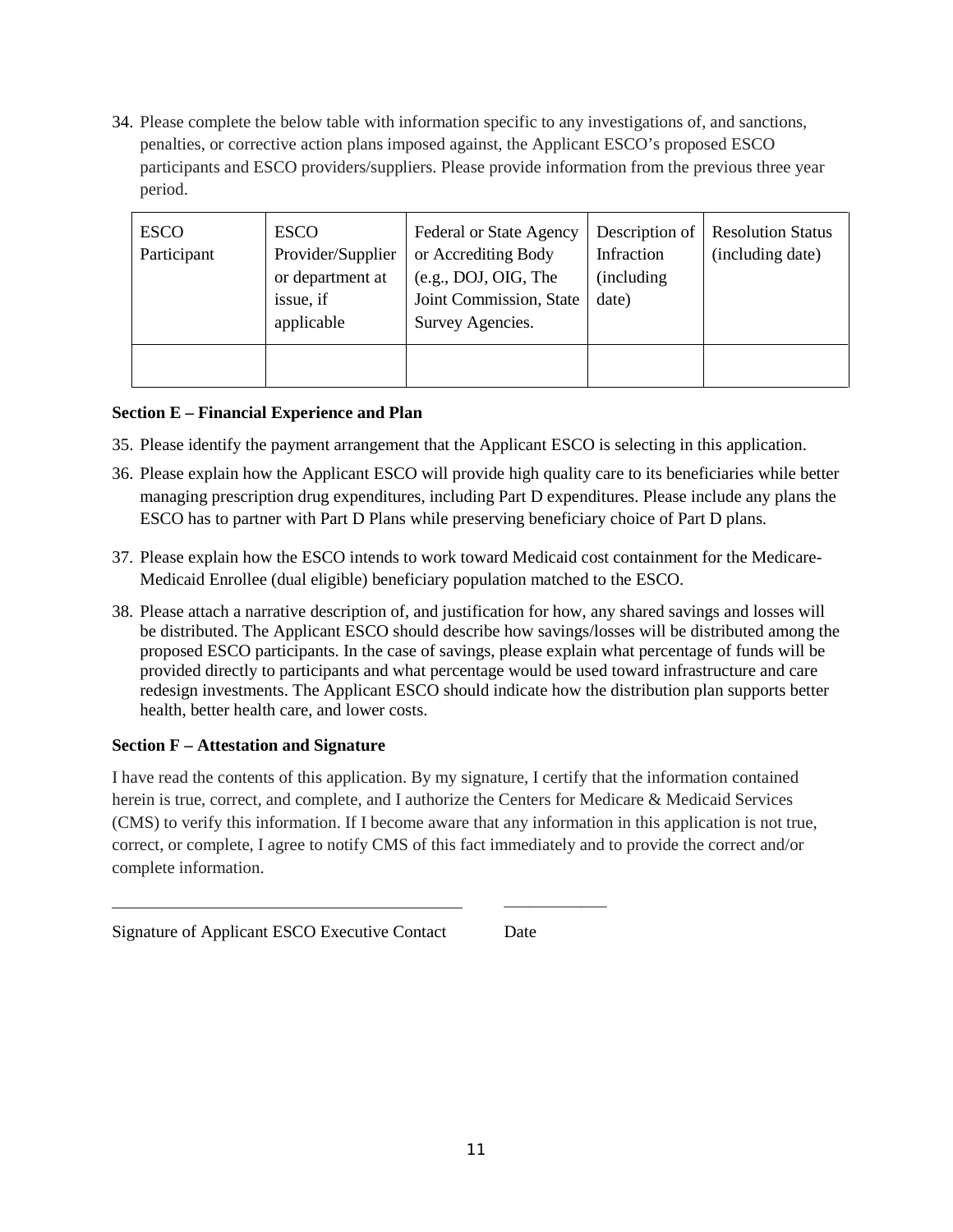# <span id="page-45-0"></span>**Appendix C: Glossary of Key Definitions**

*The definitions provided in this glossary may evolve as the CEC Model Participation Agreement is developed and finalized.*

**DIALYSIS FACILITY:** An entity that provides outpatient maintenance dialysis services. This could also include home dialysis training and support services. A hospital-based dialysis facility that provides outpatient dialysis services is also included in this definition.

**ESRD SEAMLESS CARE ORGANIZATION (ESCO):** An ESCO is a legal entity that is recognized and authorized under applicable State, Federal, or Tribal law; identified by a TIN; and formed by ESCO participant owners, who must include the following: (1) at least one dialysis facility; (2) at least one nephrologist and/or a nephrology practice. The ESCO and its participants including participant owners and participant non-owners agree to become accountable for the quality, cost and overall care of ESCO beneficiaries and to comply with the terms and conditions of the CEC Model Participation Agreement.

**ESCO BENEFICIARY:** A Medicare beneficiary who has been matched to the ESCO based on CMSdefined eligibility criteria.

**ESCO PARTICIPANT:** An individual ESCO provider/supplier or a group of multiple ESCO providers/suppliers all billing under the same Medicare enrolled TIN that, together with other ESCO participants, agrees to become accountable for the quality, cost, and overall care of the ESCO beneficiaries and to comply with the terms and conditions of the CEC Model Participation Agreement. ESCO participants may be ESCO participant owners or ESCO participant non-owners.

**ESCO PARTICIPANT NON-OWNER:** An individual ESCO provider/supplier or a group of multiple ESCO providers/suppliers all billing under the same Medicare-enrolled TIN that does not have an ownership stake in the ESCO, but has a contractual relationship with the ESCO that requires the individual or group to comply with the terms and conditions of the CEC Model Participation Agreement.

**ESCO PARTICIPANT OWNER:** An individual ESCO provider/supplier or a group of multiple ESCO providers/suppliers all billing under the same Medicare-enrolled TIN that (1) has an ownership stake in the ESCO, (2) is a signatory to the CEC Model Participation Agreement, and (3) assumes a minimum portion of the liability for shared losses ("downside risk") for LDO ESCOs as specified by CMS and agrees that CMS may recover such shared losses. In addition, all dialysis facilities and nephrologists/nephrologist group practices participating in the ESCO must be participant owners.

**ESCO PARTNER:** Individuals or entities that have contracted with the ESCO or ESCO participants, but are not ESCO participants. ESCO partners are not eligible to be ESCO participants because they do not have a Medicare-enrolled TIN and/or have not contracted with the ESCO to be bound by the CEC Model Participation Agreement.

**ESCO PROVIDER/SUPPLIER:** An individual or entity that (1) is a Medicare-enrolled provider or supplier other than a DMEPOS supplier; (2) is identified by an NPI or CCN; and, (3) bills for items and services it furnishes to Medicare fee-for-service beneficiaries under a Medicare billing number assigned to a TIN of an ESCO participant, in accordance with applicable Medicare regulations. All ESCO providers/suppliers must be included on the ESCO's TIN/NPI list submitted to CMS on an annual basis and must be required by the ESCO Participant to comply with applicable terms and conditions of the CEC Model Participation Agreement.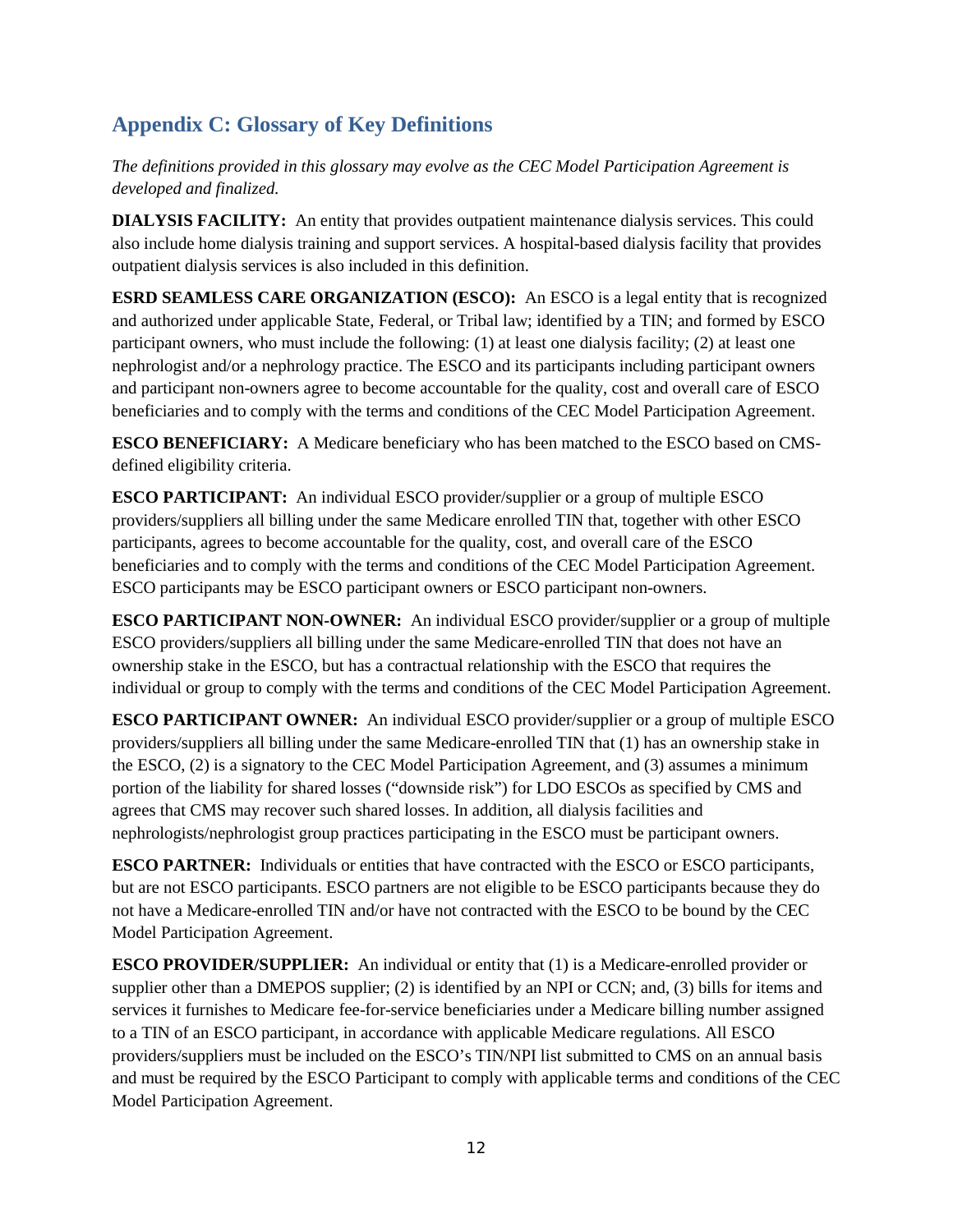**ESRD:** End-Stage Renal Disease

**HOME DIALYSIS:** Peritoneal or hemodialysis performed by an appropriately trained patient (and/or the patient's caregiver) at home.

**HOSPITAL-BASED DIALYSIS FACILITY:** A hospital-based dialysis facility is an integral and subordinate part of a hospital, operated with other departments of the hospital under common licensure, governance, and professional supervision, with full integration of all hospital and facility services.

**LARGE DIALYSIS ORGANIZATION (LDO)**: LDO is an organization that owns greater than 200 dialysis facilities.

**MEDICARE BENEFICIARY:** An individual who is entitled to benefits under Part A of Title XVIII of the Act and/or enrolled under Part B of Title XVIII of the Act.

**NON-LARGE DIALYSIS ORGANIZATION (Non-LDO):** A non-LDO is an organization and/or dialysis facility that is not owned by an LDO. For the purposes of this Model, a non-LDO includes all dialysis facilities owned by small dialysis organizations (SDOs), independently-owned facilities, and hospital-based facilities.

**SHARED LOSSES:** Any monetary amount owed to CMS by the ESCO according to the payment arrangement due to spending in excess of the ESCO's Medicare expenditure benchmark for the applicable performance year, or portion thereof, if this amount exceeds the applicable minimum loss rate.

**SHARED SAVINGS:** A "shared savings" arrangement rewards an ESCO with a specified percentage of total savings achieved once a minimum savings rate is achieved. The reward is a function of the maintenance or improvement of beneficiary quality of care outcomes and a reduction in total Medicare Parts A and B health care spending.

**SMALL DIALYSIS ORGANIZATION (SDO)**: An SDO is defined as an organization that owns fewer than 200 dialysis facilities.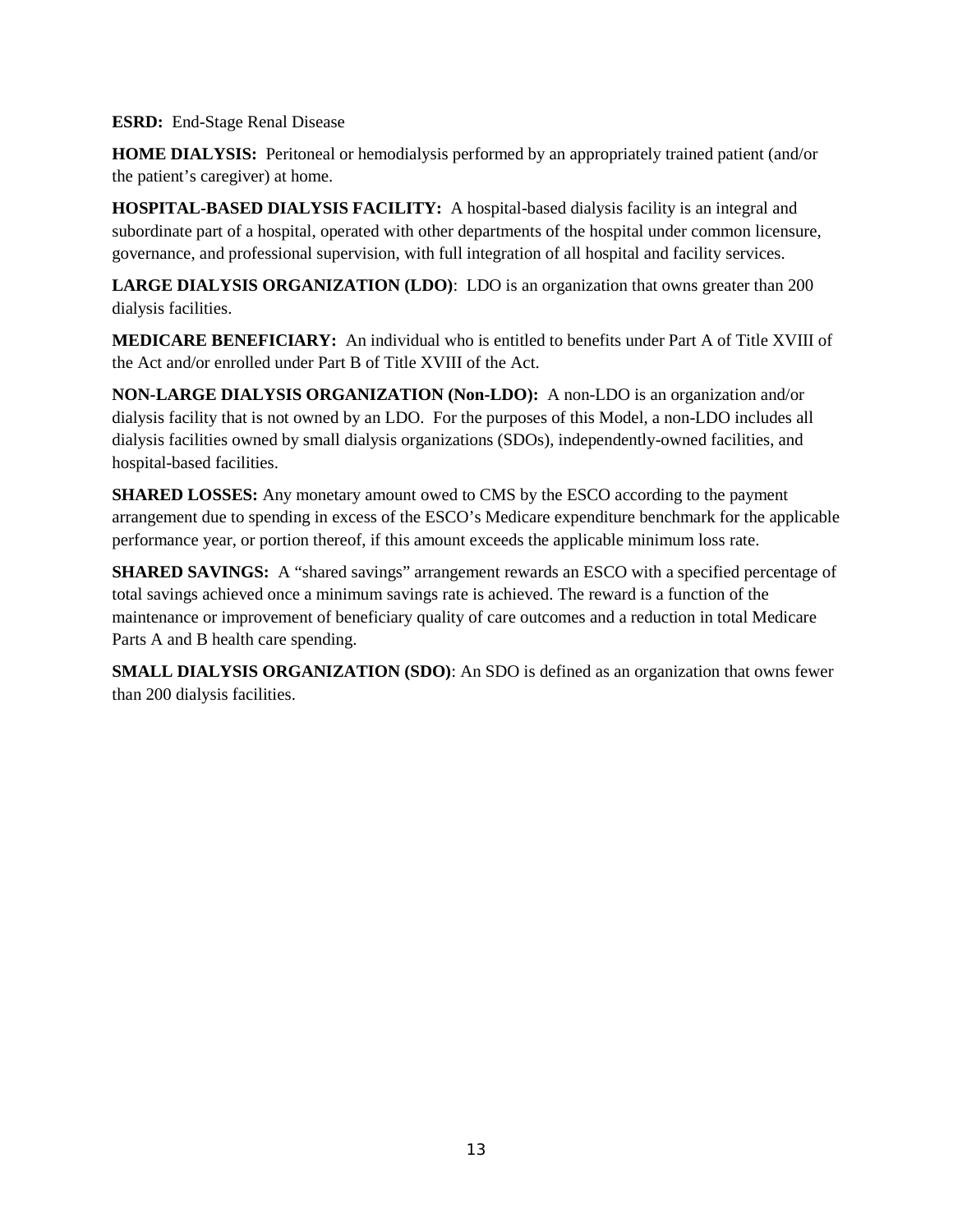# **Appendix D. Applicant Selection Criteria and Associated Points**

<span id="page-47-0"></span>

| <b>Selection Domain</b>               | <b>Applicant Selection Criteria</b><br>To earn the full amount of points in each domain, the applicant must:                                                                                                                                                                                                                                                                                                           | <b>Points</b> |
|---------------------------------------|------------------------------------------------------------------------------------------------------------------------------------------------------------------------------------------------------------------------------------------------------------------------------------------------------------------------------------------------------------------------------------------------------------------------|---------------|
|                                       | Demonstrate the ability to engage beneficiaries and their caregivers in shared decision making, taking<br>into account patient preferences and choice.                                                                                                                                                                                                                                                                 |               |
|                                       | Have a feasible plan to establish mechanisms to conduct patient outreach and education on the benefits<br>of care coordination, renal transplantation, and care settings.                                                                                                                                                                                                                                              |               |
| <b>Patient</b><br><b>Centeredness</b> | Demonstrate the ability to effectively involve beneficiaries in care transitions to improve the<br>continuity and quality of care across settings, e.g., medication lists; care plans co-developed with the<br>patient and embedded in the EHR; case manager follow up                                                                                                                                                 | 25            |
|                                       | Demonstrate the ability to engage and activate beneficiaries at home (through such modes as home<br>visits or tele-monitoring) to improve self-management                                                                                                                                                                                                                                                              |               |
|                                       | Have mechanisms to evaluate patient satisfaction with the access and quality of their care, including<br>$\overline{\phantom{a}}$<br>choice of providers, and choice in care settings.                                                                                                                                                                                                                                 |               |
| Organizational<br><b>Structure</b>    | Demonstrate a history of collaboration between participating providers/provider organizations and/or<br>credible plan for how the participants will work together in the model                                                                                                                                                                                                                                         |               |
|                                       | Have an organizational structure that promotes patient centered care and the goals of the model. In<br>$\overline{\phantom{a}}$<br>addition to meeting the minimum eligibility requirements for provider/supplier participation, the<br>applicant organization is made up of a diverse set of provider/suppliers that demonstrates a clear<br>commitment to providing high quality, coordinated care to beneficiaries. | 10            |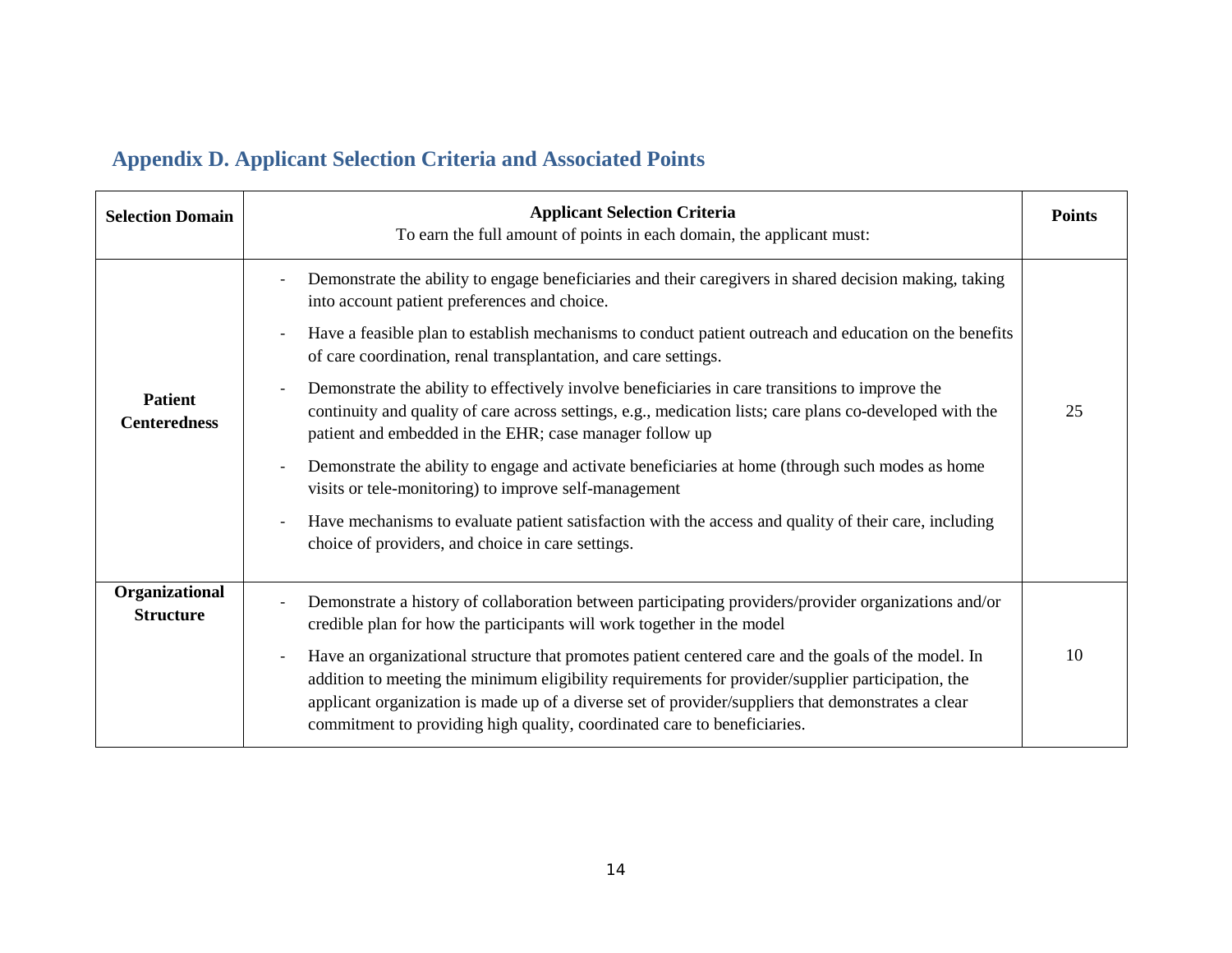| <b>Selection Domain</b> | <b>Applicant Selection Criteria</b><br>To earn the full amount of points in each domain, the applicant must:                                                                                                                                                                                                                                                                                                                                                                                                                                                     | <b>Points</b> |
|-------------------------|------------------------------------------------------------------------------------------------------------------------------------------------------------------------------------------------------------------------------------------------------------------------------------------------------------------------------------------------------------------------------------------------------------------------------------------------------------------------------------------------------------------------------------------------------------------|---------------|
|                         | Have a governance structure that is clearly defined and demonstrates commitment to providing high<br>quality care to beneficiaries consistent with the three-part aim of better health, better care, and lower<br>costs.                                                                                                                                                                                                                                                                                                                                         |               |
|                         | Have a multi-stakeholder governing body comprised of well qualified individuals, including an<br>independent ESRD Medicare beneficiary representative and a trained and/or experienced non-<br>affiliated, independent consumer advocate, that adequately and collectively represent the interests of<br>beneficiaries and providers. If the applicant has not yet formed a new legal entity, the applicant must<br>have a feasible and clearly defined plan, including timeline, for the formation of a multi-stakeholder<br>governing body as described above. |               |
| Leadership &            | Demonstrate an executive and governing body level commitment to the three-part aim                                                                                                                                                                                                                                                                                                                                                                                                                                                                               | 20            |
| <b>Management</b>       | Provide a clear and detailed plan for governance structure to identify, report, and remediate suspected<br>fraud and abuse.                                                                                                                                                                                                                                                                                                                                                                                                                                      |               |
|                         | Demonstrate an effective governance structure plan including a governing body and/or organizational<br>mechanisms to make decisions, distribute payment, and obtain resources necessary to achieve the<br>three-part aim.                                                                                                                                                                                                                                                                                                                                        |               |
|                         | Have identified, or demonstrate plans to identify, executives and lead staff throughout the organization<br>with responsibility for clinical, financial, management, HIT, and quality improvement functions.                                                                                                                                                                                                                                                                                                                                                     |               |
|                         | Demonstrate experienced, strong project leadership and a project management structure and design<br>that will enable accountability for a patient population. Alternatively, the applicant provides a clear<br>and detailed plan for establishing project leadership and management structure that meets this<br>criterion.                                                                                                                                                                                                                                      |               |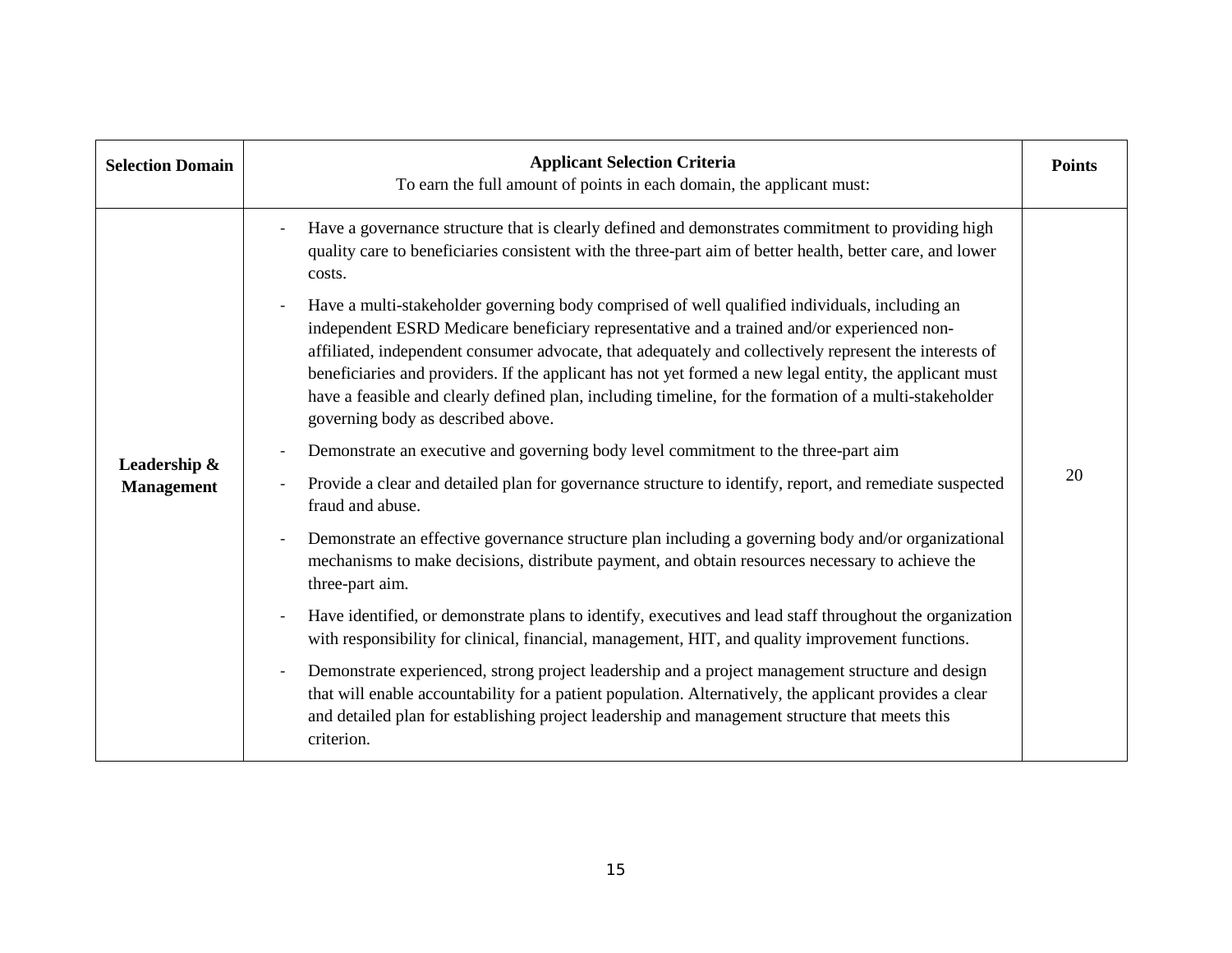| <b>Selection Domain</b>                    | <b>Applicant Selection Criteria</b><br>To earn the full amount of points in each domain, the applicant must:                                                                                                                                                                                                                                                                                                                                                                                                                          | <b>Points</b> |
|--------------------------------------------|---------------------------------------------------------------------------------------------------------------------------------------------------------------------------------------------------------------------------------------------------------------------------------------------------------------------------------------------------------------------------------------------------------------------------------------------------------------------------------------------------------------------------------------|---------------|
| <b>Financial</b><br><b>Plan/Experience</b> | Have a shared savings/losses distribution plan that demonstrates a strong commitment to the three part<br>aims of better health, better care, and lower costs.<br>Present a credible plan for achieving savings under the model.<br>$\overline{\phantom{0}}$<br>Provide credible plan for Medicaid cost containment of the dual eligible beneficiary population<br>$\overline{\phantom{a}}$<br>matched to the ESCO.<br>Provide credible plan for reducing Part D expenditures while preserving beneficiary choice of Part D<br>plans. |               |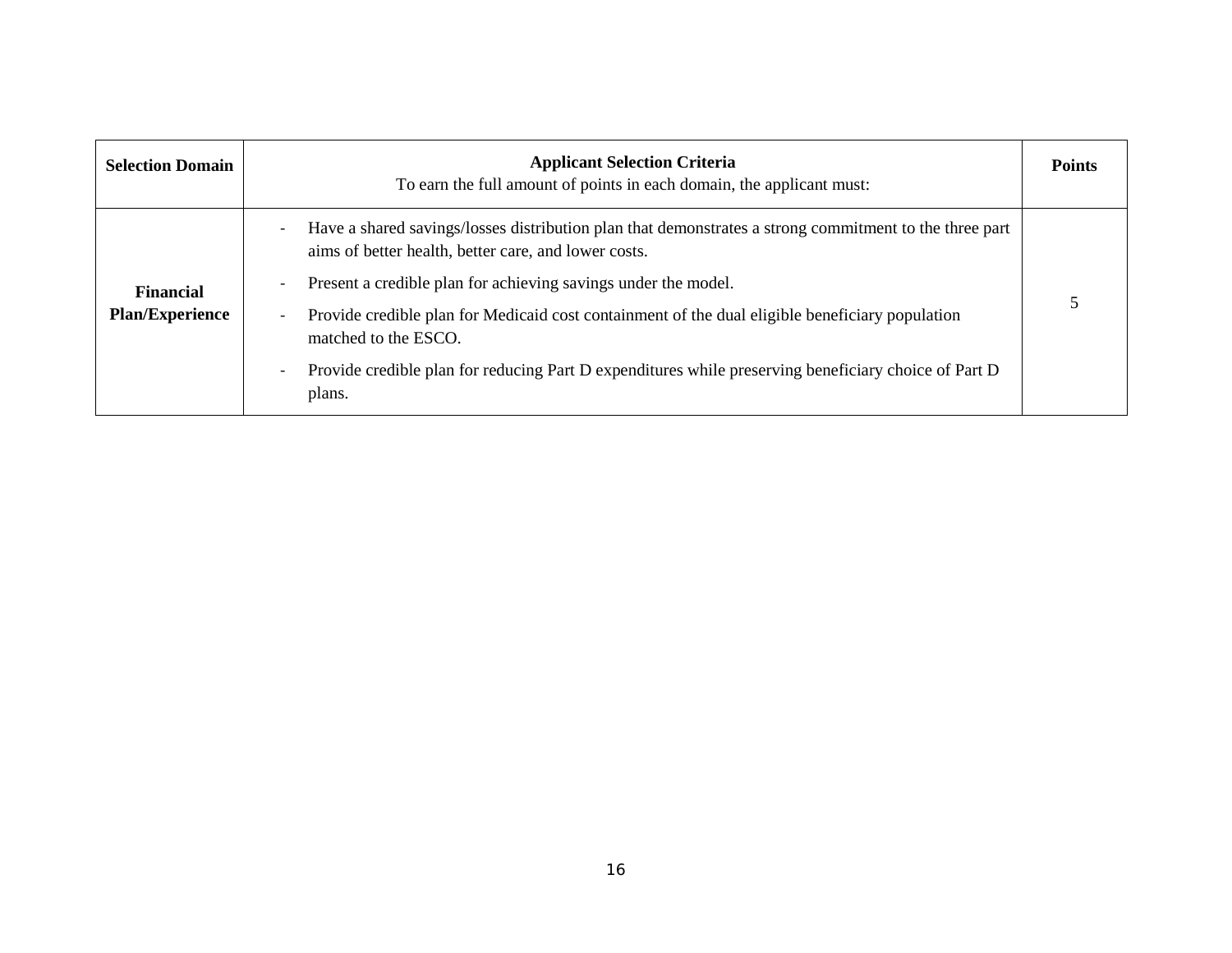| <b>Selection Domain</b>                                                   | <b>Applicant Selection Criteria</b><br>To earn the full amount of points in each domain, the applicant must:                                                                                                                                                    | <b>Points</b> |
|---------------------------------------------------------------------------|-----------------------------------------------------------------------------------------------------------------------------------------------------------------------------------------------------------------------------------------------------------------|---------------|
| Care<br>Coordination<br><b>Capabilities and</b><br>Implementation<br>Plan | Present a strong, credible, coordinated and feasible plan to realize the three part aims of better health,<br>better care, and lower costs.                                                                                                                     |               |
|                                                                           | Demonstrate existing capacity or plans to expand capacity to coordinate care through an<br>interdisciplinary team structure that includes practitioners with the necessary areas of expertise and<br>appropriate staffing to meet the needs of complex patients |               |
|                                                                           | Provide clear and detailed plan for a majority of eligible professionals in the organization to meet EHR<br>meaningful use criteria and requirements                                                                                                            |               |
|                                                                           | Have population-based management tools and functions or concrete plans to develop and invest in<br>such tools and functions, e.g. registry/ability to aggregate and analyze clinical data                                                                       |               |
|                                                                           | Have the ability, or credible plans to develop the ability, to electronically exchange patient records<br>across participating providers and other providers in the community to ensure continuity of care                                                      | 25            |
|                                                                           | Have ability to, or credible plan to gain ability to, share performance feedback on a timely basis with<br>participating providers                                                                                                                              |               |
|                                                                           | Demonstrate ability to coordinate care across full continuum of care to improve the physical health,<br>mental/behavioral health, and functional status of beneficiaries.                                                                                       |               |
|                                                                           | Provide credible plan for incorporating medication management into care coordination approach.                                                                                                                                                                  |               |
|                                                                           | Provide credible plan to coordinate benefits of dually eligible beneficiaries matched to the ESCO with<br>Medicaid State Agencies.                                                                                                                              |               |
|                                                                           | Demonstrate a history of collaboration among major stakeholders in the community being served<br>including incorporation of relevant social services in care plans and management                                                                               |               |
|                                                                           | Demonstrate compelling plan to succeed in the areas of quality improvement and care coordination                                                                                                                                                                |               |